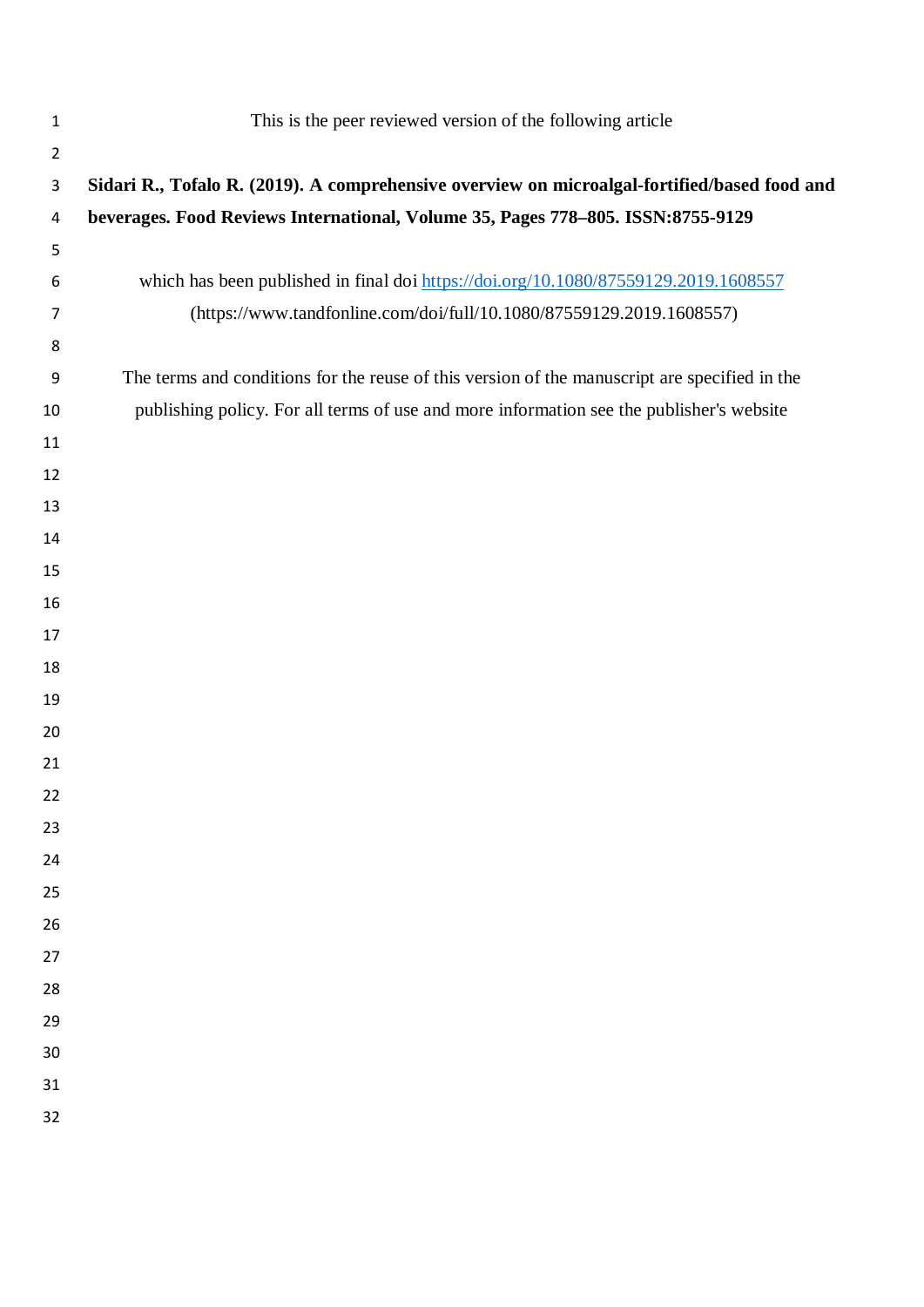| $\overline{2}$ | Rossana Sidari <sup>a</sup> and Rosanna Tofalo <sup>b</sup>                                               |  |  |  |  |  |  |  |  |  |  |
|----------------|-----------------------------------------------------------------------------------------------------------|--|--|--|--|--|--|--|--|--|--|
| 3              |                                                                                                           |  |  |  |  |  |  |  |  |  |  |
| 4              | <sup>a</sup> Department of Agraria, Mediterranea University of Reggio Calabria, Loc. Feo di Vito, Reggio  |  |  |  |  |  |  |  |  |  |  |
| 5              | Calabria, Italy; <sup>b</sup> Faculty of Bioscience and Technology for Food, Agriculture and Environment, |  |  |  |  |  |  |  |  |  |  |
| 6              | University of Teramo, via Balzarini 1, Teramo, Italy                                                      |  |  |  |  |  |  |  |  |  |  |
| $\overline{7}$ |                                                                                                           |  |  |  |  |  |  |  |  |  |  |
| 8              |                                                                                                           |  |  |  |  |  |  |  |  |  |  |
| 9              |                                                                                                           |  |  |  |  |  |  |  |  |  |  |
| 10             |                                                                                                           |  |  |  |  |  |  |  |  |  |  |
| 11             |                                                                                                           |  |  |  |  |  |  |  |  |  |  |
| 12             |                                                                                                           |  |  |  |  |  |  |  |  |  |  |
| 13             |                                                                                                           |  |  |  |  |  |  |  |  |  |  |
| 14             |                                                                                                           |  |  |  |  |  |  |  |  |  |  |
| 15             |                                                                                                           |  |  |  |  |  |  |  |  |  |  |
| 16             |                                                                                                           |  |  |  |  |  |  |  |  |  |  |
| 17             |                                                                                                           |  |  |  |  |  |  |  |  |  |  |
| 18             |                                                                                                           |  |  |  |  |  |  |  |  |  |  |
| 19             |                                                                                                           |  |  |  |  |  |  |  |  |  |  |
| 20             |                                                                                                           |  |  |  |  |  |  |  |  |  |  |
| 21             |                                                                                                           |  |  |  |  |  |  |  |  |  |  |
| 22             |                                                                                                           |  |  |  |  |  |  |  |  |  |  |
| 23             |                                                                                                           |  |  |  |  |  |  |  |  |  |  |
| 24             |                                                                                                           |  |  |  |  |  |  |  |  |  |  |
| 25             |                                                                                                           |  |  |  |  |  |  |  |  |  |  |
| 26             |                                                                                                           |  |  |  |  |  |  |  |  |  |  |
| 27             |                                                                                                           |  |  |  |  |  |  |  |  |  |  |
| 28             |                                                                                                           |  |  |  |  |  |  |  |  |  |  |
| 29             |                                                                                                           |  |  |  |  |  |  |  |  |  |  |
| 30             | CONTACT Rossana Sidari rossana.sidari@unirc.it Department of Agraria, Mediterranea                        |  |  |  |  |  |  |  |  |  |  |
| 31             | University of Reggio Calabria, Loc. Feo di Vito, Reggio Calabria, Italy                                   |  |  |  |  |  |  |  |  |  |  |

**A Comprehensive Overview on Microalgal-Fortified/Based Food and Beverages**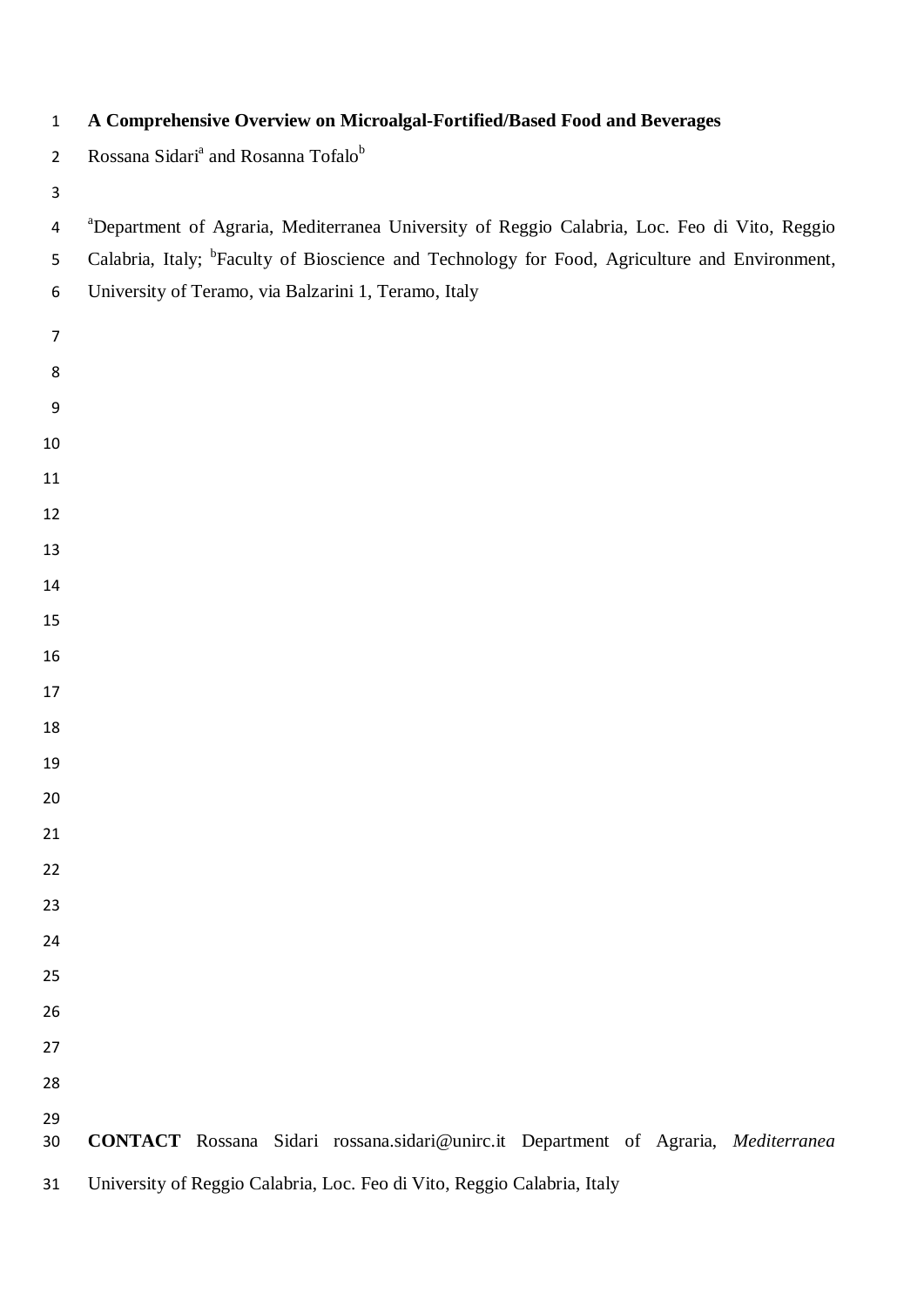# **ABSTRACT**

 Microalgae produce a variety of compounds that can be used for aquaculture, nutraceutical purposes, and third-generation biofuel sectors. Moreover, they have been considered for the production of fortified food and beverages claiming to be healthier than other foods. Using microalgal oil or incorporating microalgae biomass or their metabolites in food and beverages provides health benefits due to properties such as anti-inflammatory, antioxidant, immune- enhancing, and to their role against various diseases such as cardiovascular metabolic, atherosclerosis, and hypertension. This review focuses on the worldwide research carried out about the incorporation of microalgae – either biomass or their high-value compounds – in food and beverages, and on the microalgal fortified/based food and beverages currently present worldwide on the market. The metabolites bioavailability aspect and the current legislation are considered. There is an ever-growing interest in this field but the volume of production is still limited. Various challenges, one of which is the cost of producing biomass, need to be overcome for a profitable market. More effort, involving different expertise, is needed to improve the microalgal production system, from cultivation to harvesting and biorefinery, to produce improved novel products.

 **KEYWORDS** Microalgae; biomass; metabolites; food, beverages; fortification; bioavailability; legislation

- 
- 
- 
- 

- 
-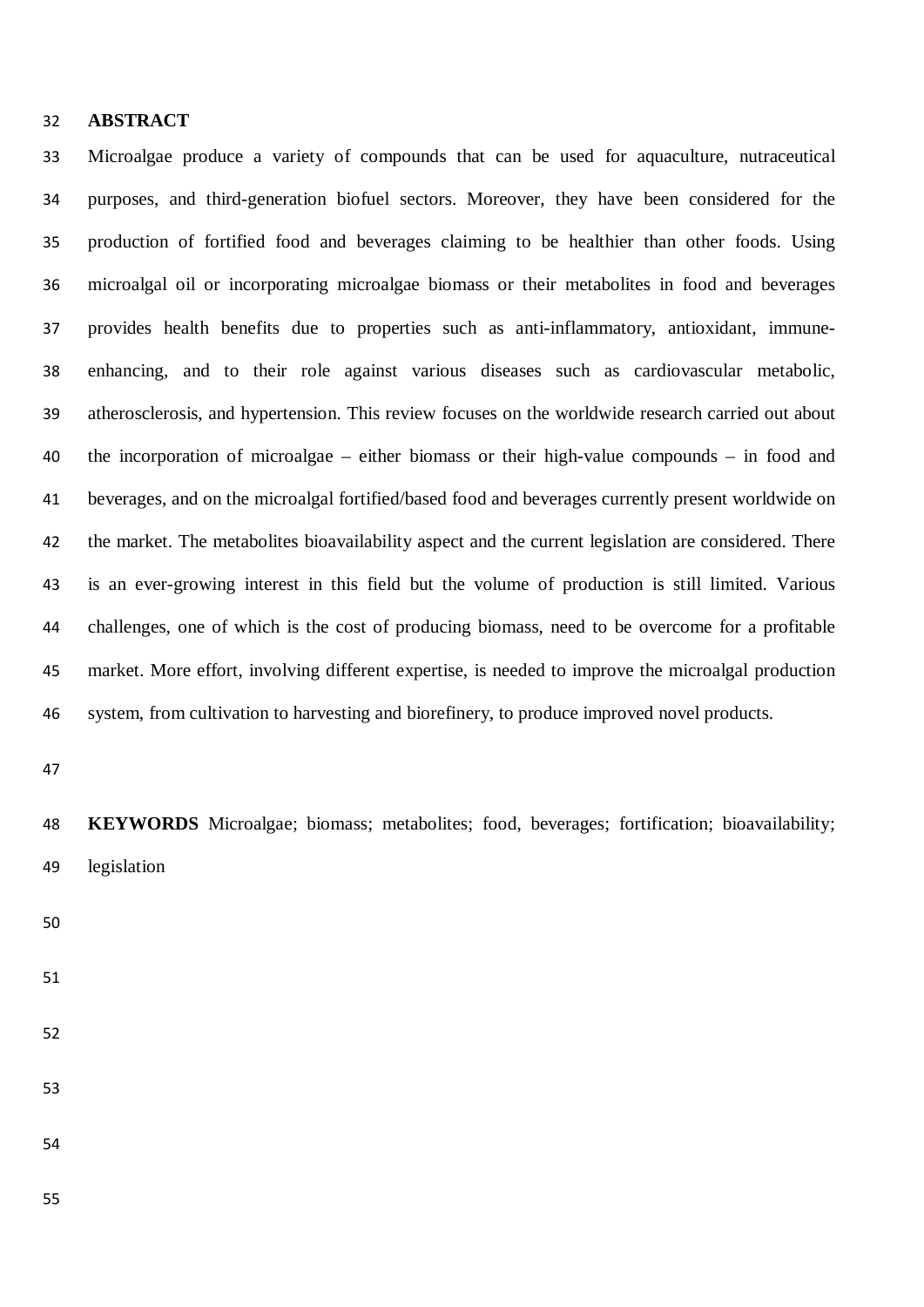#### **Introduction**

 Microalgae are widespread, photosynthetic microorganisms able to grow rapidly using, similarly to plants, light, sugars, CO2, N, P, and K. Some of them can also grow heterotrophically (organic carbon sources are used for metabolism) and mixothrophically (inorganic and organic carbon sources are concurrently used for metabolism). They include algae sensu stricto and cyanobacteria.[1] The former are eukaryotes and the most abundant are the diatoms (Bacillariophyceae), the green algae (Chlorophyceae), and the golden algae (Chrysophyceae). The latter – Cyanophyceae or blue-green algae – are prokaryotes and, in this review, they are referred to as microalgae. There are thousands of different species of microalgae and cyanobacteria. In particular, it has reported the existence of 50,000 species of which 30,000 have been studied and analyzed.[2] Diatoms dominate in phytoplankton life and with more than 100,000 species are considered the largest group of biomass producers.[3] Among the thousands of species of microalgae that are believed to exist, only few species are industrially cultivated to produce useful

chemical compounds[3,4] such as lipids, proteins, carbohydrates, vitamins, and pigments as well.

 Microalgae have been considered for nutraceutical compounds production[5,6] and also for third-generation biofuels[7] as both in monoculture[8,9] and in mixed culture cultivation.[10–12] Microalgal high-value biological active compounds – pigments, antioxidants, β-carotenes, polysaccharides, triglycerides, and vitamins – have been reviewed[13] and they are used in various sectors such as the food production.[2,14–16] Enzing et al.[3] reported three main ways to use microalgae in the food sector: whole dried microalgae as dietary supplement, high-value molecules extracted from microalgae, and dried microalgae biomass added to new food formulations. The use of microalgal biomass for human consumption is allowed for few species and it is related to food safety regulations.[14]

 Microalgae commonly cultivated as additives for human foods are mainly chlorophyta and cyanobacteria.[17–19] In particular, *Chlorella* sp., *Haematococcus pluvialis*, *Dunaliella salina*,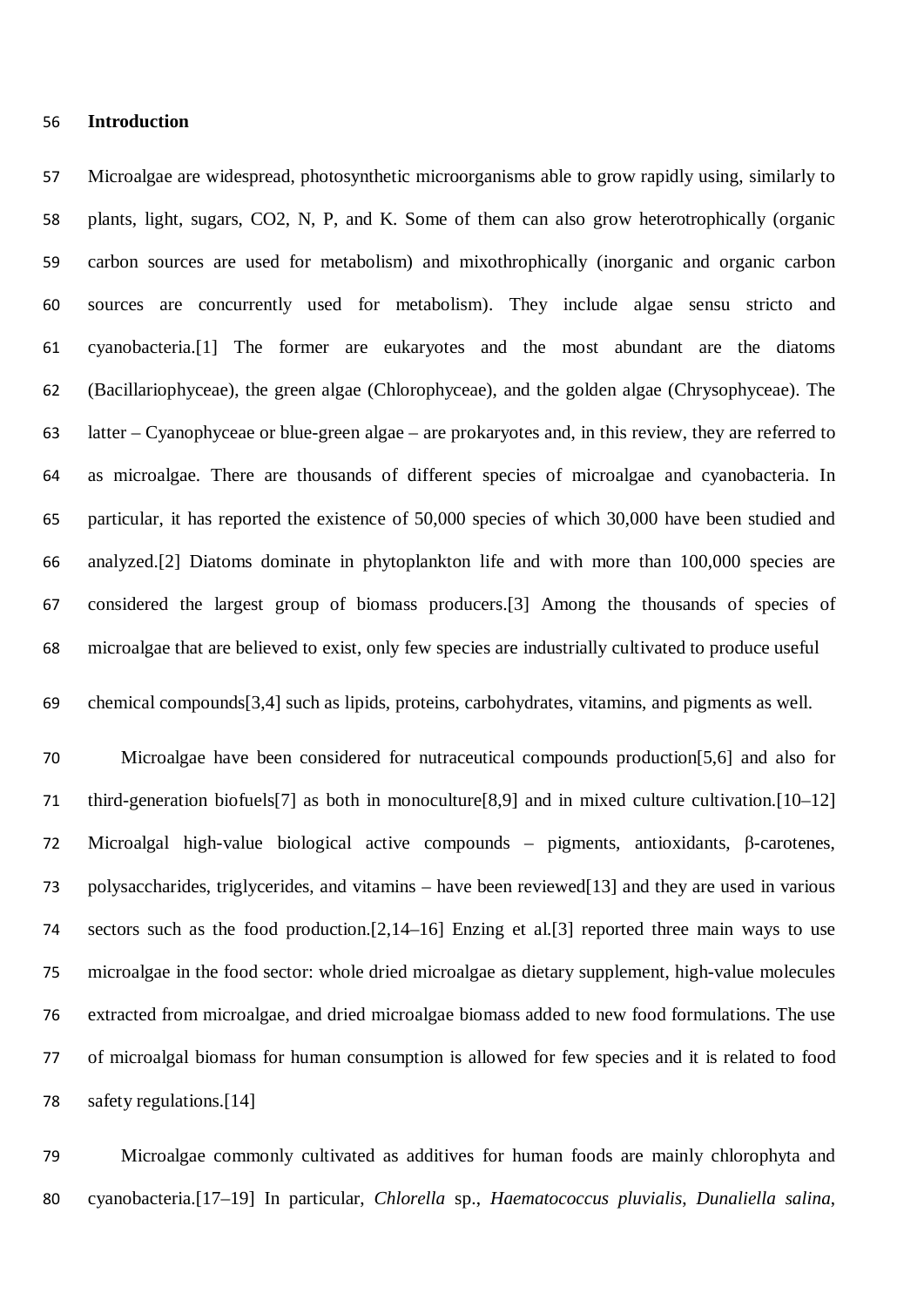*Aphanizomenon flos-aquae*, *Arthrospira* sp. (formerly *Spirulina*), *Schizochytrium* sp.,[20,21] and *Scenedesmus* sp.[22] are used for human nutrition.

 Proteins produced by microalgae have high nutritional value because of their composition of essential amino acids.[17,23] High content of proteins is reported for *Chlorella* (up to 58% of dry weight)[17] and *Arthrospira* (50–70% of dry weight)[24] (Tables 1–3).

 In the food industry sector, polysaccharides are mainly derived from macroalgae. An exopolysaccharide produced by the microalga *Porphyridium cruentum* can substitute for carrageenans.[17]

 Polyunsaturated fatty acids (PUFAs) such as γ-linolenic acid (GLA) and long chain PUFAs such as eicosapentaenoic (EPA), docosahexaenoic (DHA), and arachidonic (AA) acids have important role in human health, giving protection against cardiovascular, coronary and heart diseases, atherosclerosis, metabolic diseases, rheumatism, skin diseases, and cancer.[22,25,26] *Chlorella minutissima* produces high content (45% w/w) of EPA.[27] *Arthrospira* is a good source of GLA (8–31.7%).[28] Hoseini et al.[24] have reported values of 10–20% and 49% of GLA for *Arthrospira maxima* and *Arthrospira platensis*, respectively. *Nannochloropsis* sp., *Isochrysis* sp., *Nitzschia* sp., *Phaeodactylum* sp., and *P. cruentum* (up to 27% of fatty acids) produce EPA (Table 1), *Porphyridium* sp. produce AA (up to 36% of fatty acids), while *Crypthecodinium* sp. (40–50% of fatty acids), *Ulkenia* sp., and *Schizochytrium* sp. produce DHA (Table 1).[5,14,20,29–32] *Pavlova lutheri* produces EPA and DHA (Table 1).[33] Patents for producing DHA by *Crypthecodinium cohnii* are reported.[34] Also, other PUFAs than DHA from microalgae are used in the production of infant formula and functional food.

 Microalgae also produce chlorophylls, carotenoids (β-carotene, astaxanthin, lutein, and zeaxanthin), and phycobiliproteins (phycocyanin, phycoerythrin). These compounds are pigments that can be used both as food colorants, thus replacing various synthetic dyes, and as food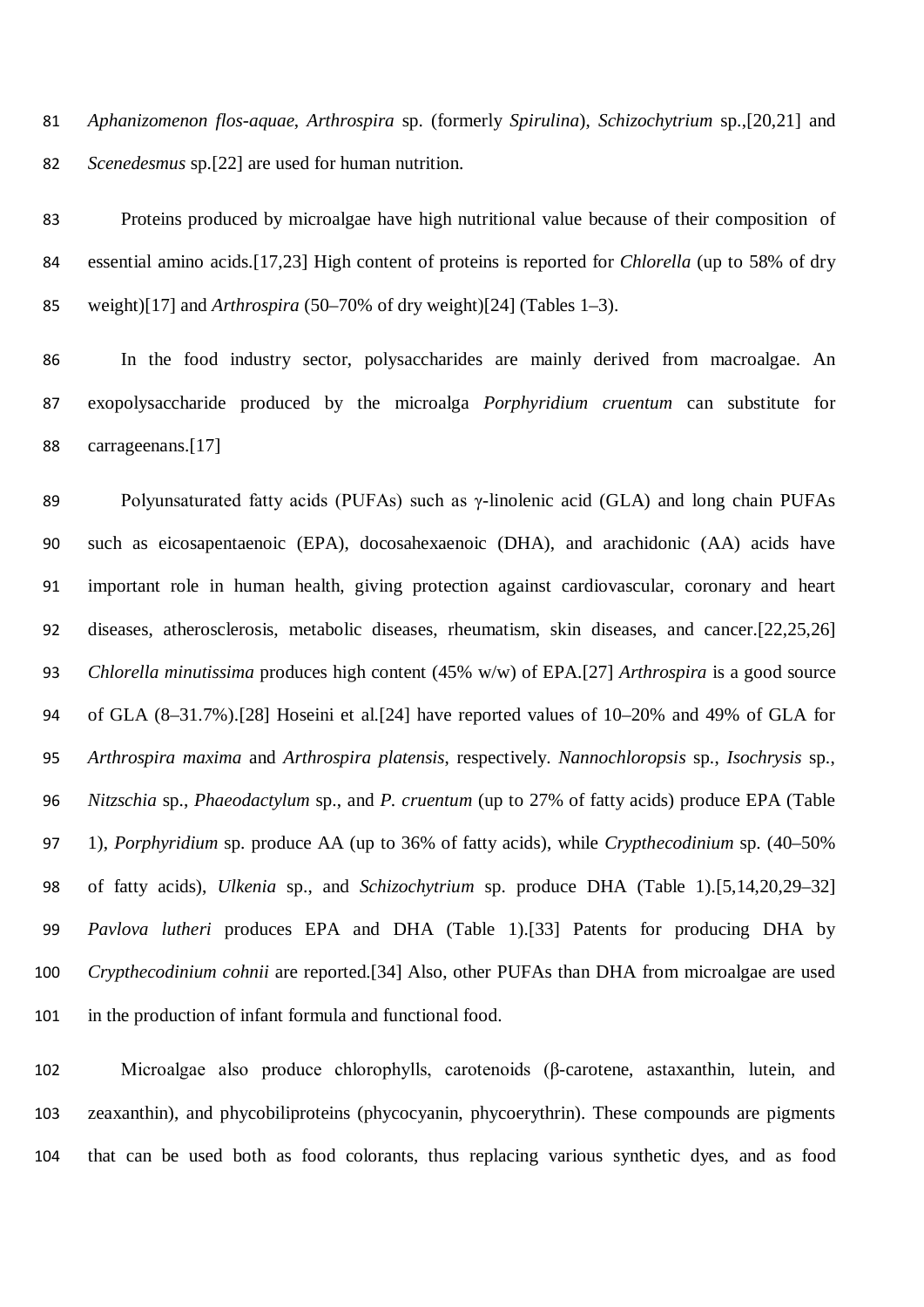supplement for important properties such as anti-inflammatory, antioxidant, hypolipidemic, enhancing the immune system function, and inhibiting tumor progression.[35]

 Astaxanthin is produced by *H. pluvialis* (up to 0.2–2.0% on dry weight basis)[20,36–38] and by *Euglena* cf. *sanguinea* (80% of the carotenoid pool),[18] lutein by *Muriellopsis* sp. (4–6 mg/g),[39,40] and β-carotene is produced by *D. salina* (Table 2).[20,22,38,41] Pangestuti and Kim[42] have reported phycobiliproteins from marine algae; phycocyanin is mainly produced by *A. platensis* (Table 2)[24,43,44] and *Synechococcus* sp. (80–100 mg/g)[45] while phycoerythrin by *P. cruentum* (32.7% dry weight)[46] and *Rhodosorus marinus* (8.0% dry weight).[47] Phycocyanin is mainly reported to be used as food colorant and as supplement for health food.[48]

Moreover, microalgae – first *Arthrospira* sp. and *Chlorella* sp. among others – are a source of

 vitamins such as A, B1, B2, B6, B12, C, E, folic acid, and pantothenic acid (Table 3).[14,49] Vitamins produced in more concentration are B3 (range 7.8–23.8 mg/100 g dry weight for *Isochrysis galbana* and *Chlorella*, respectively), C (range 10.0–19.1 mg/100 g dry weight for *Chlorella stigmatophora* and *Tetraselmis suecica*, respectively), and E (range 0.00045–66.9 mg/100 g dry weight for *Schizochytrium* sp. and *C. stigmatophora*, respectively).

 Nowadays, there is an ever-growing interest in the application of microalgae for the development of healthier, innovative, and attractive food products. Nevertheless, the production and distribution of new formulates are still limited[50] even if since the year 2000, the microalgae cultivation for food and feed production had a fivefold increase.[51]

 Important aspects to consider in the development of novel microalgal-based food/beverage formulations are the cost-effectiveness of the sector, the biological availability of functional compounds from microalgae and their stability throughout the life of the products,[52] and the consumers' perception and acceptance of the microalgal-based products. This paper aims to contribute, as an overview, to the knowledge on the sector of novel food/beverage formulates from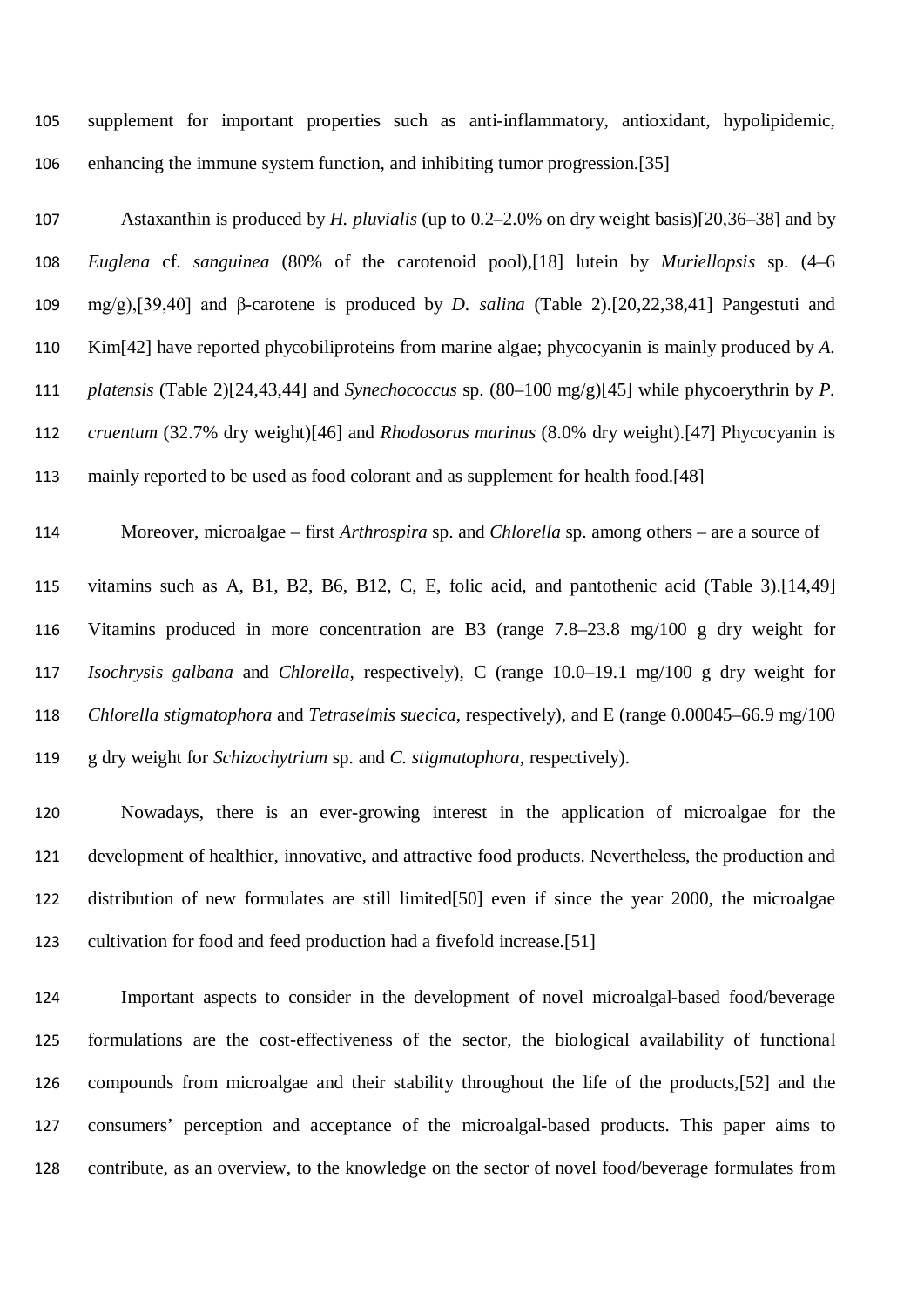microalgae as (1) biomass incorporated to foods and (2) metabolites extracted from microalgae and incorporated in foods. Moreover, challenges to face up in order to improve this novel sector are discussed.

#### **Applications to the food sector**

 At present, the technology of production, recovery, and transformation of microalgae utilizes low volumes with associated high cost. For this reason, the extraction of high-value compounds to be used as supplements and nutraceuticals for human nutrition is considered the most encouraging sector compared to the bulk production of carbohydrates and proteins, which needs higher volume of production and, therefore, cost-effective scale-up process in order to reduce the costs. Moreover, the high-value compounds from microalgae are more effective for food applications compared to the synthetic alternatives. This is determined by their chemical conformation, which makes them more effective for specific applications, such as in infant formula and dietary supplements.[20] There are also many examples of the use of whole microalgae biomass incorporated in food, and this confirms the active industry research in order to reduce the cost and, at the same time, increase the volume of production. The microalgal concentration of valuable compounds (Tables 1– 3),[13,20,53–79] often higher compared to other sources, can influence positively human health and express the real potential use of microalgae in the food sector.

 The regulation about the use of microalgae as food/supplement varies among countries (Table 4). In the European Union (EU), until now, novel foods (food not consumed to a significant degree in the EU prior to 15 May 1997) and food ingredients are regulated by the Regulation (EC) No. 258/97.[80] *Chlorella pyrenoidosa*, *Chlorella vulgaris*, and *Heterochlorella luteoviridis*, having been on the market and consumed before 15 May 1997, are not subject to the Novel Food Regulation.[81] Under Regulation (EC) No. 258/97, the oil from *Schizochytrium* sp. rich in DHA and EPA has been allowed to be placed on the market in Europe as a novel food ingredient.[82–84]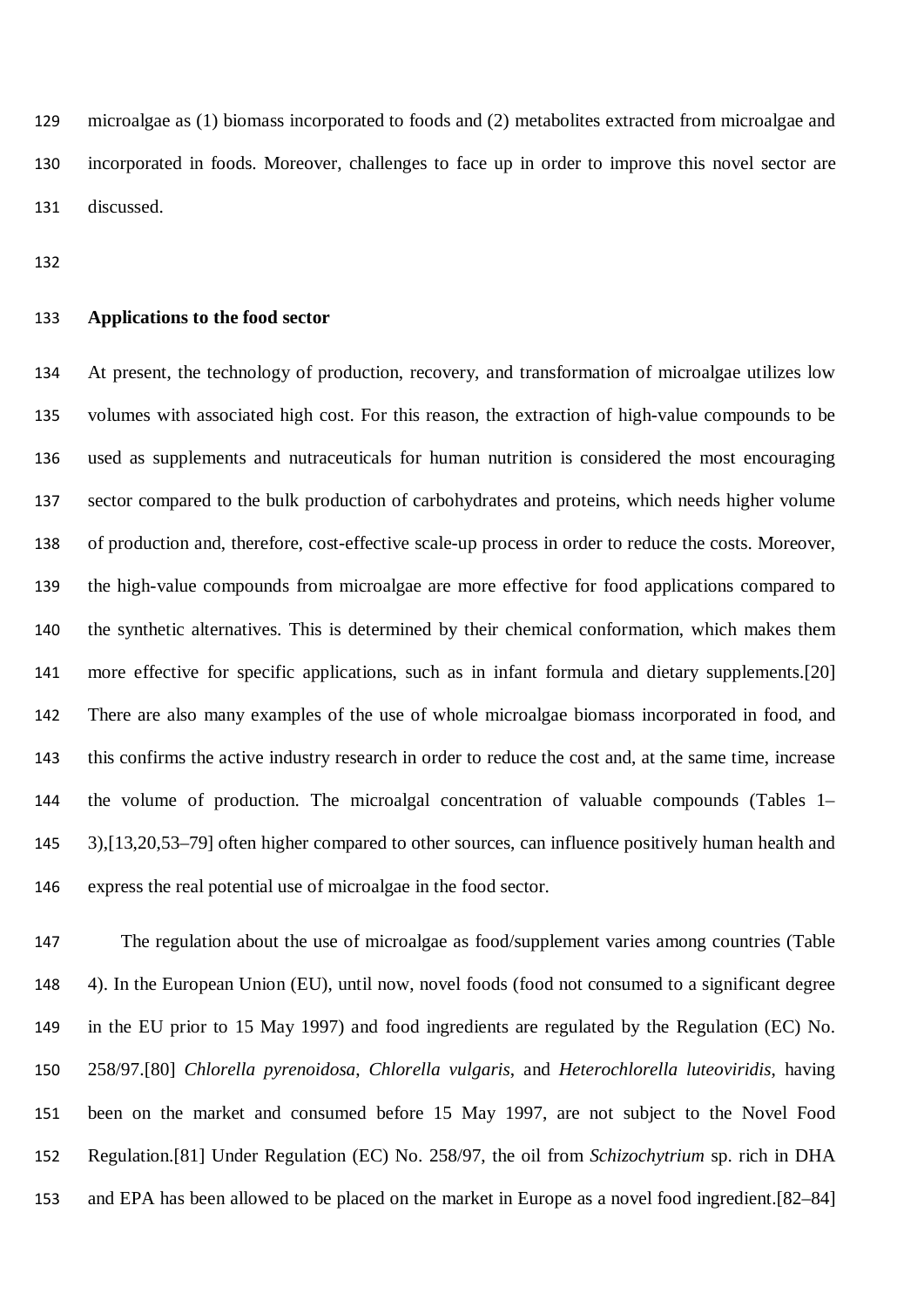Also, astaxanthin from *H. pluvialis* was approved as novel food ingredients in 2006, *Tetraselmis chuii* was approved as novel food to be used as sauce, special salt, and condiment under Regulation No. 258/97 in 2004, and the oil from *Ulkenia* sp. was approved in 2009 as a novel food ingredient in bakery products, cereal bars, and nonalcoholic beverages including milk-based beverages.[85] Current applications for food/food ingredient concern the microalga *Nannochloropsis gaditana* and the EPA-rich oil derived from the microalga *Phaeodactylum tricornutum*. In order to simplify the current authorization procedures taking into account recent developments in Union law and technological progress, a new regulation on novel food was established with effective validity at the end of 2017.[86] According to this regulation, a novel food falls into different categories among which is a "food consisting of, isolated from or produced from microorganisms, fungi or algae."

 In the United States, the Food and Drug Administration (FDA) classified some microalgae as generally recognized as safe.[87–94] Examples are *Euglena gracilis* (for conventional food and beverage products such as baked, cereal, dairy and milky products, processed fruits, fruit juices, soft candy, and soups), *Arthrospira* sp. (for breakfast/power/energy bars, smoothies, and condiment for salads and pasta), DHA oil from *Schizochytrium* sp. (for soy protein bars, processed vegetable drinks, hard and soft candy, nondairy and powdered cream substitutes, jams and jellies, milk and flavored milk, and soy milk), DHA oil from *Ulkenia* sp. (for addition in a vast variety of foods), D. salina powder (for bread, rolls, cookies, crackers, cheese, mayonnaise, tofu, and fermented soybean products), *Auxenochlorella protothecoides* (formerly *Chlorella*) (algal flour for baked goods, beverages and beverage bases, dairy product analogs, egg products, fats and oils, sauces, processed vegetables, vegetable juices, and soups), and *C. vulgaris* (for power bars, sport beverages, energy drinks, and low fat soy milk).

 In Australia, the Food Standards Australia New Zealand approved DHA-rich oil from *Schizochytrium* sp. and *Ulkenia* sp. as novel food ingredients.[95]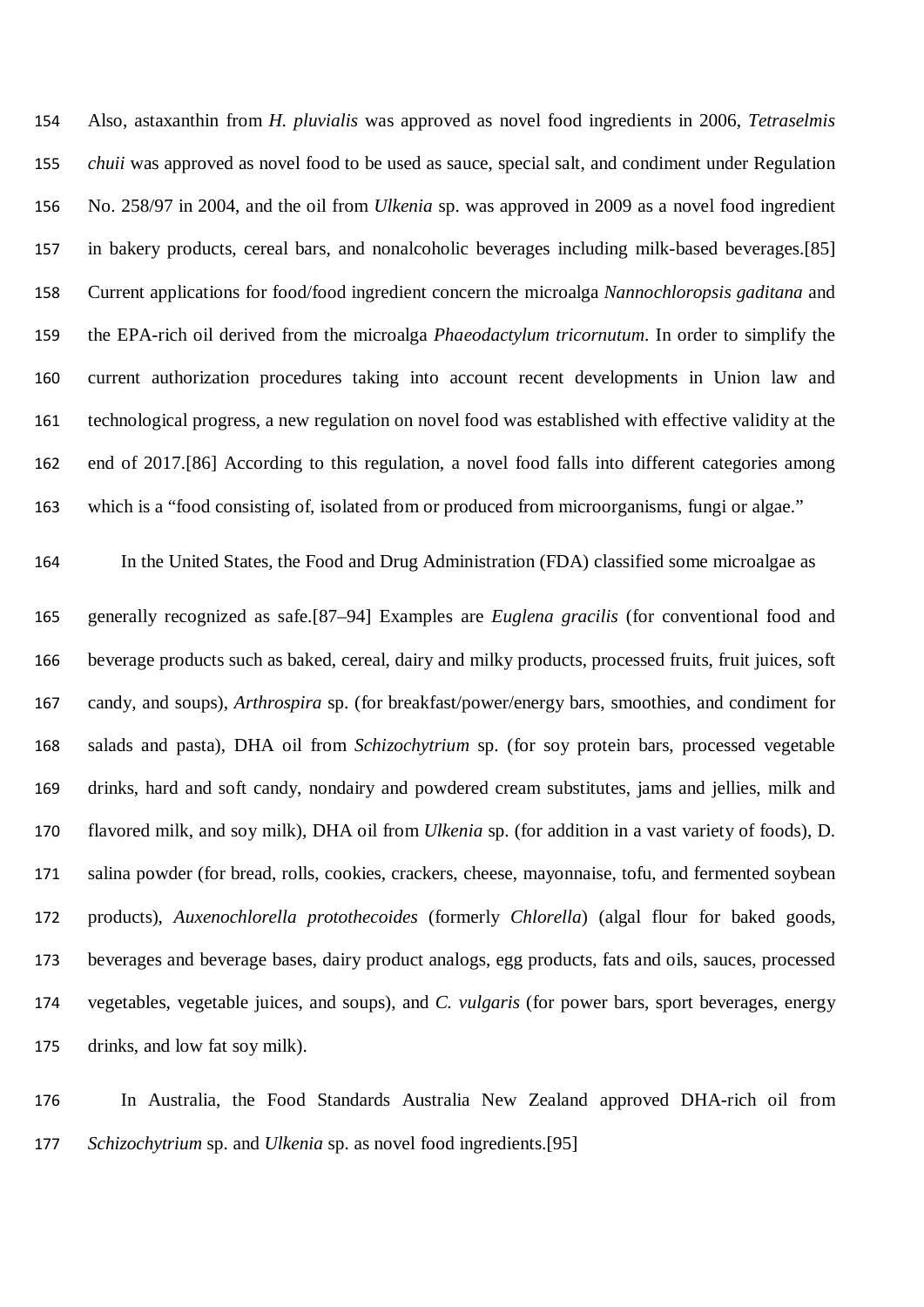In Japan, the Ministry of Health, Labour and Welfare defined the specifications and standards for food additives where are reported the approved food additives.[88] *Chlorella* powder is generally provided as food and food additives – color, flavor, and taste enhancer. Also, in the list of food additives appear the phycocyanin from *Arthrospira* sp., carotene from *Dunaliella* sp., and the microalga *Haematococcus* as colorant.

 Microalgae can be used both as biomass and, after extraction processes from the biomass, as pigments and oils in a variety of food and beverages (Figure 1). Applications of microalgae in different food and beverage categories are considered below.

#### **Microalgae added to dairy and probiotic products**

 The incorporation of microalgal biomass to these products aims to increase their nutritional properties also via the stimulation of the lactic microflora typical of these products. Cheeses and cheese analogs, also called processed/imitation cheeses, are products in which the milk components are partially or wholly replaced by non-milk-based components, improved for their functional role by the addition of dried microalgal biomass.[96] Positive effects of the addition of *Chlorella* biomass (0–2%) into Appellenzer cheese have been reported on lactic acid bacteria (LAB) viability: a biomass concentration of 0.5% positively influences the quality and sensory properties.[97] The use of *Arthrospira* – also decolored, odorless, and tasteless biomass – is used to produce cheese, tofu and yoghurt.[98] The incorporation of *Chlorella* biomass (0.5%) during cheese production improved physical–sensory properties.[99,100] Recently, Shalaby and Yasin[101] reported the formulation of innovative croissant stuffed with cheese obtained with *Chlorella* spp.; the 2–3% of the microalgae improved croissants taste, texture, and quality.

 Microalgae, especially *C. vulgaris* and *A. platensis*, in coculture with LAB are used in yoghurt and probiotic fermented milks production. Various authors have reported the stimulation role that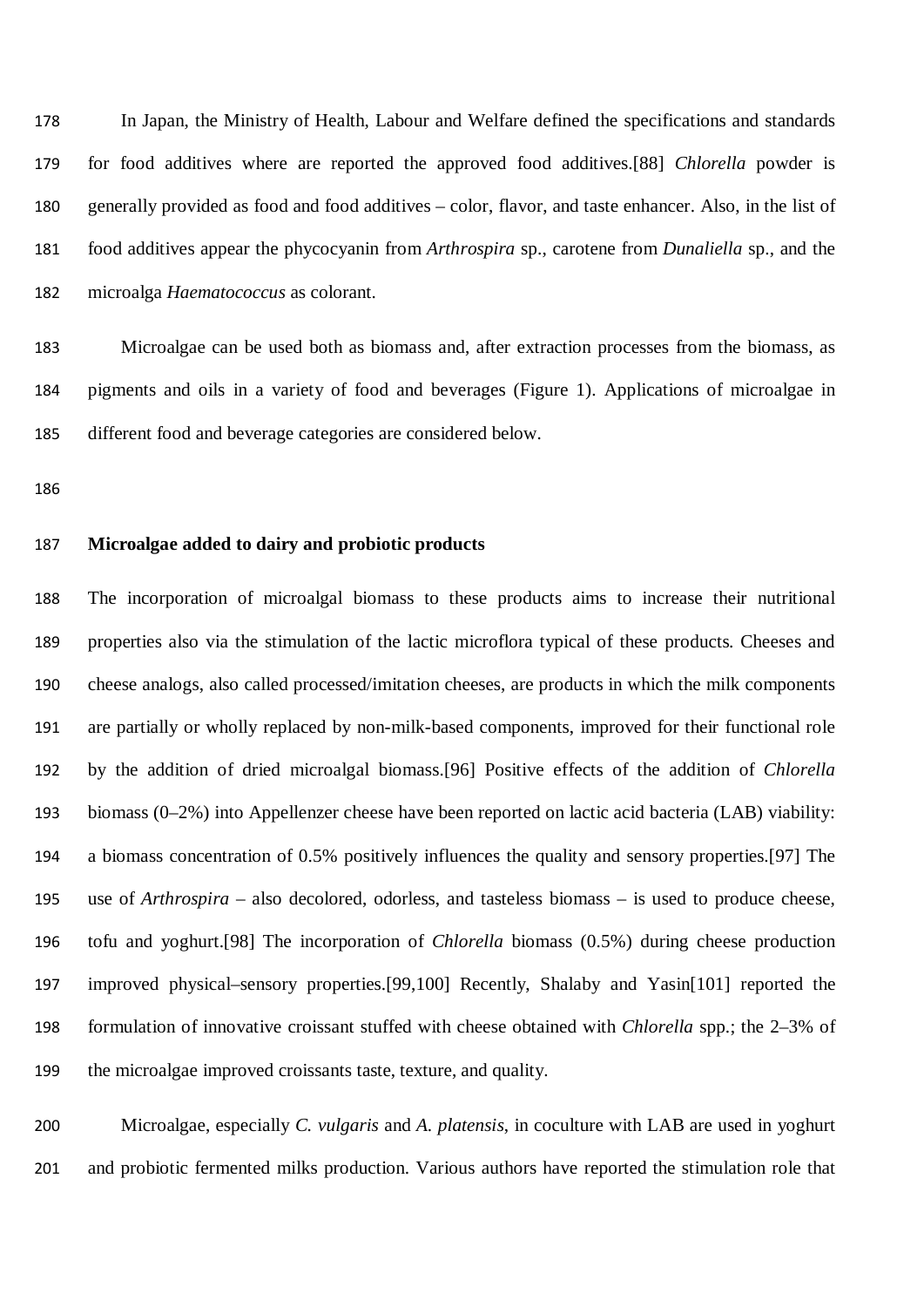microalgae have on the growth of probiotic bacteria both in the products and in the human gut.[102–104] Stimulation of the growth of LAB in fermented milk incorporated with microalgae has been reported.[16,105–108] Adding *C. vulgaris* and *A. platensis* at different concentrations to yoghurt determined higher viability of two probiotic LAB strains of *Lactobacillus acidophilus* LA- 5 and *Bifidobacterium* lactis BB-12 than the product free of microalgae both at the end of fermentation and throughout the storage.[109] On the other hand, the same authors suggest that using high concentration of microalgae confers unpleasant color and graininess to the product. Therefore, using low concentration of microalgae gives better sensory characteristics. Supplementing fermented milk with microalgae could give a way to sensory defects that can be avoid by adding flavors, texture improvers, and colors.[110] Varga et al.[111] have reported that *A. platensis* added to fermented milk has positive effect on *Bifidobacterium* sp. showing also antifungal effect on spoilage yeasts and molds. Novel yoghurt products, frozen with low fat, high

 protein, supplemented with *Arthrospira*, and papaya pulp, have been reported.[112] In particular, the best sensory characteristics were scored by the formulation with 6% of *Arthrospira* and 10% of papaya. Functional drinkable skimmed milk yoghurts added with *Chlorella* have been reported.[113] The authors tested both microalgal powder (0.25%) and microalgal liquid extract 218 (2.5–10%); in both cases, the storage of the yoghurt at  $4^{\circ}$ C maintained the quality in terms of pH, titratable acidity, and viable count of LAB. Even so, the yoghurt with no addition showed higher sensory acceptability than the other formulates. Recently, authors reviewed the use of *C. vulgaris* and *A. platensis* to produce functional dairy products.[110,114] One of the requirements of probiotic fermented milks is the high number of viable LAB; therefore, any supplementation must positively affect this aspect other than the sensory properties of the final product. The microalgae were added in the range of 0.25–1%; generally, this supplementation increased probiotic bacteria viability but only the product with low concentration of microalgal biomass gained good sensory attributes. Due to this, despite having health benefits, consumers may not accept the product due to its strange color and its graininess. Possible solutions could be the addition of colorants to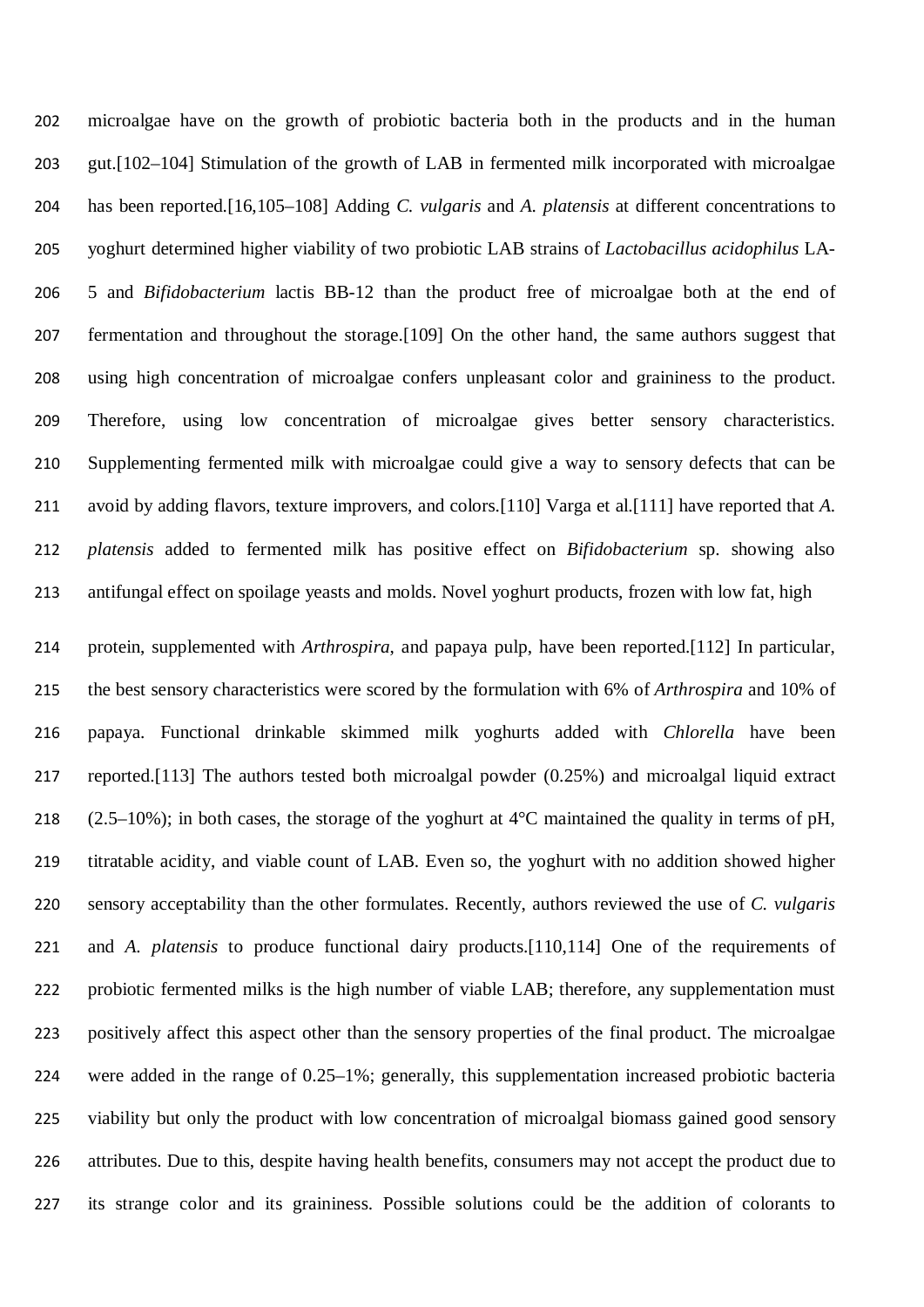homogenize the discolorations and the addition of texture improvers to solve the off-texture problems. In addition, the incorporation of microalgae determines a price increase of the final product; so, the possible solution is a more costeffective production of the microalgae.

 The effective release of the compounds from cells and how it is affected by the food production and processing techniques are aspects to consider for compound availability both for human and lactic microflora.

### **Microalgae added to bakeries, pasta, dressing, and beverages**

 Growing interest in the market for new food products with microalgae and the variety of foods that can be fortified with microalgae – pasta, biscuits, bread, noodles, snack foods, candy or gums, drink mixes, soft drinks, soups, and sauces – has motivated other researches in the field.[49,98]

 The development of soups, noodles, bread and rolls, biscuits, ice cream, soy sauce, and powdered green tea based on *Chloroidium ellipsoideum* (formerly *Chlorella ellipsoidea*) has been reported.[2] The addition of *A. platensis* (10%) to conventional bread enhanced the nutritional quality and the shelf life of the bread without negative impact on sensory evaluation. In particular, the microalgal-enriched bread resulted in higher proteins and volatile compounds content. The sensory assessment was satisfactory even perceiving algal taste.[115] Adding *Chlorella* powder to white bread determined an improvement of its quality characteristics in terms of volume and color while the texture was not significantly affected. The bread with 0.2% of *Chlorella* powder scored high sensory evaluation.[116] Novel cookies and pasta enriched with *Nannochloropsis oculata* were characterized by good concentration of PUFAs (e.g., cookies enriched with 3% of biomass had a 249 value of DHA + EPA of 298 mg/100 g). Regarding the sensory evaluation, biomass incorporation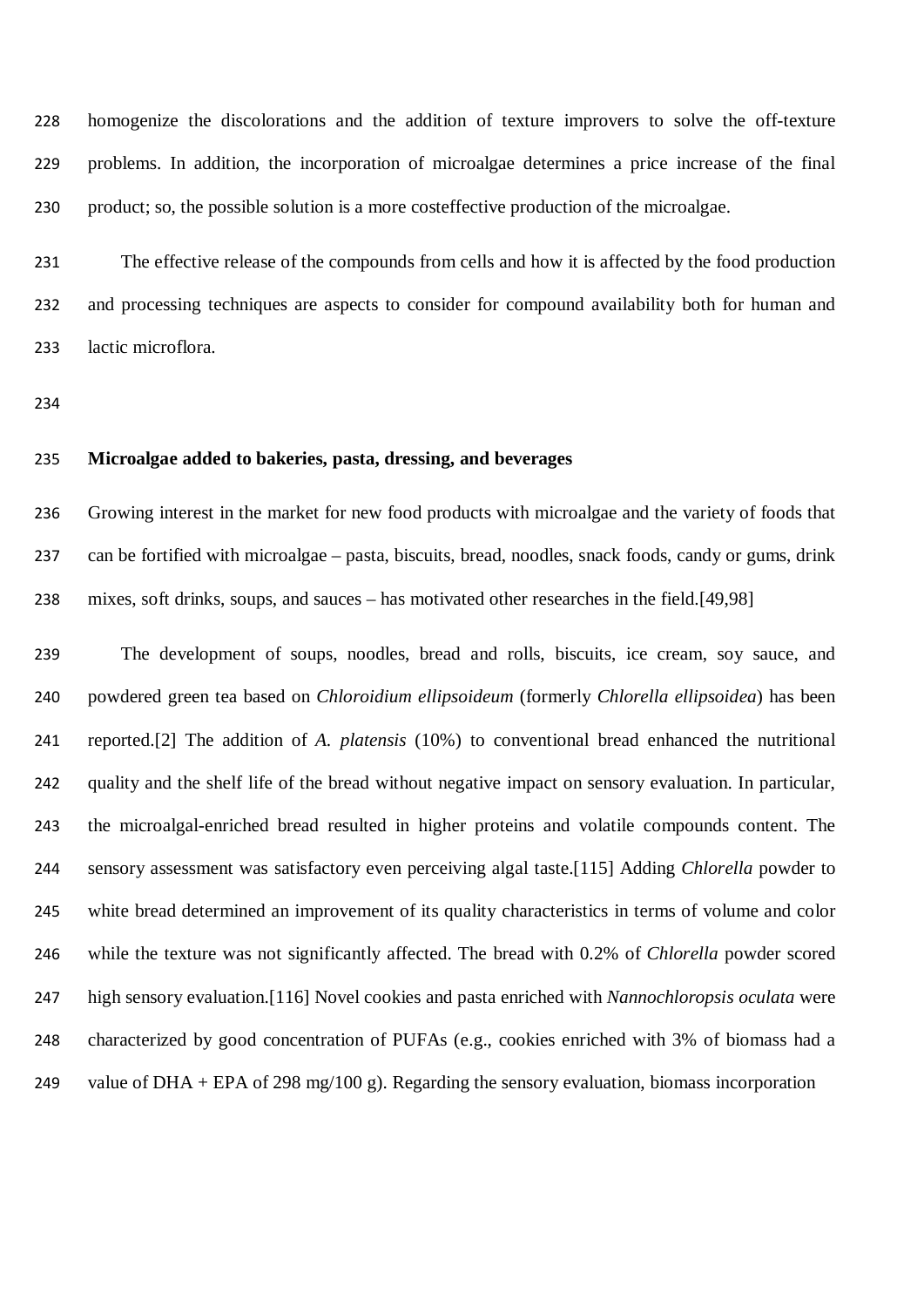up to 2% and 3% was positively evaluated for cookies and pasta, respectively.[117] Bakery *Arthrospira* products with 2% of microalga such as rice pasta, sfogliatine, and grissini are produced in Italy (Microlife Nutrition).

 Novel biscuits rich in functional compounds were developed with the addition of *C. vulgaris*,[118,119] *H. pluvialis*, and *I. galbana*.[17,120] Industrial production of traditional Iranian biscuits supplemented with *A. platensis* was reported; the biscuits fortified with 1.0–1.5% of microalga exhibited improved and desirable functional and sensory characteristics.[121] *Arthrospira* powder was also used as ingredient for an orangeflavored chewable wafer[98] and used by the industry Microlife Nutrition (Italy) to produce chocolate bars and biscuits (Table 5). *Arthrospira* sp. was used at the concentration of 2.6% to produce snacks with improved nutritional content (increase of 22.6% in proteins, 28.1% in lipids, and 46.4% in minerals) without significantly affecting physical parameters and the sensory quality with an acceptability index of 82%. Also, these snacks showed physical and microbiological stability during one year of storage.[122] *A. platensis* as extract or as phycocyanin can be incorporated in sour milk and green tea.[123] Kim and Chung[124] have evaluated the addition of *Chlorella* powder (0–4%) to make a yellow layer cake; the novel cake exhibited improved quality from textural, sensory, and functional

point of view.

 *A. protothecoides* is the component of AlgaVia® Lipid-Rich Whole Algae (algal flour) and AlgaVia® Protein-Rich Whole Algae (algal protein) (Corbion, The Netherlands). These food ingredients deliver lipids rich in polyunsaturated fats, proteins plus fibers, and micronutrients, respectively, and they are used to make various types of food (Table 5). AlgaVia® Lipid-Rich Whole Algae is commercially available throughout North America (US, Canada, Mexico), the EU, the United Kingdom, Australia/New Zealand, and Brazil while AlgaVia® Protein-Rich Whole Algae is not commercially available in Brazil.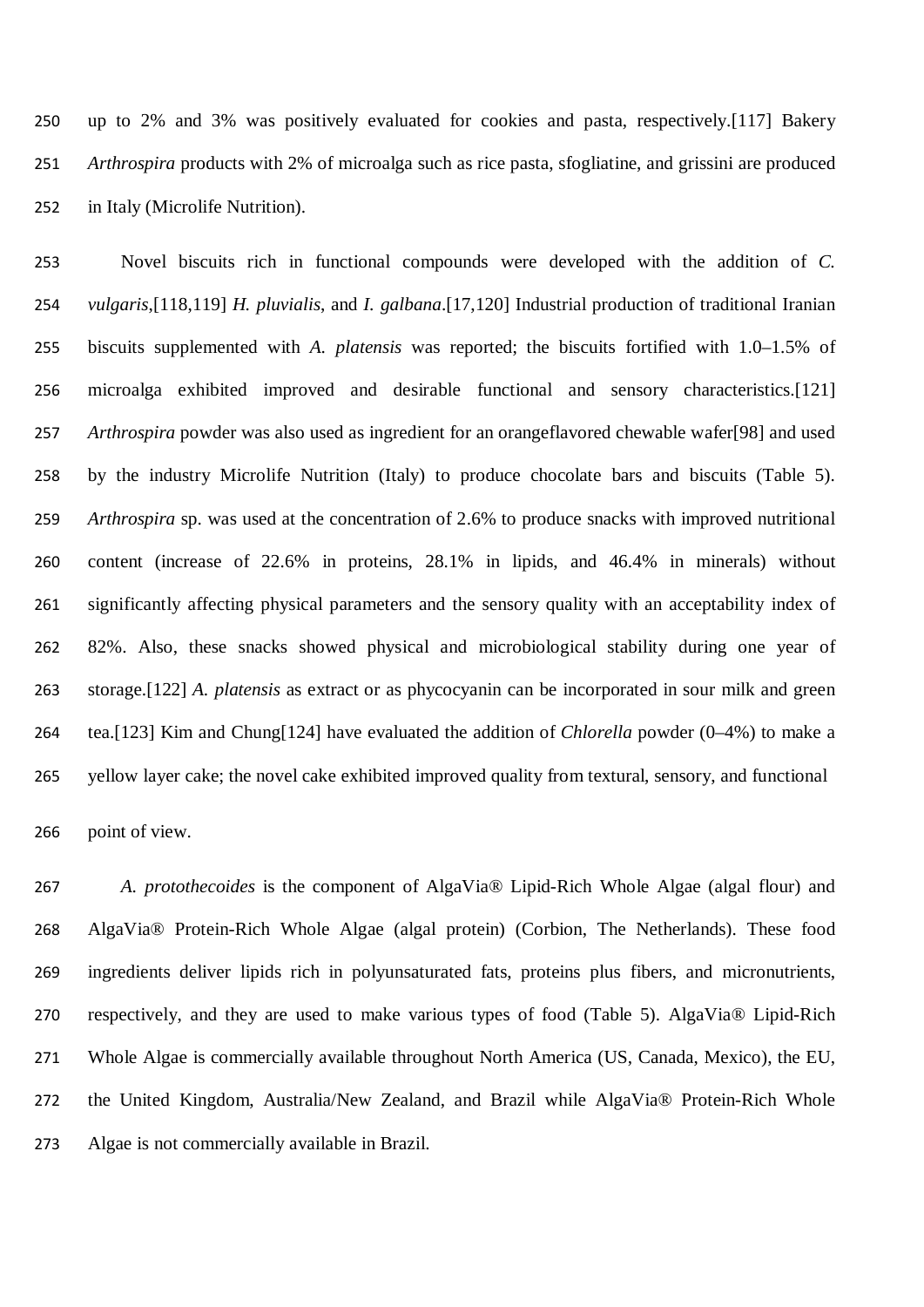Fradique et al.[125] have reported the enrichment of fresh spaghetti with biomass of *C. vulgaris* and *A. maxima*. The supplementation (0.5–2%) with these microalgae resulted in an improvement of cooking and textural properties; the addition of microalgae resulted in an increase in the raw pasta firmness and its color remained relatively stable after cooking. These microalgae pastas had higher acceptance scores for colors, similar to pastas produced with vegetables, and good cooking and textural properties.

 Different Italian companies produce pasta with *Arthrospira* (Table 5) such as tagliolini, rice fusilli, corn penne (2% of microalga) (Microlife Nutrition), corn flour conchiglie (10% of microalga) (Nutracentis), wheat fusilli, kamut penne, and spelt spaghetti (3% of microalga) (La finestra sul cielo). In addition, French companies produce novel pasta such as tagliatelle duo curry and Spirulina (Cornand) and Tagliatelles with *Spirulina* (GlobeXplore) (Table 5).

 A total of 328 new packaged food, drink, and pet food products with *Chlorella* were launched 286 recently in Japan, United States, South Korea, Canada, Germany, and other countries. [126]

 The incorporation of microalgal biomass is an interesting and promising alternative to the production of conventional oil-in-water emulsions such as mayonnaises and salad dressings. Main advantages of the microalgal use are natural color, source of biologically active compounds, and antioxidant effect. The possibility to use microalgal biomass as coloring agent in oil-in-water emulsions has been reported.[127] In these kinds of food, the trend is to replace the egg yolk lipoproteins with pea proteins in order to reduce the fat content. Studies on the interaction between pea proteins and microalgal biomass have been carried out to conclude that the presence of the biomass does not destabilize the product texture; on the contrary, it can present a synergistic effect improving the texture and sensory properties.[128] Green and orange *C. vulgaris* biomass and *H. pluvialis* biomass are reported to be suitable for the oil-in-water vegetable food emulsions since they give stable and attractive color, good texture, and antioxidant effect.[129] *A. maxima* and *Diacronema vlkianum* were used to produce novel vegetable gel desserts rich in PUFAs and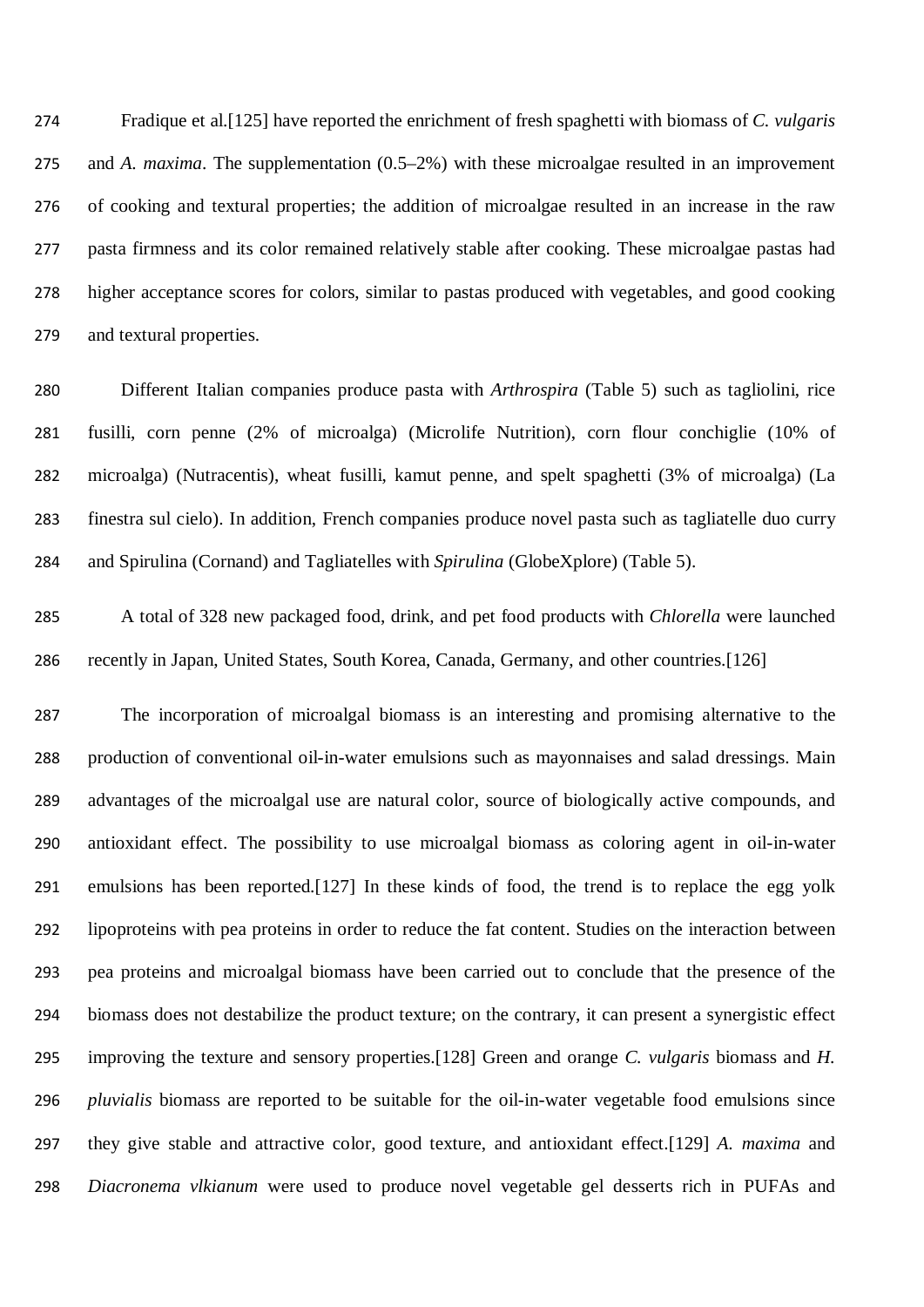improved for texture.[123] Batista et al.[130] have studied the effect of the addition of *H. pluvialis* and *A. maxima* on the viscoelastic behavior of gel vegetarian food in order to set the best conditions for these kinds of foods.

 *Chlorella* powder was used to improve the quality of some traditional Korean foods: Mul- kimchi, a drinkable broth made with fermented vegetables, added with 0.05% of *Cholrella* exhibited increased LAB population, good sensory characteristics, and improved shelf life during refrigerated storage[131]; Sulgidduk, a steamed rice cake, supplemented with 0.2% and 0.5% of *Chlorella* exhibited the best characteristics of quality.[132]

 Microalgae of Chlorophyceae family including *Chlorella*, *Scenedesmus*, and *Chlorococcum* can be used together with *Saccharomyces cerevisiae* to make an alcoholic beverage with pleasant and wine-like taste.[133]

 Microalgal biomass incorporation is an appealing alternative to the conventional production. Generally, this fortification is accepted if the improvement of the healthiness characteristics corresponds to an equal or improved level of sensory characteristics compared to the conventional products. According to the product considered, the expectations are different (the absence of graininess for yoghurt, homogeneity in texture for pasta and mayonnaises); therefore, the viability of these novel food and beverage products depends on a balance between nutritional and sensory requirements.

 Different from the previous sections, reporting the incorporation of microalgal biomass on food, the two following sections report the use of microalgal pigments and oils extracted from the biomass.

#### **Pigments from microalgae added to miscellaneous products**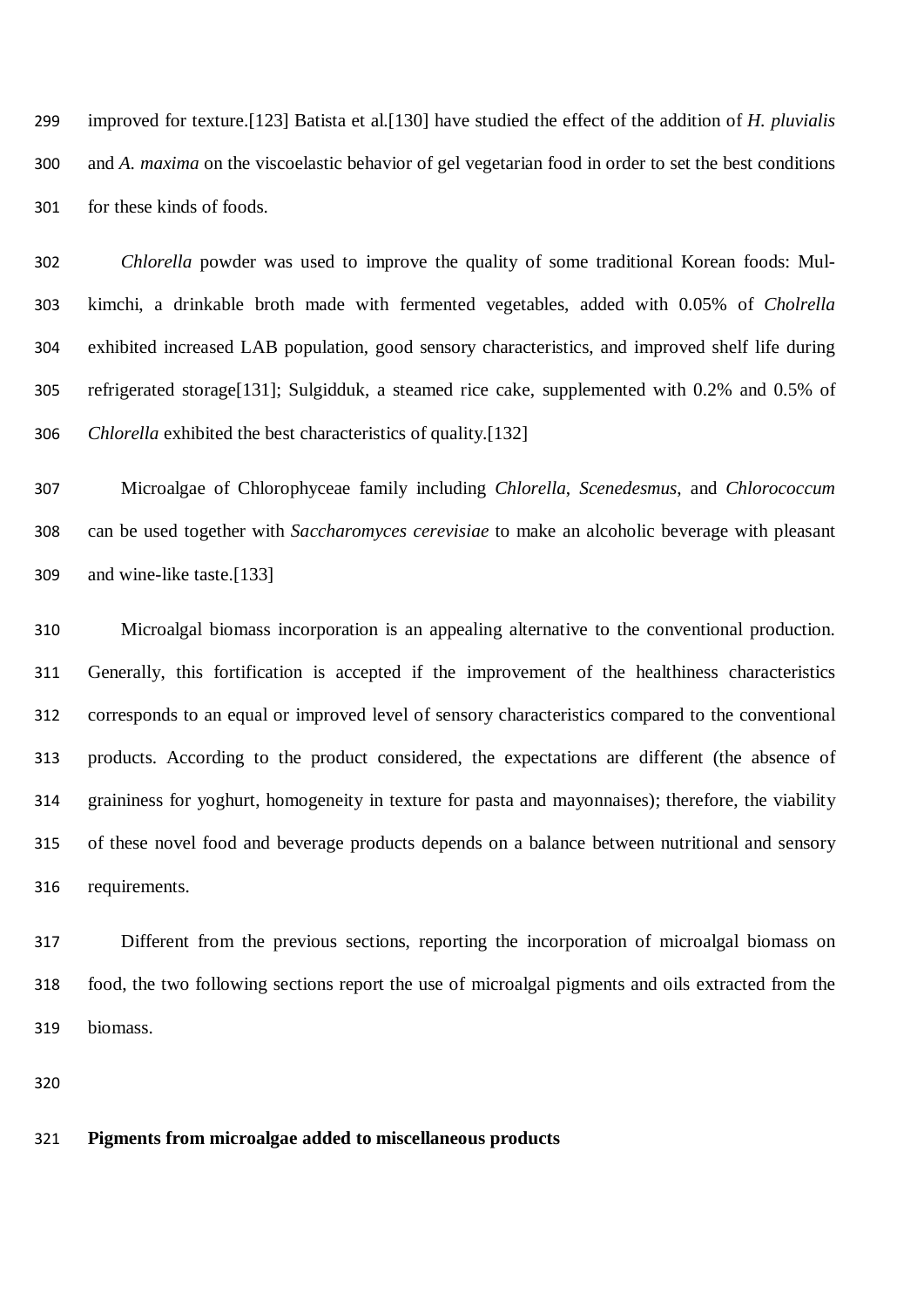One of the characteristics of microalgae is their color due to the presence of various types of pigments. Other than chlorophylls, which are the primary photosynthetic pigments, they can have carotenoids and phycobiliproteins (Figure 2). These natural pigments are important in the food sector since they can be used both to give color and for their antioxidant properties.

 Among microalgal pigments, phycocyanin, mainly produced by *A. platensis*, is used in the food industry especially in dairy and milky products (fermented milk, milk shakes, and ice creams), jellies, coated soft candies, soft drinks, health drink, sour milk, green tea, confectionaries (blue smarties), desserts, and sweet cake decorations.[16,44,134] The blue pigment phycocyanin of the red microalga *Porphyridium aerugineum* is used mainly in drinks such as Pepsi® and Bacardi Breezer®[44] due to its stability to pH changing and to light exposure (Table 5). Phycocyanin derived from *Arthrospira* is used to produce Linablue® as natural blue food colorant (DIC Corporation). This product can be used for beverages, frozen desserts, macarons, and candy-coated chocolates (Table 5). Sekar and Chandramohan[44] have reported three patents concerning the use of phycobiliproteins in drink/beverage compositions: CN 1127611,[135] CN 1096178,[136] and WO 03099039.[137]

 Table 5 reports the use of β-carotene and astaxanthin, their health and technological aspects, and the producer companies.

## **Oil from microalgae added to different food**

341 The main source of long chain PUFAs, especially  $\omega$ -3, is fish oil; however, the use of this oil as food additive gives problems since it confers fishy smell and taste and poor oxidative stability. A good alternative is the use of oil from various species of microalgae. Also, even though microalgal oil can undergo lipid oxidation, compared to fish oil, it is richer in vitamins and also in other substances such as carotenoids and phenolics that can protect it from oxidation.[138]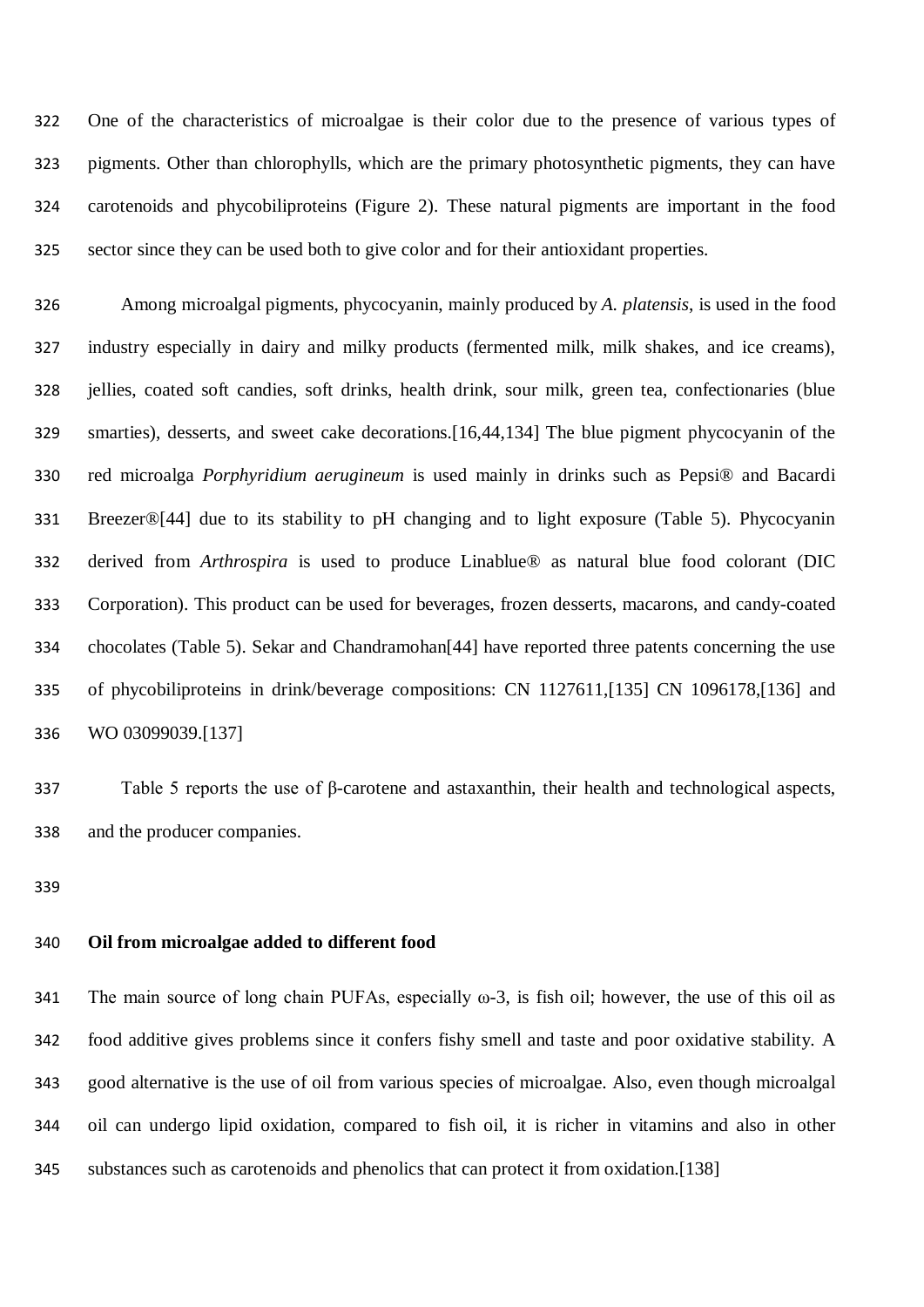Valencia et al.[139] have reported significant enrichment of ω-3 PUFAs in a new formulation of dry fermented sausages made incorporating *Schizochytrium* sp. oil partially substituting pork backfat. Healthier dry fermented sausage formulations were obtained by the incorporation of mixed linseed and algae oils.[140]

 Oil emulsion from microalgae was used to enrich strawberry flavored yoghurt,[141] ice cream,[142] and milk.[143] The yoghurt and ice cream supplemented with algae oil emulsion to provide 500 mg ω-3 fatty acids per 272 g serving and 300 mg ω-3 fatty acids per 65 g serving, respectively, scored moderate acceptability by trained panel due to distinguishable strong fishy flavor.

 According to the Commission Implementing Decision (EU) 2015/545/CE and 2015/546/CE,[82,83] DHA and EPA-rich oil from *Schizochytrium* sp. can be used in dairy products except milk-based drinks (200 mg/100 g or for cheese products 600 mg/100 g), dairy analogs except drinks (200 mg/100 g or for analogs to cheese products 600 mg/100 g), spreadable fat and dressings (600 mg/100 g), breakfast cereals (500 mg/100 g), food supplements (250 or 450 mg DHA per day for normal population and pregnant women, respectively), foods for energy restricted diets for weight reduction (250 mg per meal replacement), and other foods for particular nutritional uses (200 mg/100 g), bakery products (breads and rolls), and sweet biscuits (200 mg/100 g), cereal bars (500mg/100 g), cooking fats (360 mg/100 g), non-alcoholic beverages (80 mg/100 ml), infant formula and follow-on formula (in accordance with Directive 2006/141/EC), processed cereal- based foods, and baby foods for infants and young children (200 mg/100 g). The DHA-rich microalgae oils from *Schizochytrium* sp. and *Ulkenia* sp. can be used as food ingredients in a variety of foods and in infant formula.[144,145]

 *C. cohnii* cells containing DHA-rich oil can be used in baby foods and infant formula; many of the latter containing Martek Corporation's (USA) DHA-rich oil are available worldwide –United States, United Kingdom, Mexico, China, and Canada[32] (Table 5). A microalga, originally found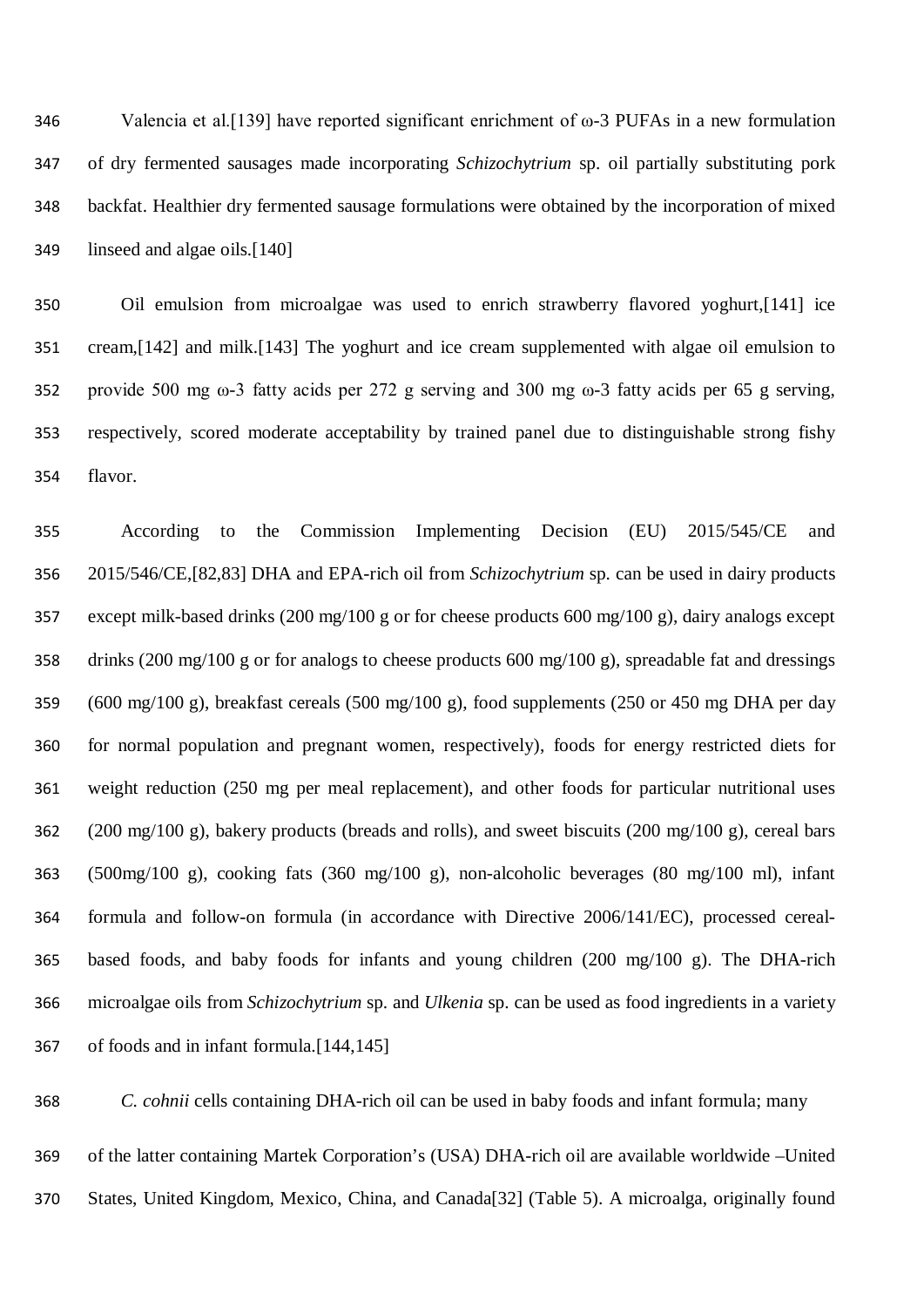in the sap of a chestnut tree in Germany, is cultivated and used by the company Corbion (The Netherlands) to extract oil to produce the AlgaeWise® Ultra Omega-9Algae Oil that can be used as culinary oil – also for frying – and spray coatings and to make margarines and spreads, sauces and dressings, and bakery. This microalga is also used to produce the AlgaeWise® Algae Butter structuring hard-stock (Corbion) whose application is in the bakery industry, spreads, and confectionery (Table 5).

 To affirm effectively the usefulness of microalgal fortified products, knowledge about the fate of the microalgal compounds after the food ingestion is fundamental. The following section gives the state-of-art of the microalgae and their valuable compounds bioavailability.

# **Bioavailability of functional compounds from microalgae**

 The term bioavailability was defined by the FDA as "the rate and extent to which the active ingredient is absorbed and becomes available at the site of action."[146] After food ingestion, the bioavailability involves the gastrointestinal digestibility and solubility of the food elements, the adsorption by intestinal endothelium, the distribution by circulatory system, and the utilization by the target site. Also, bioavailability is divided as bioaccessibility, which examines compounds of a whole food released into the gastrointestinal tract to identify those elements effectively accessible for adsorption, and bioactivity, which refers to the intestinal adsorption of food elements, the transport to the target site, the elements biotransformation at the target site, and the physiological response.[147] Bioavailability, bioaccessibility, and bioactivity are assessed by different *in vitro* and *in vivo* studies that need to be harmonized to obtain univocal data. Considering protein digestibility, for example, a harmonizing attempt is the INFOGEST, a static in vitro digestion model.[148,149] Moreover, the data on bioavailability often refer to seaweeds and algal supplements while the knowledge about the bioavailability of compounds from microalgae, also as biomass incorporated into a food matrix, is still limited. Important aspects to consider in view of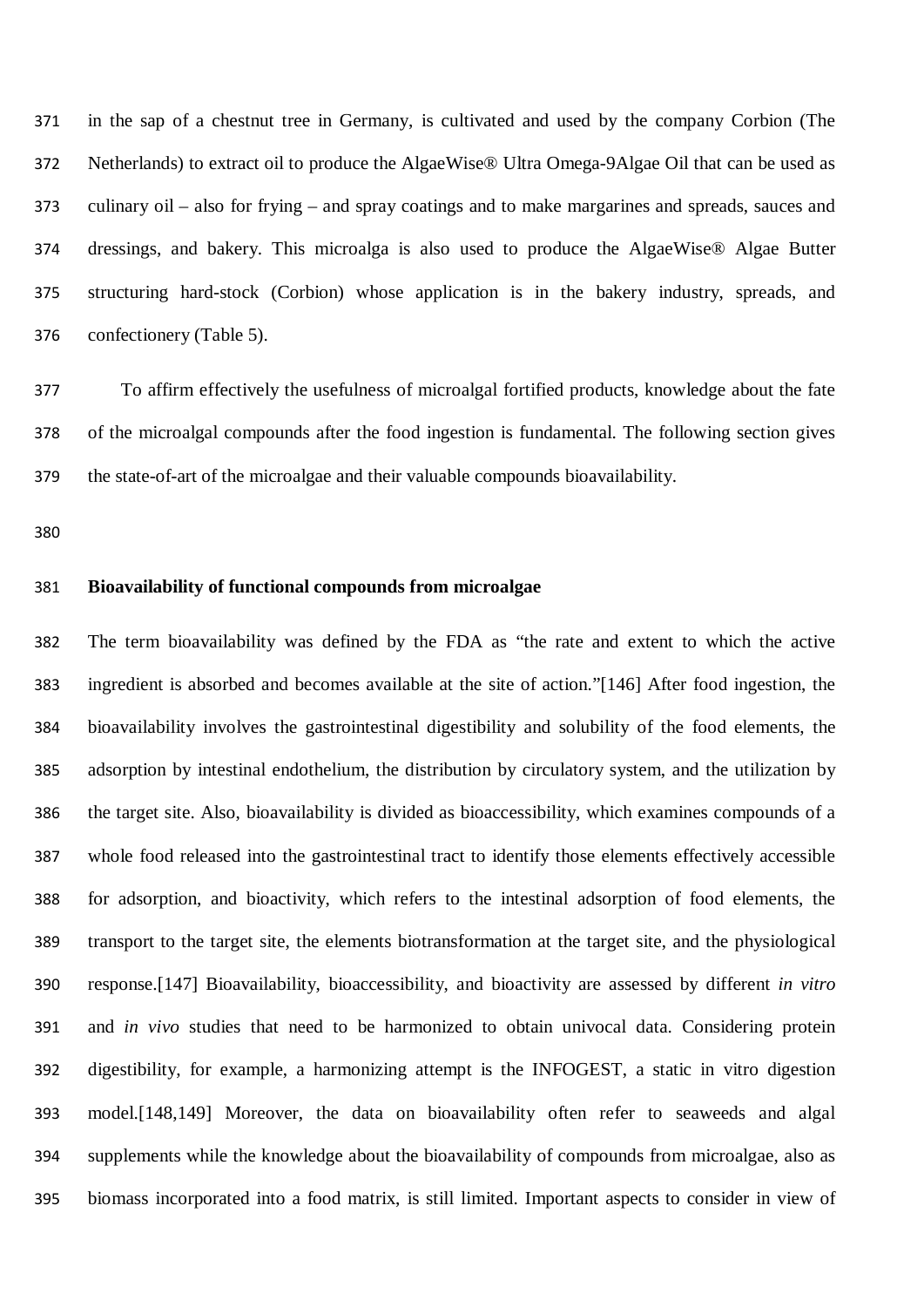compounds release and availability, the real assimilation during the digestion process and their interaction with the gut microbiome,[52] are the effect of the food processing techniques on the algal compounds and the interaction among them and the food matrix.

Becker[150] reported that *Scenedesmus obliquus*, *Spirulina* sp., and *Chlorella* sp., exhibited

 protein digestibility coefficient values of 88.0%, 77.6%, and 76.6%, respectively, in comparison with casein and eggs that have higher coefficients. The protein digestibility of *S. obliquus*, *C. vulgaris*, *Nannochloropsis granulata* increased by disrupting cells with different methods[151–154] or pH-shift process for *N. oculata*[155] while the protein digestibility of *A. platensis* was greater for the fresh biomass compared to the treated one. Little differences in protein digestibility were reported for *Nostoc commune* treated and untreated biomass.[156] Also, the presence in the microalgal cell of high level of polysaccharides and polyphenols causes a reduction of protein digestibility.[157,158]

 Concerning the bioavailability of PUFAs, it is important to consider their presences in the different classes of lipids (polar and neutral), their positions in the triacylglycerols,[159] and their bonds with phospholipids or glycolipids.[160] In nutrient-starved cells of *Nannochloropsis*, the neutral lipids (as storage molecules function) can contain 90% or more of triacylglycerols-rich in C16 series of fatty acids, which have limited value as food ingredient. During starvation, the mechanisms of degradation of polar lipids (as structural molecules function) and of inter-conversion and repackaging of PUFAs such as EPA could have a role in distributing the ω-3 fatty acids in the different classes of lipids with possible modification of bioavailability in food products.[161] The position of fatty acids in the triacylglycerols affects the nutritional properties, the adsorption, and the organism metabolism. In fact, the triacylglycerols with PUFAs in sn-2 position have more nutritional properties and they are better adsorbed compared to triacylglycerols with PUFAs casually rearranged.[159] It has been reported that PUFAs bound to phospholipids are more bioavailable than those bound to triacylglycerols.[162] Kagan et al.[160] studied the appearance of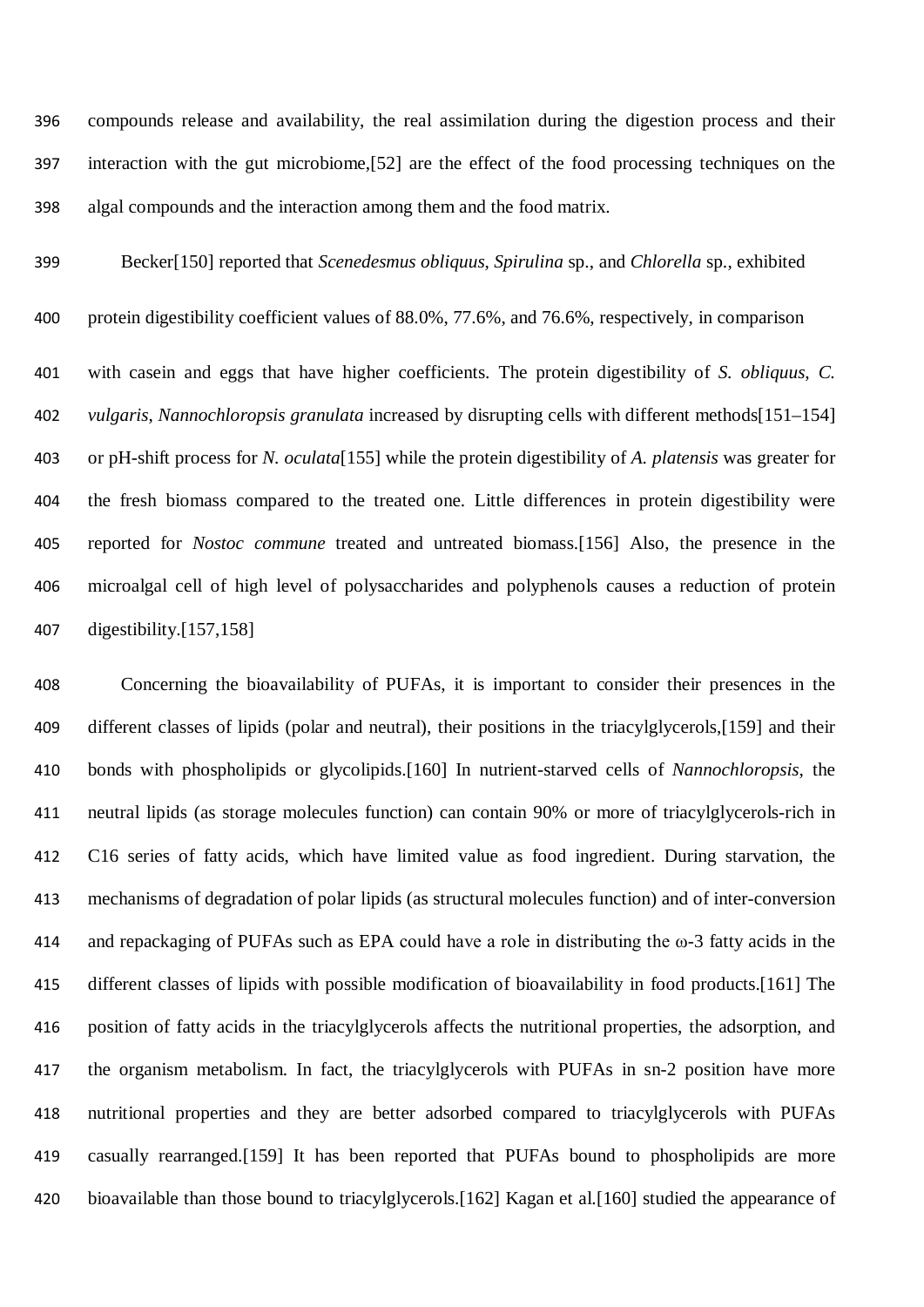EPA and DHA in human plasma after the ingestion of breakfast followed by oil from *N. oculata* (rich in EPA conjugated to phospholipids and glycolipids) and krill oil (rich in EPA and DHA conjugated to phospholipids). The fatty acids appeared in plasma 3 h after breakfast and the concentration of EPA was higher with the ingestion of microalga oil; this could be attributable to the bond with glycolipids as a more effective system to deliver EPA to human. Using in vitro digestion models, Cavonius et al.[155] have reported that intact cells of *Nannochloropsis* were not accessible and that cell disruption coupled with pH-shift processing with protein solubilization increased the accessibility of lipids. Meal supplementation with *D. vlkianum* (single-dose of 101 mg/kg EPA + DHA, human equivalent dose of 24.2 g of microalga) in rats increased the fatty acids content in erythrocytes, liver, heart and adipose tissues, and in serum.[163] Clinical trials testing DHA supplements from *C. cohnii* and *Schizochytrium* along with a snack bar fortified with supplement from *Schizochytrium* highlighted that all DHA forms were equally bioavailable with a dose–response relationship. In addition, the similar plasma DHA values between capsules and fortified snack bars suggest that consuming DHA supplement with food increases its bioavailability.[164] Another study providing algal-DHA oil with orange juice concluded that potentially food may favor the DHA adsorption.[165] The type of food matrix appears to have a role in the ω-3 bioavailability; in particular, nanoemulsion technology using yoghurt as a food vehicle caused a rapid increase in DHA levels.[166]

Fabregas and Herrero[77] reported that the concentration of vitamins (E, B1, and β-carotene)

 from *T. suecica*, *I. galbana*, *Dunaliella tertiolecta*, and *C. stigmatophora* exceeded the concentration present in food recognized as source of these vitamins. For fat-soluble vitamins, it was reported that the bioavailability increases consuming lipid-rich foodstuffs.[167] Also, the vitamins bioavailability increases by microalgal biomass disruption.[168]

 The efficiency of carotenoid absorption is affected by food matrix, type of processing, other food components, and nutritional and physiological status.[169] The bioaccessibility of *N. oculata*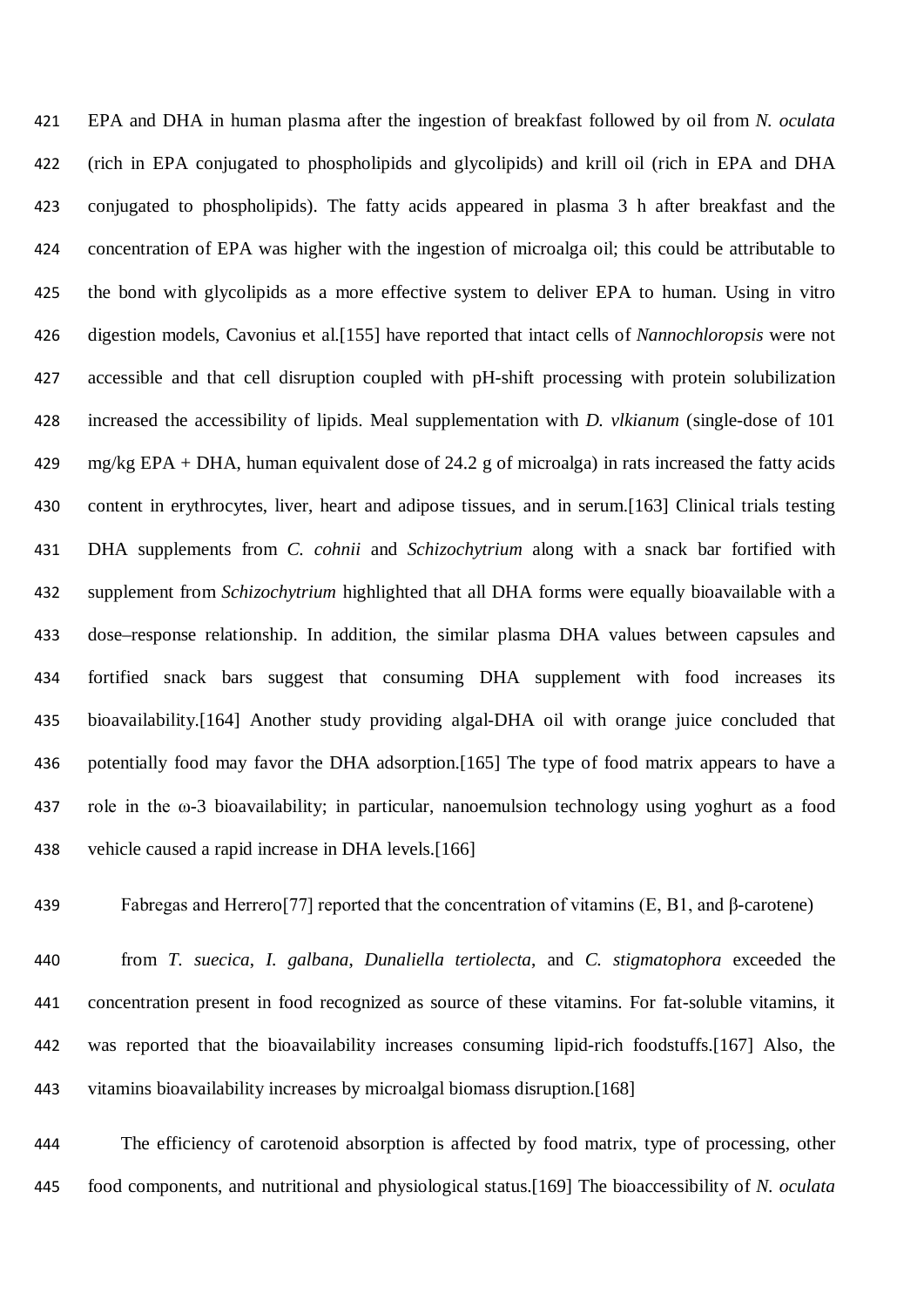and *Chaetoceros calcitrans* was significantly higher in dried extract form than the powdered form.[168] Gille et al.[170] reported different roles of biomass treatment on carotenoids bioaccessibility from two microalgae species. *Chlamydomonas reinhardtii* is a good carotenoid source without processing, while processing methods are necessary for *C. vulgaris*. β-carotene in *Spirulina* is considered more digestible than the vitamin in leafy green vegetables given its unicellular state.[171] Despite the volume of production of *Spirulina* worldwide, the same authors reported that the study on vitamin A bioavailability in humans is limited and carried out using *Spirulina* supplements.

 The limitation of bioavailability of astaxanthin from *Haematococcus* is due to the physical barrier of cysts rich in astaxanthin. Mechanical disruption and autoclaving of the astaxanthin-rich algal biomass were effective to increase the pigment bioavailability.[172] The bioavailability of astaxanthin from *Haematococcus* was related to the timing of ingestion; so, the astaxanthin bioavailability was higher after meal than before meal.[173]

 In summary, to produce a microalgal-based product that effectively has beneficial properties, various aspects along the production process have to be taken into account. First, the cultivation with optimal nutrients concentration or in starving condition affects the type of fatty acids present in lipids and it appears to modulate the PUFAs position in the triacylglycerols with an impact on bioavailability. On the other hand, the starvation reduces the proteins content; therefore, the cultivation techniques should guarantee a balance between protein and lipid production. Second, it is important to know the structure of the chemical compounds present in microalgae since this affects the release of the different compounds making them available. Connected to this aspect is the need to treat the biomass by different methods to aid the bioavailability of the valuable intracellular compounds. Also important is the food matrix incorporating the microalgae since often the presence of lipids in the food increases the bioavailability of valuable compounds such as vitamins.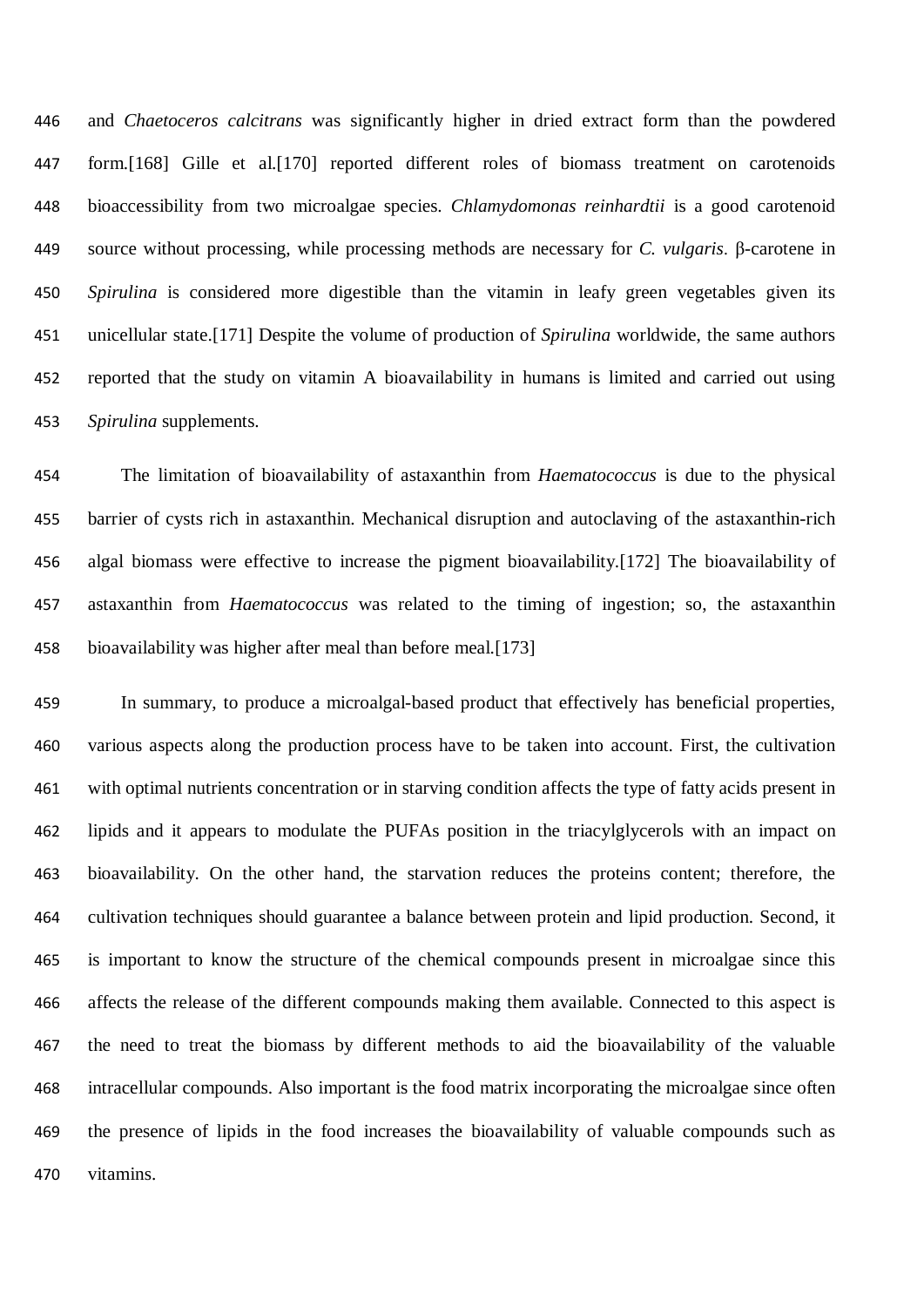#### **Challenges and future perspectives**

 The microalgal-based food and supplement/nutraceuticals global market is a sector with a great potential of expansion. Currently, microalgae are used both as dried whole algae and to extract high-value compounds to be used as ingredients, supplements, and colorants. Compared to the market based on other sources, the microalgae volume of production and market size for food and nutraceuticals are small with important sign of increase since the beginning of the century.[51] The large-scale commercial production of microalgae for protein/carbohydrates impacting on food-feed security can still be considered a less developed industry. Dried whole algae *Arthrospira* and *Chlorella* for dietary supplements have the largest volume of production volumes worldwide (5000 and 2000 t of dry matter/year, respectively) with an estimated value of production of about \$40 millions/year each.[3] In addition, the market of high-value molecules from microalgae such as astaxanthin, ω-3 fatty acids, and β-carotene has larger market potential in spite of smaller volume of production. As example, the production from microalgae of polyunsaturated fatty acids such as DHA and EPA is only 240 t/year with market value estimated to be higher than \$300 million/year.[3] The total production cost for microalgae-derived products becomes higher due to 487 the extraction techniques; for example, the total cost for microalgae astaxanthin is  $\epsilon$ 465.58/kg.[3] These values highlight that microalgal biomass is an expensive material compared to other types of 489 biomass (wheat straw 0.03  $\epsilon$ g).[174] For larger size plants (100–200 ha), the total cost (capital, labor, other variables such as utilities and fertilizers) of microalgal biomass production, expressed 491 as kg dry weight, is estimated as 0.68 and  $1.8 \text{ } \infty$  for open ponds and flat photobioreactors (PBRs), respectively. Considering the lower size of the real production plants, the resulting cost is higher than the above estimation.[175,176] Recently, Ruiz et al.[177] reported differences in costs according to the plants location; for a plant of 100 ha in South Spain, the total cost (capital and 495 operational costs) of microalgal biomass production is estimated 5.2 and 3.4  $\oplus$ kg for open ponds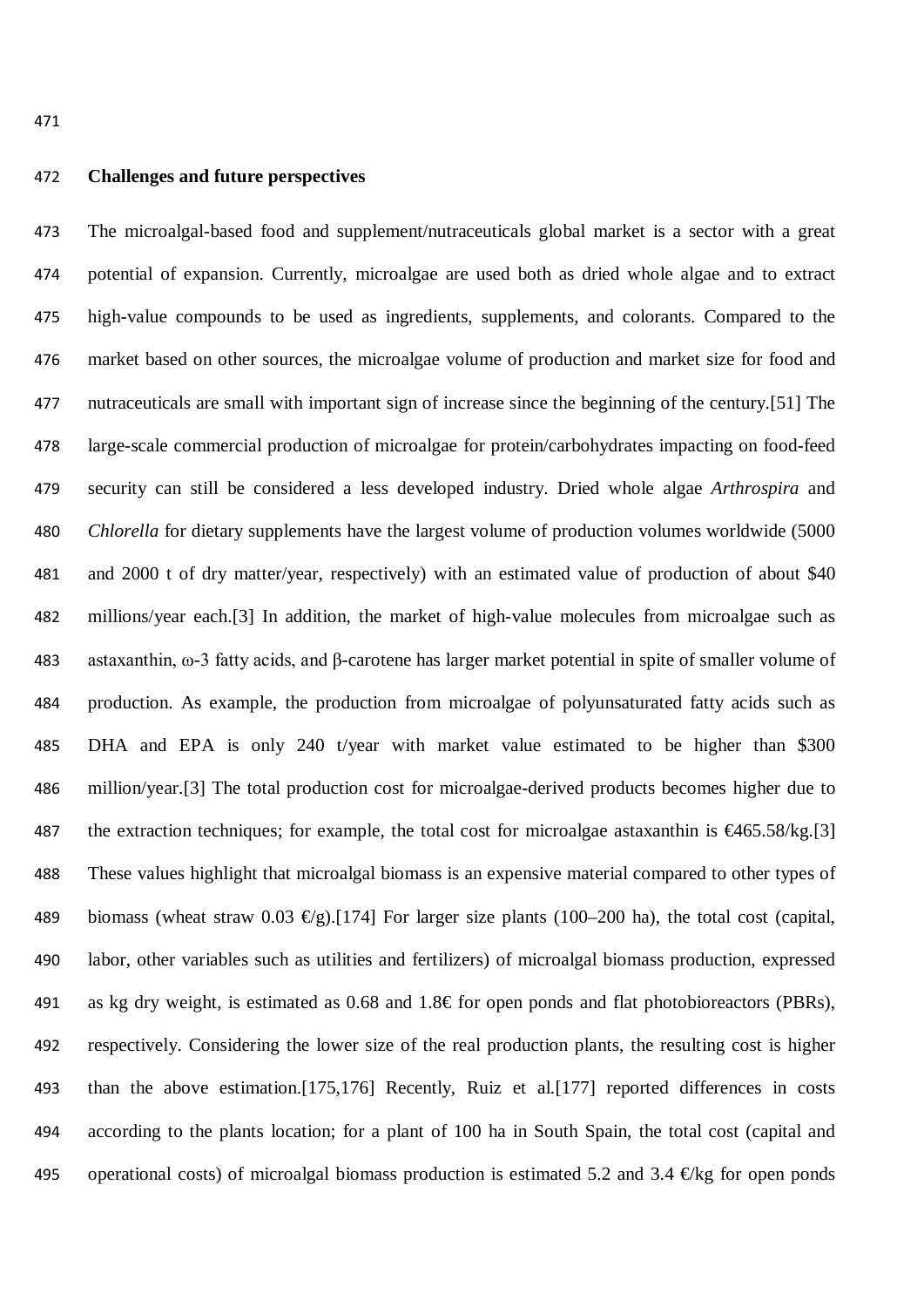496 and flat PBRs, respectively, while for The Netherlands, these values are 11.0 and 6.0  $\bigoplus$ kg. The 497 biorefinery cost (capital and operational costs) for food-feed sector is 0.9 and 1.4  $\oplus$ kg for South Spain and The Netherlands, respectively.

 The current volume of market for D. salina is about 3000 t/year (for carotene), for *H. pluvialis* is about 700 t (for astaxanthin), for *Shizochytrium* and *C. cohnii* is 20 and 500 t/year, respectively (for DHA).[178] The volume of the microalgae market is expected to increase reaching US\$44.6 billion by 2023 with expanding at a compound annual growth rate of more than 5.2% from 2016 to 2023. Also, prevision of expansion is reported for the global nutraceutical market[178]; so, it is foreseeable an increase in demand for microalgal biomass and valuable compounds.

 In order to expand the industry of food products or ingredients based on microalgae, different challenges need to be overcome. First, it is important to use a cultivation system highly efficient and able to minimize contamination risks; this is a closed system in comparison to an open system subjected to the weather variability and contamination risks. However, in large-scale cultivation with closed systems, temperature and oxygen control are important to avoid culture collapsing. Temperature control can be realized by water spraying on the PBRs or by heat exchangers while oxygen control by using efficient degassers.[177] An efficient use of the light can be obtained by correct design of the PBRs, the use of light-emitting diodes, or embedding light guides to PBRs.[179,180] Moreover, the material of the PBRs has to prevent the microalgae adhesion to avoid biofouling problems.[181] Another aspect to consider for an advantageous cultivation is the integration in the microalgae plants of the systems to reuse CO2 waste and waste streams rich in phosphorous and nitrogen. In order to have a cost-effective scale-up, researches on PBRs are needed. A way to improve the production of microalgae and reduce costs is growing the microalgae in heterotrophic or mixotrophic cultivation. In particular, in mixotrophic process, microalgae synthesize compounds through both autotrophic and heterotrophic pathways requiring less light energy and organic compounds and, at the same time, recycling wastewater.[182] Another factor to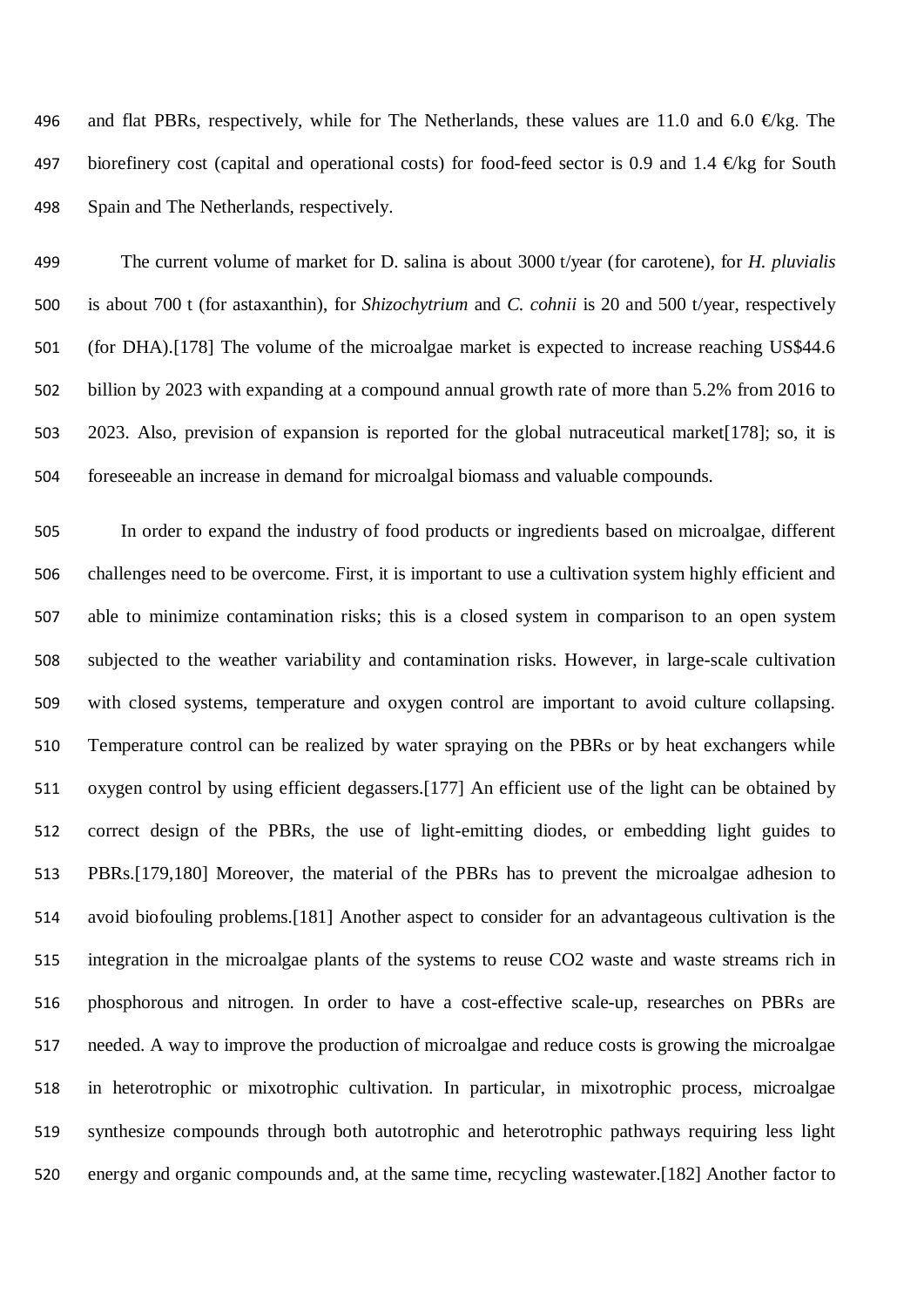consider in order to reduce the cost of production is the location of the plants including the microalgae ocean cultivation.[182] With the aim to monitor with the smallest possible delay the process variables during the microalgae cultivation, new monitoring methods such as ion-specific field effect transistor sensor for physicochemical parameters, biomass concentration by image analysis, lipid concentration by infrared spectrophotometry, and dielectric scattering are proposed.[183]

 The biorefinery step involves costs for disrupting the microalgal biomass and for extracting valuable compounds as well. Alternative methods of the current methods to disrupt cells such as hydrodynamic cavitation, electrical fields, electromagnetic fields, and acoustic cavitation were reported.[177] Usually, microalgae are produced for one specific aim, for example, to extract a valuable pigment. A potentially more efficient approach could be a cascade biorefinery system that allows the use of all the possible microalgal compounds.[167]

 Another aspect is the selection of robust microalgal strains with increased tolerance to 534 photoinhibition, photosaturation, oxygen saturation, capture and conversion of  $CO<sub>2</sub>$ , and producing high concentration of compounds useful for the food/nutraceutical sector. Omics technologies are also required to study pathways involved in the valuable compounds production and to understand the role of nutrient depletion and other stress on their production.[184] On the other hand, a possibility is the development and use of genetic-modified microalgae, but this requires consideration of both the regulations about the use of modified organisms and the consumers' acceptance.

 Defining the best food formulation and the best way of food ingestion (raw or cooked food) appears of great importance to enhance the bioavailability of the microalgal functional compounds. This presupposes collaboration among phycologists, food engineers, and clinicians to rigorously verify the compounds bioavailability.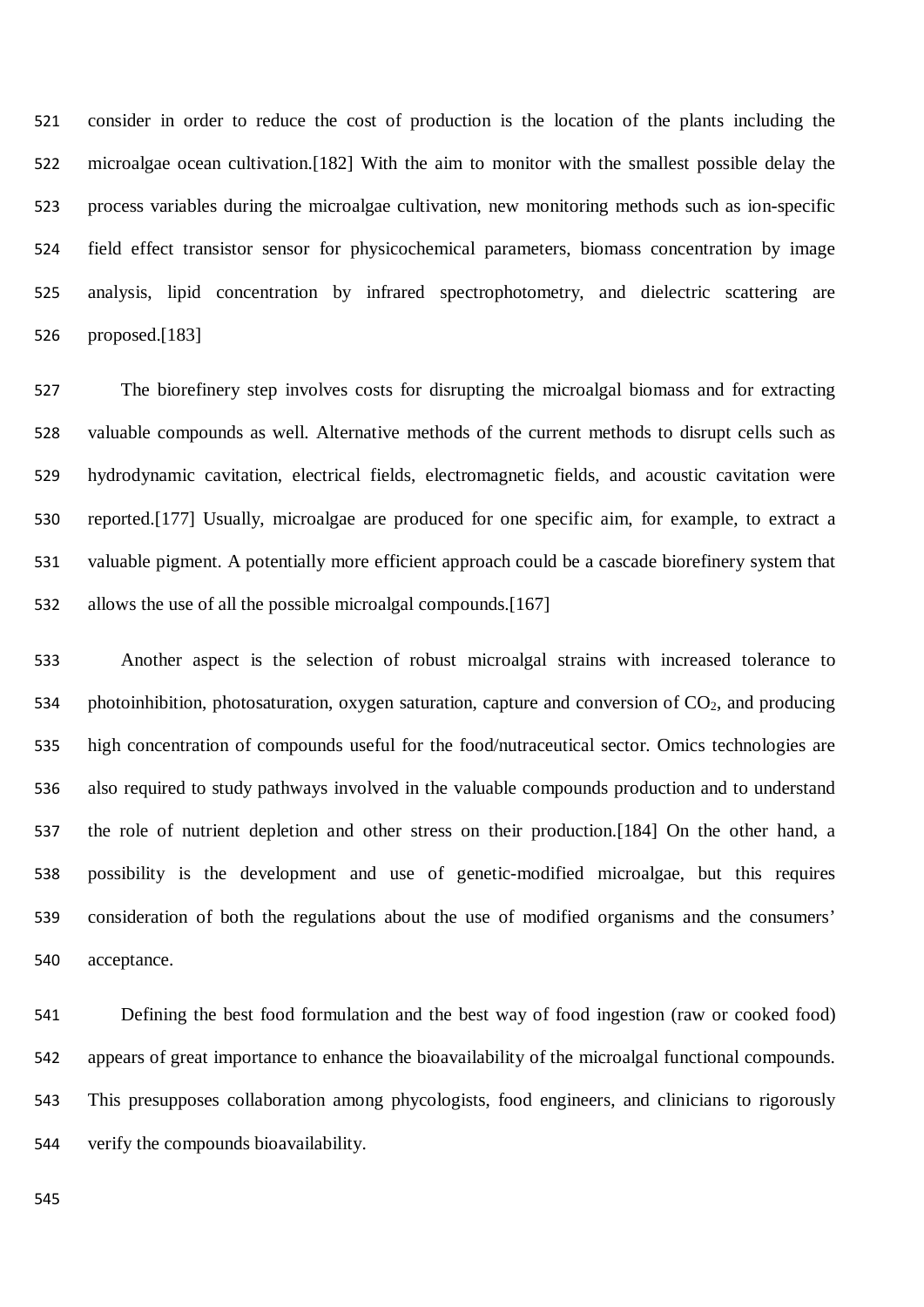The consumer acceptance of formulated new food plays an important role on their success on the market. The acceptance or rejection of novel food depends on different factors[185] such as sociodemographic factors, safety and healthiness perception of novel food, sensory appeal (taste, texture, color, and odor), and consumer's lifestyle. To increase the microalgae-based food/beverages market, it is necessary that consumers trust the novel formulates; therefore, a key factor is the increase of consumers' knowledge about the microalgae used, the possible risks related to their use, the nutritional and health benefits, and the technology of production.

## **Conclusion**

 Considering the consumer's demand for novel foods both healthier and sensorial attractive, the modern food industry is oriented to design and produce new food formulations using natural compounds. In this scenario, microalgae have acquired great interest since they confer to the product improved nutritional values, functional properties other than attractiveness.

 In the recent years, many investigations on the possible use of different microalgae –biomass and metabolites – in a variety of foods have been carried out. In addition, various microalgae-based products are available on the market all over the world even if the volume of production of these foods remains limited.

 To expand the sector of the microalgal fortified/based food and beverages, future needs concern: microbiologists for discovering new microalgae species and their properties, engineers for developing more cost-effective cultivation and biorefinery systems, food scientists for improving sensory appeal, and clinicians for improving compounds availability.

 The literature available on this field and the food and beverages currently available on the market give the idea of the great interest for this sector and stimulate the different areas of expertise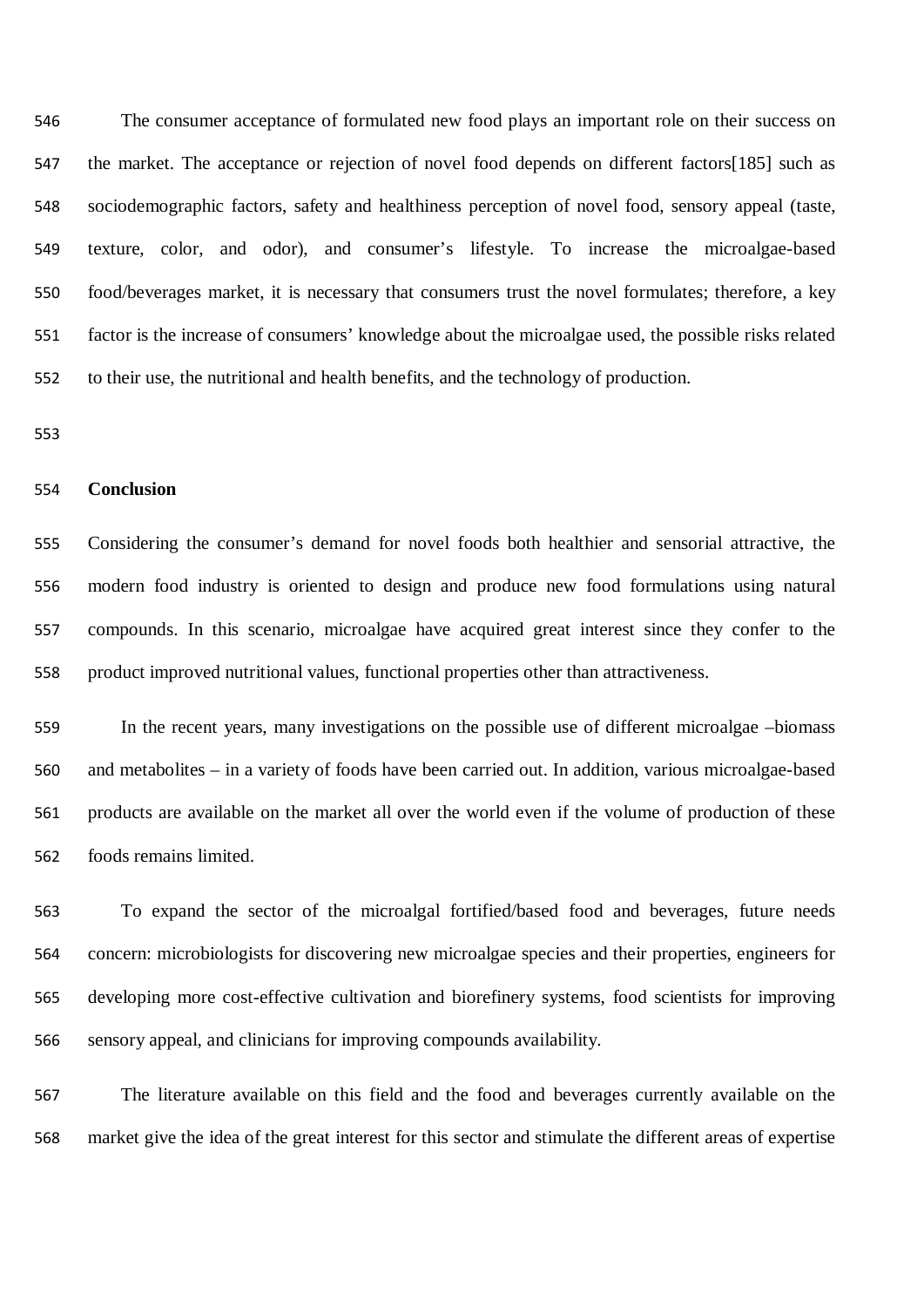in studying the microalgae, reducing cost of production, and designing new functional foods and beverages.

#### **Acknowledgments**

 The authors wish to thank Arch. Daniela Sidari ([D] Graphics & Photography, www.danielasidari.com) for the figures realization.

# **References**

[1] Bordignon, G.; Cabrini, M. Algae: An Introduction. In Algae as a Potential Source of Food and

Energy in Developing Countries Sustainability, Technology and Selected Case Studies; Perosa, A.,

 Bordignon, G., Ravagnan, G., Zinoviev, S., Eds.; Digital Publishing: Ca' Foscari Venezia, 2015; pp 9–17.

 [2] Mata, T. M.; Martins, A. A.; Caetano, N. S. Microalgae for Biodiesel Production and Other Applications: A Review. Renew. Sustain. Ener. Rev. 2010, 14, 217–232. DOI: 10.1016/j.rser.2009.07.020.

[3] Enzing, C.; Ploeg, M.; Barbosa, M.; Sijtsma, L. Microalgae-Based Products for the Food and

Feed Sector: An Outlook for Europe. In JRC Scientific and Policy Reports, Report EUR 26255 EN;

- Vigani, M., Parisi, C., Rodríguez Cerezo, E., Eds.; Publications Office of the European Union: Luxembourg, 2014; pp 1–82.
- [4] Olaizola, M. Commercial Development of Microalgal Biotechnology: From the Test Tube to the
- Marketplace. Biomol. Eng. 2003, 20, 459–466. DOI: 10.1016/S1389-0344(03)00076-5.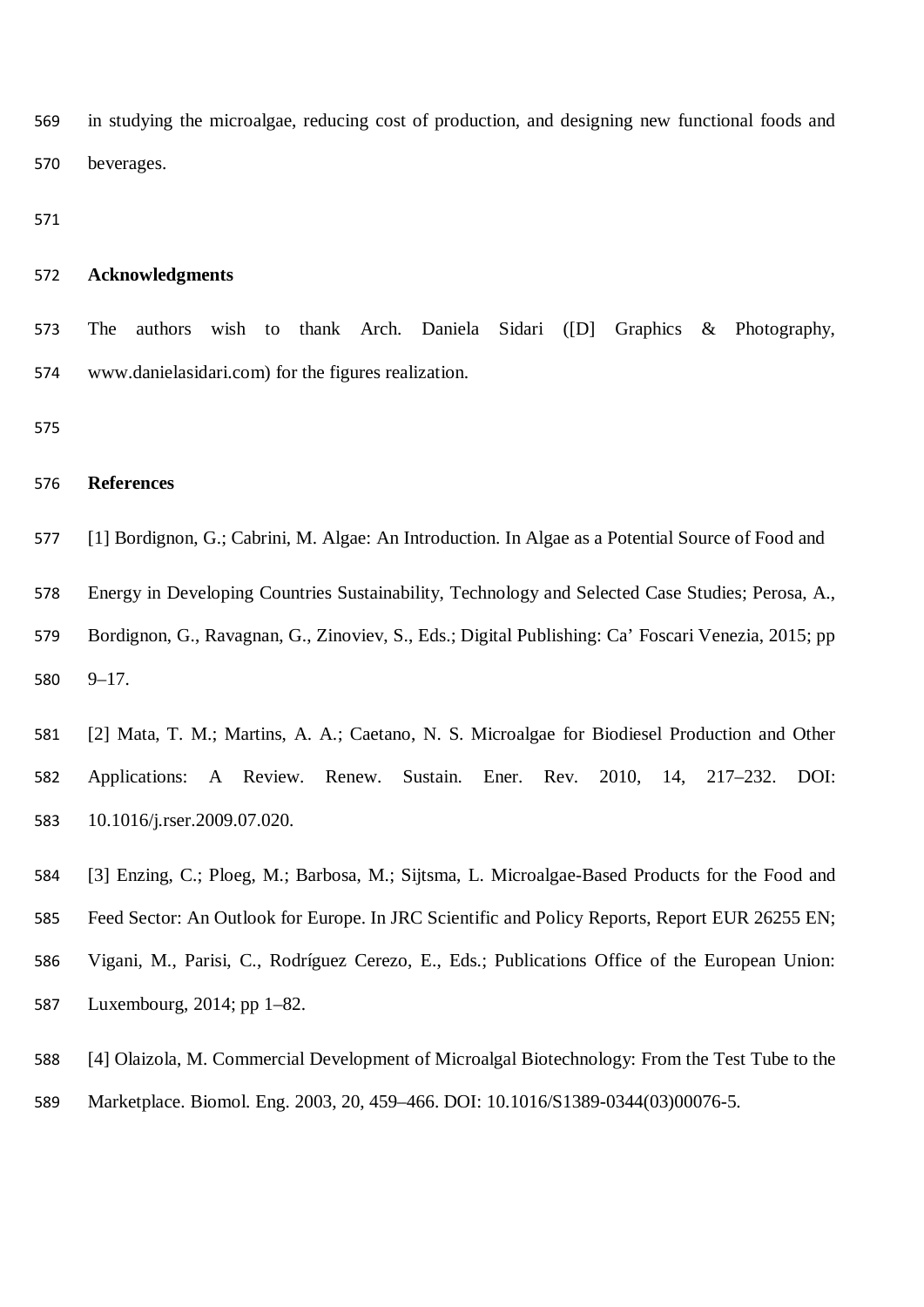- [5] Chacón -Lee, T. L.; González-Mariño, G. E. Microalgae for Healthy Foods: Possibilities and Challenges. Comp. Rev. Food Sci. Food. Safety. 2010, 9, 655–675. DOI: 10.1111/j.1541- 4337.2010.00132.x.
- [6] Borowitzka, M. A. High-Value Products from Microalgae Their Development and Commercialization. J. Appl. Phycol. 2013, 25, 743–756. DOI: 10.1007/s10811-013-9983-9.
- [7] Dragone, G.; Fernandes, B.; Vicente, A. A.; Teixeira, J. A. Third Generation Biofuels from Microalgae. In Current Research Technology and Education Topics in Applied Microbiology and
- Microbial Biotechnology; Méndez-Vilas, A., Ed.; Formatex: Badajoz, Spain, 2010; pp 1355–1366.
- [8] Duong, V. T.; Li, Y.; Nowak, E.; Schenk, P. M. Microalgae Isolation and Selection for Prospective Biodiesel Production. Energies. 2012, 5, 1835–1849. DOI: 10.3390/en5061835.
- [9] Lim, D. K. Y.; Garg, S.; Timmins, M.; Zhang, E. S. B.; Thomas-Hall, S. R.; Schuhmann, H.; Li,
- Y.; Schenk, P. M. Isolation and Evaluation of Oil-Producing Microalgae from Subtropical Coastal and Brackish Waters. PloS. ONE. 2012, 7, e40751. DOI: 10.1371/journal.pone.0040751.
- [10] Pandey, R. K.; Kundu, K.; Prakash, V.; Bhaskar, H.; Karmakar, R.; Dahake, V. R. Production of Biodiesel from Mixed Algal Culture and Its Fuel Characterization. Int. J. Recent Sci. Res.2013, 4, 794–797.
- [11] Sidari, R.;. A Simple and Rapid Method for Separation and Isolation of Marine Algal Species
- from Naturally Evolved Populations. Mar. Biol. Res. 2016, 12, 193–199. DOI: 10.1080/17451000.2015.1125003.
- [12] Sidari, R.; Zema, D. A.; Bombino, G.; Sgrò, A.; Caridi, A. Evaluation of Natural Mixed Micro-
- Algal Blooms as Potential Feedstock for Biodiesel Production. Proceeding 23rdEUBCE 2015. 231–
- 234, ISBN: 978-88-89407-516, Wien (Austria), 1-4 June 2015, doi:10.5071/23rdEUBCE2015- 1CV.1.61 2015.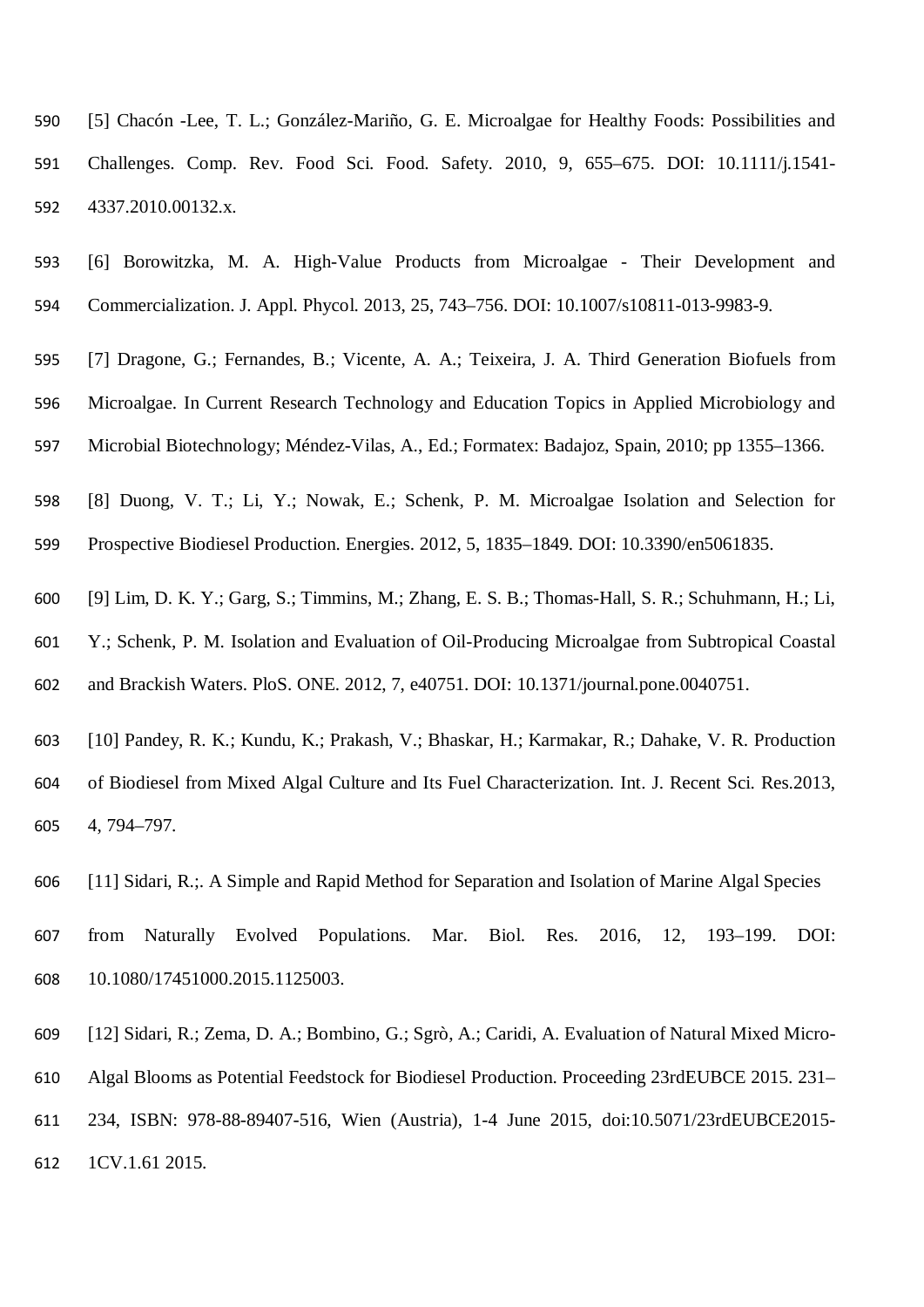- [13] de Morais, M. G.; Da SilvaVaz, B.; de Morais, E. G.; Vieira Costa, J. A., Biologically Active
- Metabolites Synthesized by Microalgae, BioMed. Res. Int, 2015, 2015, Article ID 835761, 15 pages.
- [14] Pulz, O.; Gross, W. Valuable Products from Biotechnology of Microalgae. Appl. Microbiol. Biotechnol. 2004, 65, 635–648. DOI: 10.1007/s00253-004-1647-x.
- [15] Draaisma, R. B.; Wijffels, R. H.; Slegers, P. M.; Brentner, L. B.; Roy, A.; Barbosa, M. J. Food Commodities from Microalgae. Curr. Opin. Biotechnol. 2013, 24, 169–177. DOI: 10.1016/j.copbio.2012.09.012.
- [16] Hoseini, S. M.; Shahbazizadeh, S.; Khosravi-Darani, K.; Mozafari, M. R. *Spirulina Platensis*: Food and Function. Current. Nutr. Food Sci. 2013a, 9, 189–193. DOI: 10.2174/1573401311309030003.
- [17] Gouveia, L.; Batista, A. P.; Sousa, I.; Raymundo, A.; Bandarra, N. M. Microalgae in Novel Food Products. In Food Chemistry Research Development; Papadopoulos, K.N., Ed.; Nova Science Publishers, Inc.: New York, USA, Chapter 2, 2008a; pp 1–36.
- [18] Laza-Martínez, A.; Fernández-Marín, B.; García-Plazaola, J. I. Rapid Colour Changes in *Euglena Sanguinea* (Euglenophyceae) Caused by Internal Lipid Globule Migration. Eur. J. Phycol. 2019, 54, 91–101. DOI: 10.1080/09670262.2018.1513571.
- [19] Priyadarshani, I.; Rath, B. Commercial and Industrial Applications of Microalgae A Review.
- J. Algal. Biomass. Utln. 2012, 3, 89–100.
- [20] Spolaore, P.; Joannis-Cassan, C.; Duran, E.; Isambert, A. Commercial Applications of
- Microalgae. J. Biosci. Bioeng. 2006, 101, 87−96. DOI: 10.1263/jbb.101.166.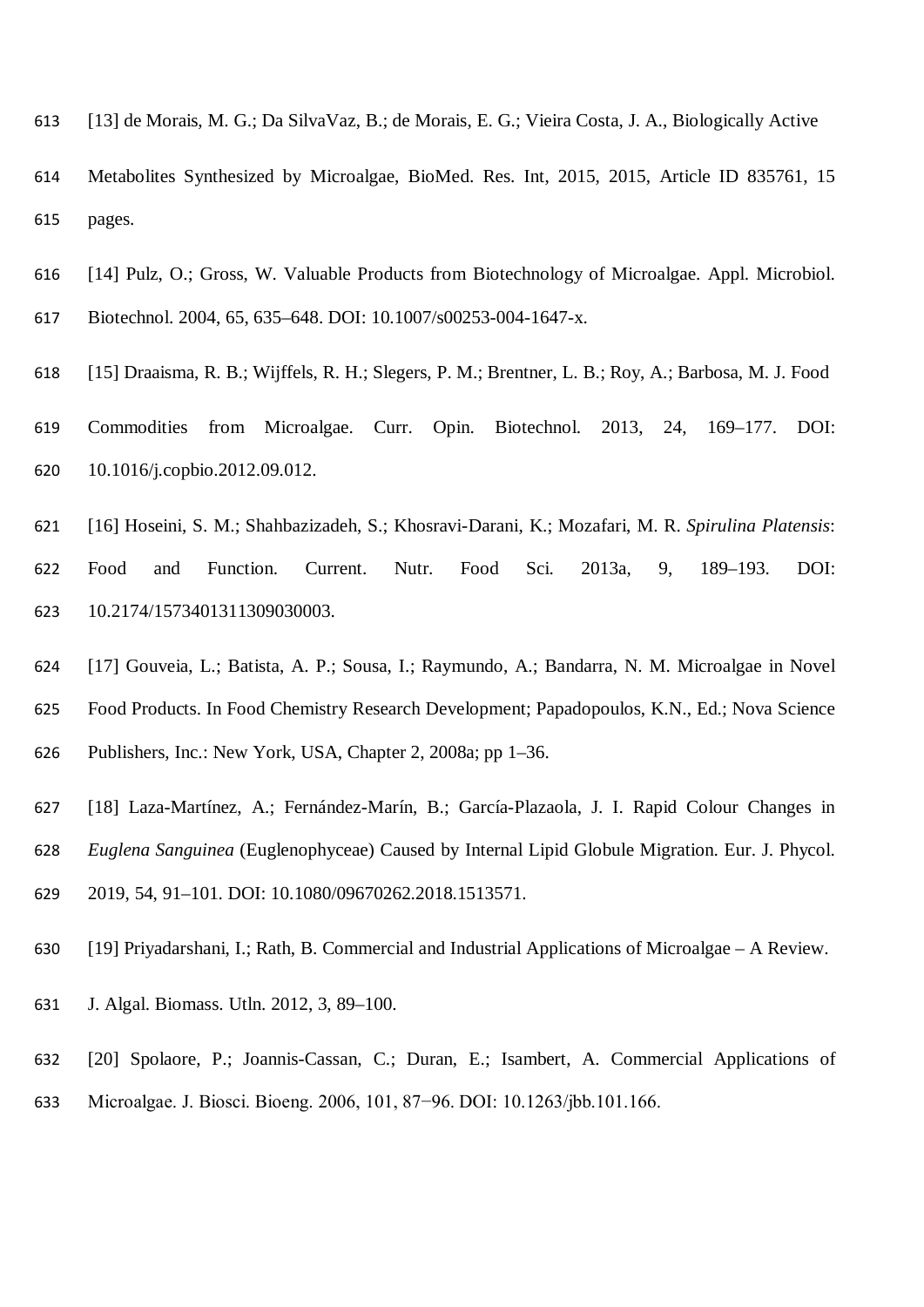- [21] Costa, J. A. C.; de Morais, M. G. Microalgae for Food Production. In Fermentation Process Engineering in the Food Industry; Soccol, C.R., Pandey, A., Larroche, C., Eds.; Taylor & Francis: UK, 2013; p 486.
- [22] Barrow, C.; Shahidi, F. Marine Nutraceuticals and Functional Foods; Taylor & Francis Group: UK, 2008.
- [23] Ibañez, E.; Cifuentes, A. Benefits of Using Algae as Natural Sources of Functional Ingredients.
- J. Sci. Food. Agr. 2013, 93, 703–709. DOI: 10.1002/jsfa.6023.
- [24] Hoseini, S. M.; Khosravi-Darani, K.; Mozafari, M. R. Nutritional and Medical Applications of
- *Spirulina* Microalgae. Mini. Rev. Med. Chem. 2013b, 13, 1231–1237. DOI: 10.2174/1389557511313080009.
- [25] Sidhu, K. S.;. Health Benefits and Potential Risks Related to Consumption of Fish or Fish Oil. Reg. Toxicol. Pharmacol. 2003, 38, 336–344. DOI: 10.1016/j.yrtph.2003.07.002.
- [26] Thies, F.; Garry, J. M.; Yagoob, P.; Rerkasem, K.; Williams, J.; Shearman, C. P.; Gallagher, P.
- J.; Calder, P. C.; Grimble, R. F. Association of N-3 Polyunsaturated Fatty Acids with Stability of Atherosclerotic Plaques: A Randomized Controlled Trial. Lancet. 2003, 361, 477–485. DOI: 10.1016/S0140-6736(03)12468-3.
- [27] Seto, A.; Wang, H. L.; Hesseltine, C. W. Culture Conditions Affect Eicosapentaenoic Acid Content of *Chlorella Minutissima*. J. Am. Oil Chem. Soc. 1984, 61, 892–894. DOI: 10.1007/BF02542159.
- [28] Mahajan, G.; Kamat, M. γ-Linolenic Production from *Spirulina Platensis*. Appl. Microbiol. Biotechnol. 1995, 43, 466–469. DOI: 10.1007/BF00218450.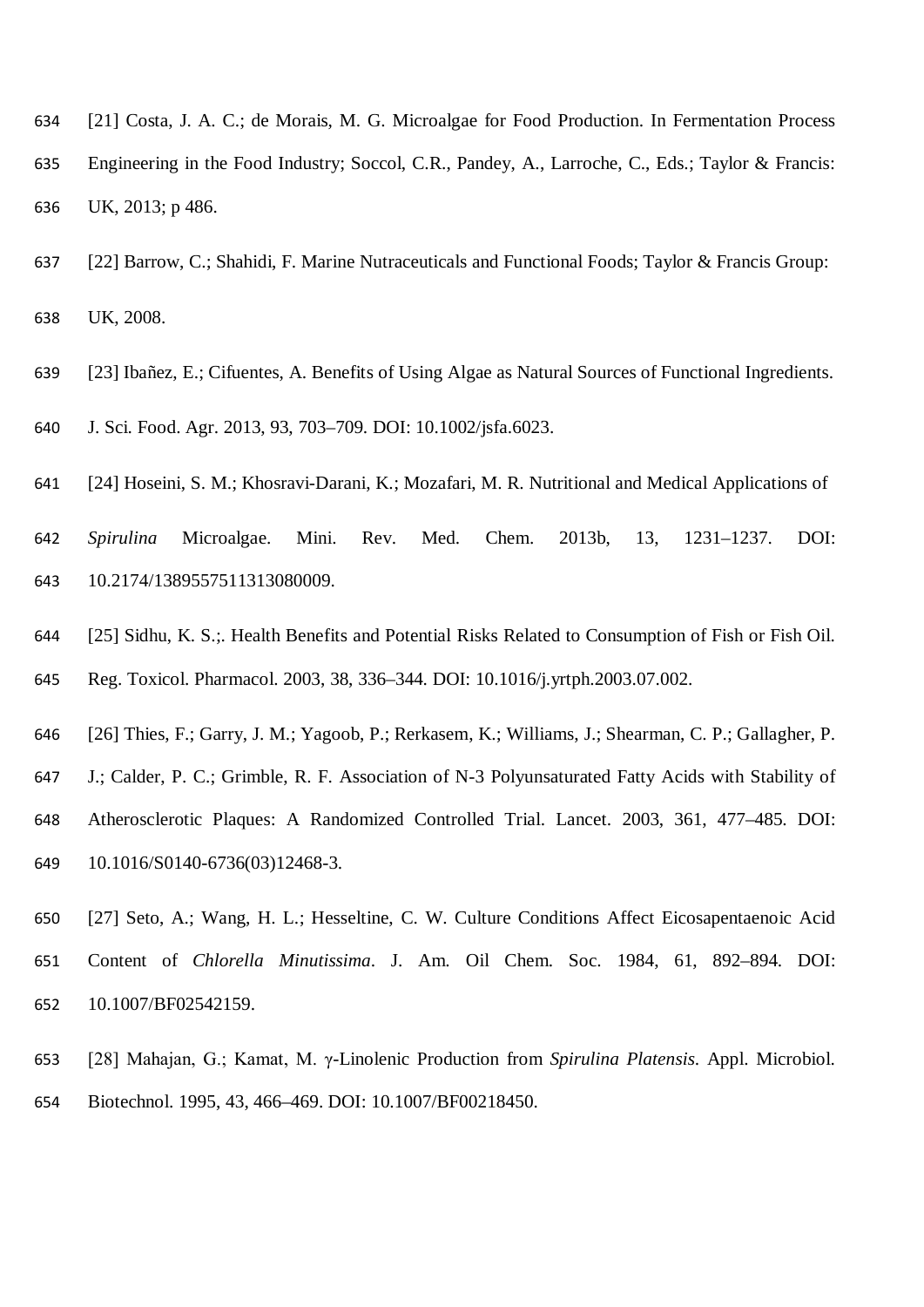- [29] Chini Zittelli, G.; Lavista, F.; Bastianini, A.; Rodolfi, L.; Vincenzini, M.; Tredici, M. R. Production of Eicosapentaenoic Acid by *Nannochloropsis* Sp. Cultures in Outdoor Tubular Photobioreactors. J. Biotechnol. 1999, 70, 299–312. DOI: 10.1016/S0168-1656(99)00082-6.
- [30] Bandarra, N. M.; Pereira, P. A.; Batista, I.; Vilela, M. H. Fatty acids, sterols and α-tocopherol
- in *Isochrysis galbana*. J. Food Lipids. 2003, 18, 25–34. DOI: 10.1111/j.1745-4522.2003.tb00003.x.
- [31] Donato, M.; Vilela, M. H.; Bandarra, N. M. Fatty Acids, Sterols, α-tocopherol and Total Carotenoids Composition of *Diacronema Vlkianum*. J. Food Lipids. 2003, 10, 267–276. DOI:10.1111/j.1745-4522.2003.tb00020.x.
- [32] Mendes, A.; Reis, A.; Vasconcelos, R.; Guerra, P.; Lopes Da Silva, T. *Crypthecodinium Cohnii* with Emphasis on DHA Production: A Review. J. Appl. Phycol. 2009, 21, 199–214. DOI:10.1007/s10811-008-9351-3.
- [33] Winwood, R. J.;. Recent Developments in the Commercial Production of DHA and EPA Rich Oils from Micro-Algae. Ocl. 2013, 20(D604), 1–5. DOI: 10.1051/ocl/2013030.
- [34] Ratledge, C.; Anderson, A.J.; Kanagachandran, K.; Grantham, D.; Stephenson, J.C.; de Swaaf,
- M.; Sijtsma, L. Culture of *Crypthecodinium Cohnii* for the Synthesis of a Polyunsaturated Fatty Acid. WO Patent 2001004338, 2001.
- [35] Kulczyński, B.; Gramza-Michałowska, A.; Kobus-Cisowska, J.; Kmiecik, D. The Role of Carotenoids in the Prevention and Treatment of Cardiovascular Disease – Current State of Knowledge. J. Func. Foods. 2017, 38, 45–65. DOI: 10.1016/j.jff.2017.09.001.
- [36] Lorenz, R. T.; Cysewski, G. R. Commercial Potential for *Haematococcus* Microalgae as a Natural Source of Astaxanthin. Trends. Biotechnol. 2000, 18, 160–167. DOI: 10.1016/S0167- 7799(00)01433-5.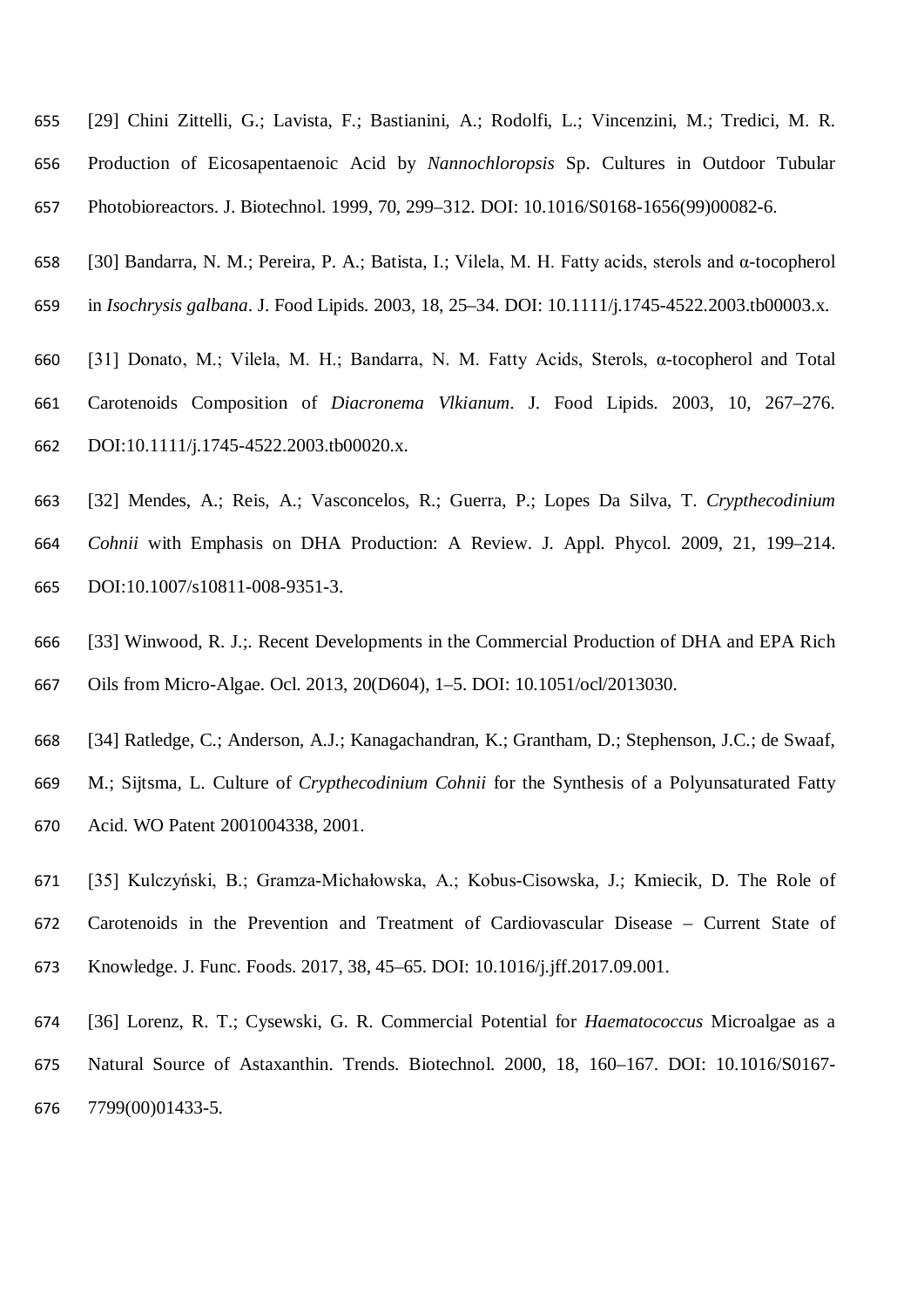- [37] Guerin, M.; Huntley, M. E.; Olaizola, M. *Haematococcus* Astaxanthin: Applications for Human Health and Nutrition. Trends. Biotechnol. 2003, 21, 210–216. DOI: 10.1016/S0167- 7799(03)00078-7.
- [38] Dufossé, L.; Galaup, P.; Yarnon, A.; Arad, S. M.; Blanc, P.; Chidambara Murthy, K. N.;
- Ravishankar, G. A. Microorganisms and Microalgae as Source of Pigments for Use: A Scientific
- Oddity or an Industrial Reality? Trends Food Sci. Tech. 2005, 16, 389–406.
- DOI: 10.1016/j.tifs.2005.02.006.
- [39] Del Campo, J. A.; Rodriguez, H.; Moreno, J.; Vargas, M. A.; Rivas, J.; Guerrero, M. G. Lutein
- Production by *Muriellopsis* Sp. In an Outdoor Tubular Photobioreactor. J. Biotechnol. 2001, 85, 289–295. DOI: 10.1016/S0168-1656(00)00380-1.
- [40] Del Campo, J. A.; García-González, M.; Guerrero, M. G. Outdoor Cultivation of Microalgae for Carotenoid Production: Current State and Perspectives. Appl. Microbiol. Biotechnol. 2007, 74, 1163–1174. DOI: 10.1007/s00253-007-0844-9.
- [41] García-González, M.; Moreno, J.; Manzano, J. C.; Florencio, F. J.; Guerrero, M. G. Production
- of *Dunaliella Salina* Biomass Rich in 9-cis-β-carotene and Lutein in a Closed Tubular
- Photobioreactor. J. Biotechnol. 2005, 115, 81–90. DOI: 10.1016/j.jbiotec.2004.07.010.
- [42] Pangestuti, R.; Kim, S.-K. Biological Activities and Health Benefit Effects of Natural pigments
- Derived from Marine Algae. J. Funct. Foods. 2011, 3, 255–266. DOI: 10.1016/j.jff.2011.07.001.
- [43] Viskari, P. J.; Colyer, C. L. Rapid Extraction of Phycobiliproteins from Cultured Cyanobacteria Samples. Anal. Biochem. 2003, 319, 263–271. DOI: 10.1016/S0003- 2697(03)00294-X.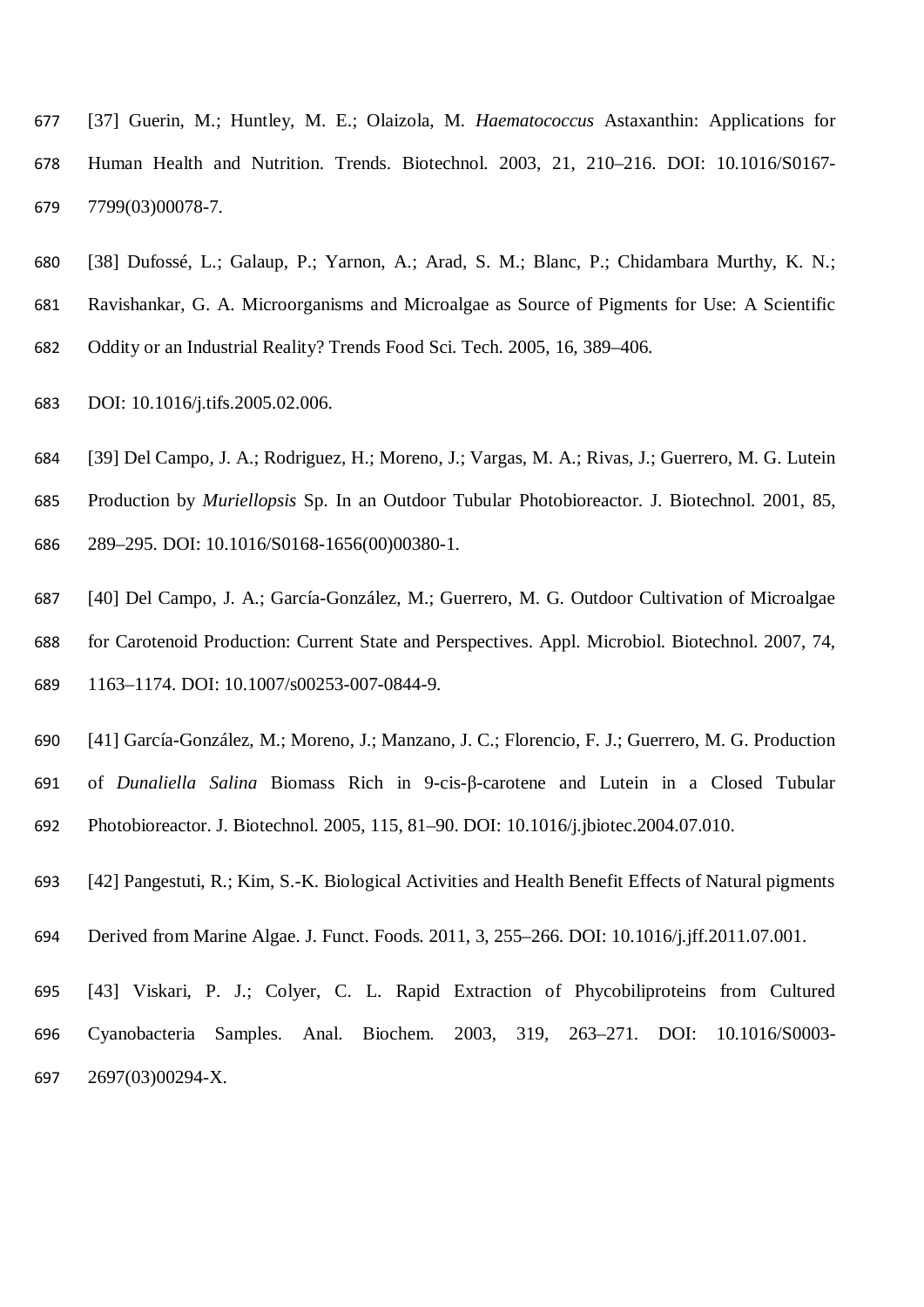- [44] Sekar, S.; Chandramohan, M. Phycobiliproteins as a Commodity: Trends in Applied Research, Patents and Commercialization. J. Appl. Phycol. 2008, 20, 113–136. DOI:10.1007/s10811-007- 9188-1.
- [45] Gupta, A.; Sainis, J. K. Isolation of C-Phycocyanin from *Synechococcus* Sp., (*Anacystis Nidulans* BD1). J. Appl. Phycol. 2010, 22, 231–233. DOI: 10.1007/s10811-009-9449-2.
- [46] Román, R. B.; Alvárez-Pez, J. M.; Acién Fernández, F. G.; Molina Grima, E. Recovery of Pure B-Phycoerythrin from the Microalga *Porphyridium Cruentum*. J. Biotechnol. 2002, 93, 73–85.
- [47] Dupre, C.; Guary, J. C.; Grizeau, D. Culture of an Autoflocculent Microalga in a Vertical
- Tubular Photobioreactor for Phycoerythrin Production. Biotechnol. Tech. 1995, 9, 185–190. DOI: 10.1007/BF00157076.
- [48] Eriksen, N.;. Production of Phycocyanin a Pigment with Applications in Biology, Biotechnology, Foods and Medicine. Appl. Microbiol. Biotechnol. 2008, 80, 1–14. DOI:10.1007/s00253-008-1535-x.
- [49] Becker, W.;. Microalgae in Human and Animal Nutrition. In Handbook of Microalgal Culture;
- Richmond, A., Ed.; Scientific Research An Academic Publisher: Wuhan, 2004; pp 312–351.
- [50] Vigani, M.; Parisi, C.; Rodríguez-Cerezo, E.; Barbosa, M. J.; Sijtsma, L.; Ploeg, M.; Enzing,
- C. Food and Feed Products from Microalgae: Market Opportunities and Challenges for the EU.
- Trends Food Sci. Technol. 2015, 42, 81–92. DOI: 10.1016/j.tifs.2014.12.004.
- [51] Ismail, A.;. Marine Lipids Overview: Markets, Regulation, and the Value Chain. Ocl. 2010, 17,
- 205–208. DOI: 10.1051/ocl.2010.0321.
- [52] Wells, M. L.; Potin, P.; Craigie, J. S.; Raven, J. A.; Merchant, S. S.; Helliwell, K. E.; Smith, A.
- G.; Camire, M. E.; Brawley, S. H. Algae as Nutritional and Functional Food Sources: Revisiting
- Our Understanding. J. Appl. Phycol. 2017, 29, 949–982.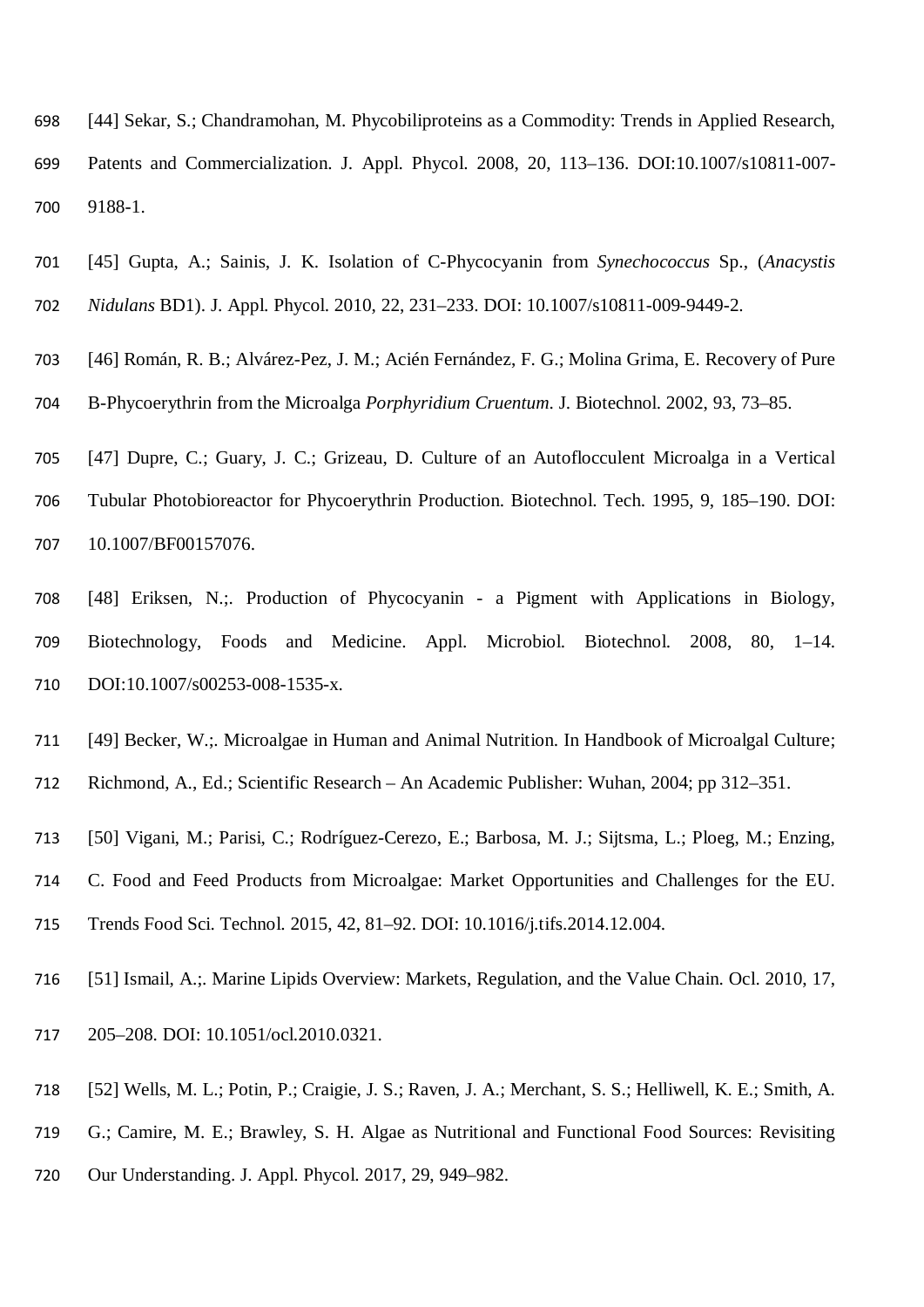- [53] Brown, M. R.;. The Amino Acid and Sugar Composition of 16 Species of Microalgae Used in
- Mariculture. J. Exp. Mar. Biol. Ecol. 1991, 145, 79–99. DOI: 10.1016/0022-0981(91)90007-J.
- 723 [54] Becker, E. W.:. Microalgae: Biotechnology and Microbiology; Cambridge University Press:Cambridge, 1994.
- [55] Zhu, C. J.; Lee, Y. K. Determination of Biomass Dry Weight of Marine Microalgae. J. Appl.
- Phycol. 1997, 9, 189–194. DOI: 10.1023/A:1007914806640.
- [56] Pleissner, D.; Eriksen, N. T. Effects of Phosphorous, Nitrogen, and Carbon Limitation on
- Biomass Composition in Batch and Continuous Flow Cultures of the Heterotrophic Dinoflagellate
- Crypthecodinium Cohnii. Biotech. Bioeng. 2012, 109(8), 2006–2016. DOI:10.1002/bit.24470.
- [57] Ludevese-Pascual, G.; Dela Peña, M.; Tornalejo, J. Biomass Production, Proximate Composition and Fatty Acid Profile of the Local Marine Thraustochytrid Isolate, *Schizochytrium* Sp. LEY7 Using Low-Cost Substrates at Optimum Culture Conditions. Aquacult. Res. 2016, 47, 318–328. DOI: 10.1111/are.12494.
- [58] Barka, A.; Blecker, C. Microalgae as A Potential Source of Single-Cell Proteins. A Review. Biotechnol. Agron. Soc. Environ. 2016, 20, 427–436.
- [59] Kent, M.; Welladsen, H. M.; Mangott, A.; Li, Y. Nutritional Evaluation of Australian Microalgae as Potential Human Health Supplements. PloS. ONE. 2015, 10, e0118985. DOI:10.1371/journal.pone.0118985.
- [60] Brown, M. R.; Garland, C. D.; Jeffrey, S. W.; Jameson, I. D.; Leroi, J. M. The Gross and Amino Acid Compositions of Batch and Semi-Continuous Cultures of *Isochrysis* Sp. (Clone T.ISO), *Pavlova Lutheri* and *Nannochloropsis Oculata*. J. Appl. Phycol. 1993, 5, 285–296. DOI:10.1007/BF02186231.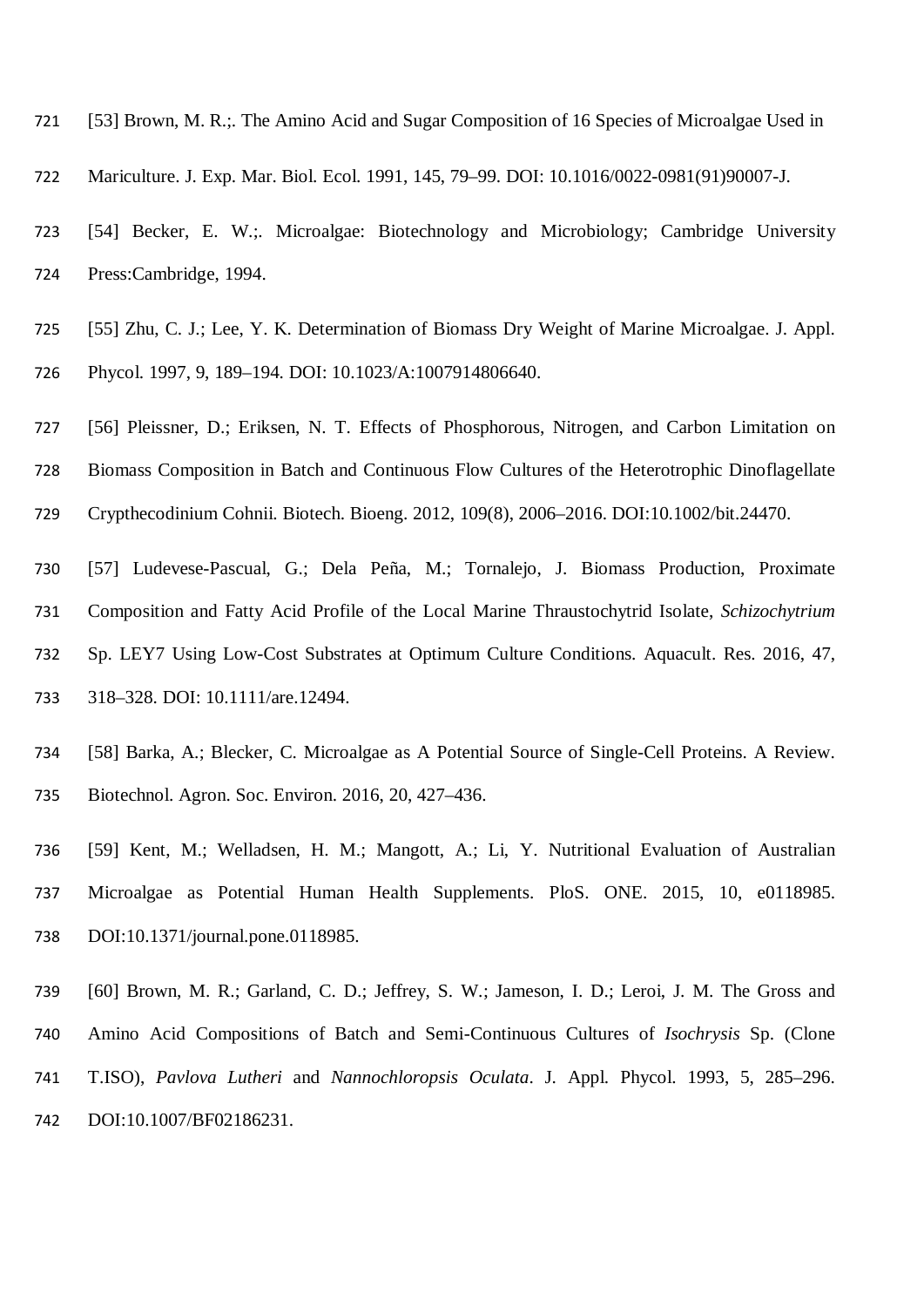- [61] Brown, M. R.; Jeffrey, S. W. The Amino Acid and Gross Composition of Marine Diatoms Potentially Useful for Mariculture. J. Appl. Phycol. 1995, 7, 521–527. DOI: 10.1007/BF00003938.
- [62] Skrede, A.; Mydland, L. T.; Ahlstrøm, Ø.; Reitan, K. I.; Gislerød, H. R.; Øverland, M.
- Evaluation of Microalgae as Sources of Digestible Nutrients for Monogastric Animals. J. Animal.
- Feed. Sci. 2011, 20, 131–142. DOI: 10.22358/jafs/66164/2011.
- [63] Tibbetts, S. M.; Milley, J. E.; Lall, S. P. Chemical Composition and Nutritional Properties of Freshwater and Marine Microalgal Biomass Cultured in Photobioreactors. J. Appl. Phycol. 2015, 27, 1109–1119. DOI: 10.1007/s10811-014-0428-x.
- [64] Madeira, M. S.; Cardoso, C.; Lopes, P. A.; Coelho, D.; Afonso, C.; Bandarra, N. M.; Pratesa, J. A. M. Microalgae as Feed Ingredients for Livestock Production and Meat Quality: A Review. Livest. Sci. 2017, 205, 111–121. DOI: 10.1016/j.livsci.2017.09.020.
- [65] Patil, V.; Källqvist, T.; Olsen, E.; Vogt, G.; Gislerød, H. R. Fatty Acid Composition of 12 Microalgae for Possible Use in Aquaculture Feed. Aquacult. Int. 2007, 15, 1–9. DOI: 10.1007/s10499-006-9060-3.
- [66] Martins, D. A.; Custódio, L.; Barreira, L.; Pereira, H.; Ben-Hamadou, R.; Varela, J.; Abu- Salah, K. M. Alternative Sources of N-3 Long-Chain Polyunsaturated Fatty Acids in Marine Microalgae. Mar. Drugs. 2013, 11, 2259–2281. DOI: 10.3390/md11072259.
- [67] Renaud, S. M.; Parry, D. L.; Thinh, L.-V. Microalgae for Use in Tropical Aquaculture I: Gross
- Chemical and Fatty Acid Composition of Twelve Species of Microalgae from the Northern
- Territory, Australia. J. Appl. Phycol. 1994, 6, 337–345. DOI: 10.1007/BF02181948.
- [68] Hu, H.; Yeguang, L.; Chuntao, Y.; Yexin, O. Isolation and Characterization of a Mesophilic
- *Arthrospira Maxima* Strain Capable of Producing Docosahexaenoic Acid. J. Microbiol. Biotechnol.
- 2011, 21(7), 697–702. DOI: 10.4014/jmb.1101.12040.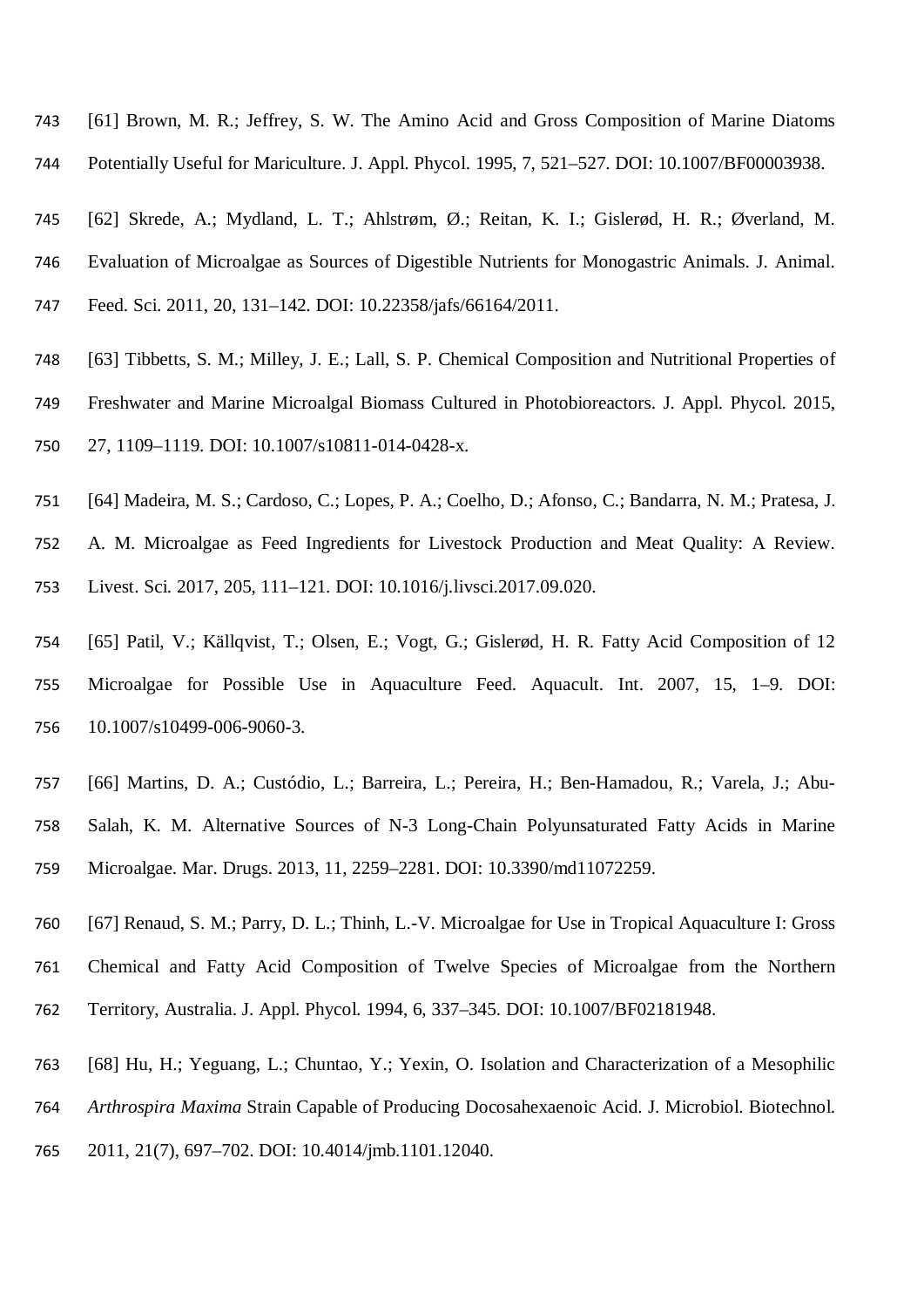- [69] Ötles, S.; Pire, R. Fatty Acid Composition of *Chlorella* and *Spirulina* Microalgae Species. J. AOAC. Int. 2001, 84(6), 1708–1714.
- [70] Markou, G.; Nerantzis, E. Microalgae for High-Value Compounds and Biofuels Production: A
- Review with Focus on Cultivation under Stress Conditions. Biotechnol. Adv. 2013, 31, 1532–1542.
- DOI: 10.1016/j.biotechadv.2013.07.011.
- [71] Orosa, M.; Franqueira, D.; Cid, A.; Abalde, J. Carotenoid Accumulation in *Haematococcus Pluvialis* in Mixotrophic Growth. Biotech. Lett. 2001, 23(5), 373–378. DOI: 10.1023/A:1005624005229.
- [72] Abd El-Baky, H. H.; El Baz, F. K.; El-Baroty, G. S. *Spirulina* Species as a Source of Carotenoids and α-tocopherol and Its Anticarcinoma Factors. Biotechnol. 2003, 2(3), 222–240. DOI: 10.3923/biotech.2003.222.240.
- [73] Abd El-Baky, H. H.; El Baz, F. K.; El-Baroty, G. S. Production of Antioxidant by the Green Alga *Dunaliella Salina*. Int. J. Agri. Biol. 2004, 6(1), 49–57.
- [74] Del Campo, J. A.; Rodríguez, H.; Moreno, J.; Vargas, M. A.; Rivas, J.; Guerrero, M. G. Accumulation of Astaxanthin and Lutein in *Chlorella Zofingiensis* (Chlorophyta). Appl. Microbiol. Biotechnol. 2004, 64(6), 848–854. DOI: 10.1007/s00253-003-1490-5.
- [75] Di Sanzo, G.; Mehariya, S.; Martino, M.; Larocca, V.; Casella, P.; Chianese, S.; Musmarra, D.; Balducchi, R.; Molino, A. Supercritical Carbon Dioxide Extraction of Astaxanthin, Lutein, and Fatty Acids from *Haematococcus Pluvialis* Microalgae. Mar. Drugs. 2018, 16(334), 2–18. DOI: 10.3390/md16090334.
- [76] Sathasivam, R.; Ki, J.-S. A Review of the Biological Activities of Microalgal Carotenoids and Their Potential Use in Healthcare and Cosmetic Industries. Mar. Drugs. 2018, 16(26), 2–31. DOI:
- 10.3390/md16010026.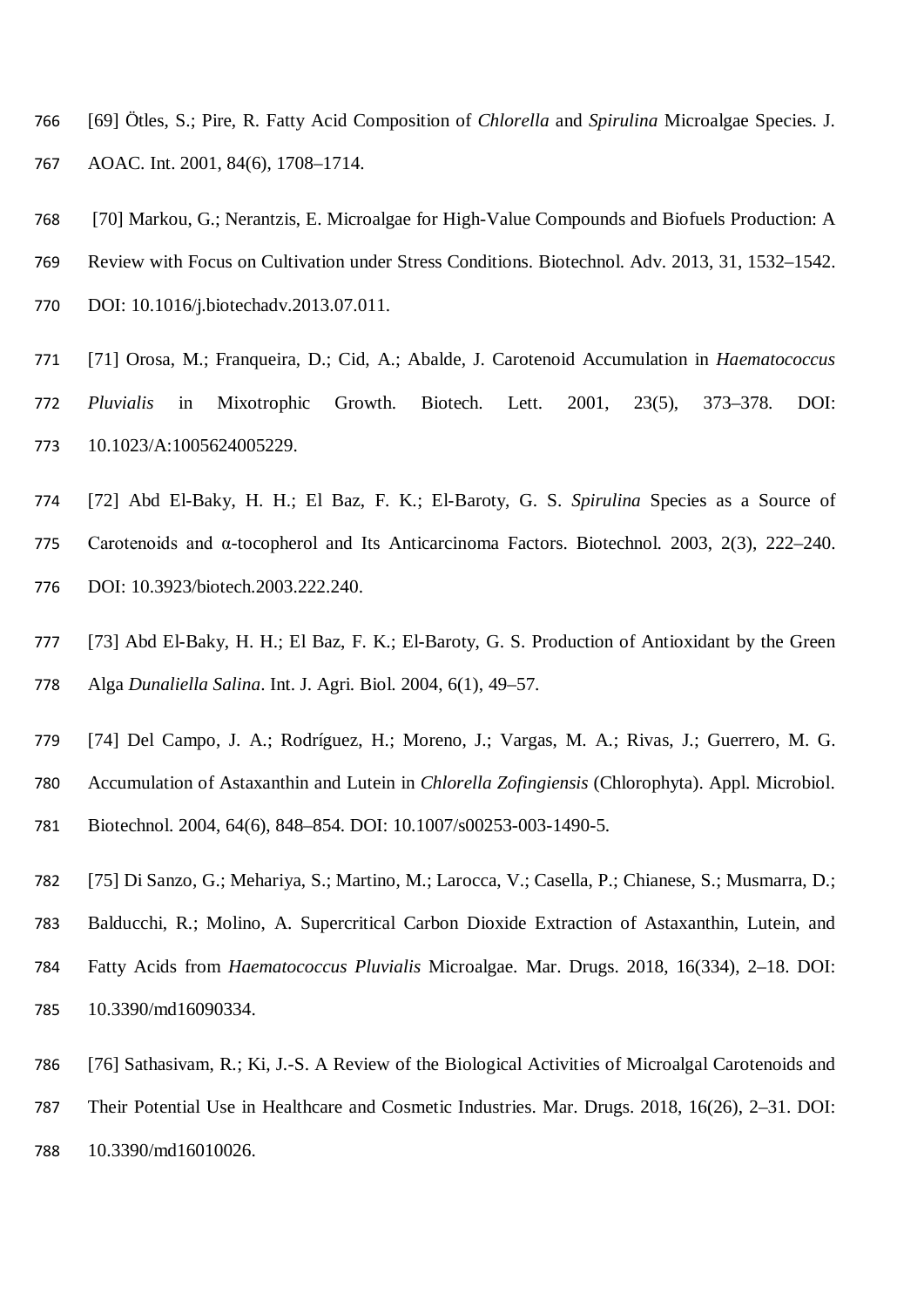[77] Fabregas, J.; Herrero, C. Vitamin Content of Four Marine Microalgae. Potential Use as Source of Vitamins in Nutrition. J. Ind. Microbiol. 1990, 5, 259–264. DOI: 10.1007/BF01569683.

[78] Hadley, K. B.; Bauer, J.; Milgram, N. W. The Oil-Rich Alga *Schizochytrium* Sp. As a Dietary

Source of Docosahexaenoic Acid Improves Shape Discrimination Learning Associated with Visual

- Processing in a Canine Model of Senescence. Prostag. Leukotr. ESS. 2017, 118, 10–18. DOI: 10.1016/j.plefa.2017.01.011.
- [79] Andrade, L. M.; Andrade, C. J.; Dias, M.; Nascimento, C. A. O.; Mendes, M. A. *Chlorella* and *Spirulina* Microalgae as Sources of Functional Foods, Nutraceuticals, and Food Supplements; an

Overview. MOJ. Food. Process. Technol. 2018, 6(1), 00144. DOI: 10.15406/mojfpt.2018.06.00144.

- [80] Regulation (EC) N° 258/97 of the European Parliament and of the 27 January 1991 concerning novel foods and novel food ingredients.
- 
- 800 [81] Champenois, J.; Marfaing, H.; Pierre, R. Review of the Taxonomic Revision of Chlorella and Consequences for Its Food Uses in Europe. J. Appl. Phycol. 2015, 27, 1845–1851. DOI:10.1007/s10811-014-0431-2.
- [82] Commission Implementing Decision (EU) 2015/545 of 31 March 2015 authorising the placing on the market of oil from the micro-algae *Schizochytrium* sp. (ATCC PTA-9695) as a novel food ingredient under Regulation (EC) N° 258/97 of the European Parliament and of the Council (notified under document C(2015) 2082), Brussels, Belgium.
- [83] Commission Implementing Decision (EU) 2015/546 of 31 March 2015 authorising an extension of use of DHA and EPA-rich oil from the micro-algae *Schizochytrium* sp. as a novel food
- ingredient under Regulation (EC) N° 258/97 of the European Parliament and of the Council (notified under document C(2015) 2083), Brussels, Belgium.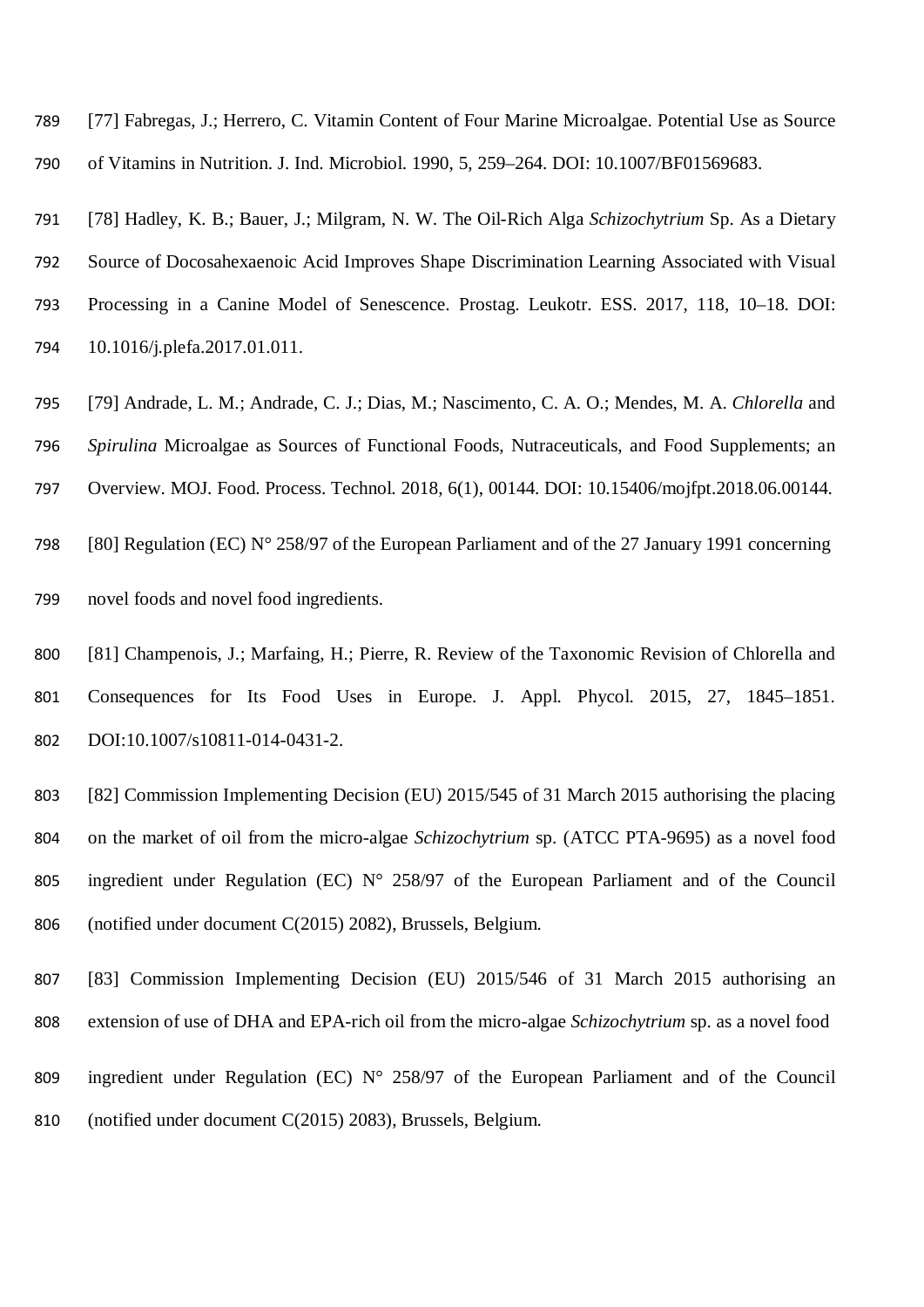[84] Commission Implementing Decision 2014/463/EU: on authorising the placing on the market of oil from the micro-algae *Schizochytrium* sp. as a novel food ingredient under Regulation (EC) N° 258/97 of the European Parliament and of the Council and repealing Decisions 2003/427/EC and 2009/778/EC, Brussels, Belgium.

 [85] Commission Decision 2009/777/EC of 21 October 2009 concerning the extension of uses of algal oil from the micro-algae *Ulkenia* sp. as a novel food ingredient under Regulation (EC) N° 258/97 of the European Parliament and of the Council (notified under document C(2009) 7932), Brussels, Belgium.

 [86] Regulation (EU) 2015/2283 of the European Parliament and of the Council of 25 November 820 2015 on novel foods, amending Regulation (EU) N° 1169/2011 of the European Parliament and of 821 the Council and repealing Regulation (EC)  $N^{\circ}$  258/97 of the European Parliament and of the 822 Council and Commission Regulation (EC) N° 1852/2001, Brussels, Belgium.

 [87] GRAS Notice N° 000101 (2002) - GRAS Notification for *Spirulina* microalgae, Maryland, USA.

 [88] JETRO Specifications and Standards for Foods, Food Additives, etc. Under the Food Sanitation Act, Japan External Trade Organization (JETRO): Tokyo, Japan, 2011, 1–180.

827 [89] GRAS Notice N° 000137 (2003) - GRAS Exemption claim for DHA algal oil derived from *Schizochytriurm* sp. as a source of DHA for use in foods, Maryland, USA.

 [90] GRAS Notice N° 000160 (2004) - Expert panel consensus oil under the conditions of intended use in traditional foods, Maryland, USA.

 [91] GRAS Notice N° 000330 (2010) - GRAS Notice for an Algal flour (*Chlorella*) ingredient, Maryland, USA.

 [92] GRAS Notice N° 000351 (2010) - GRAS Assessment for Nikken Sohonsha Corporation *Dunaliella bardawil* powder, Maryland, USA.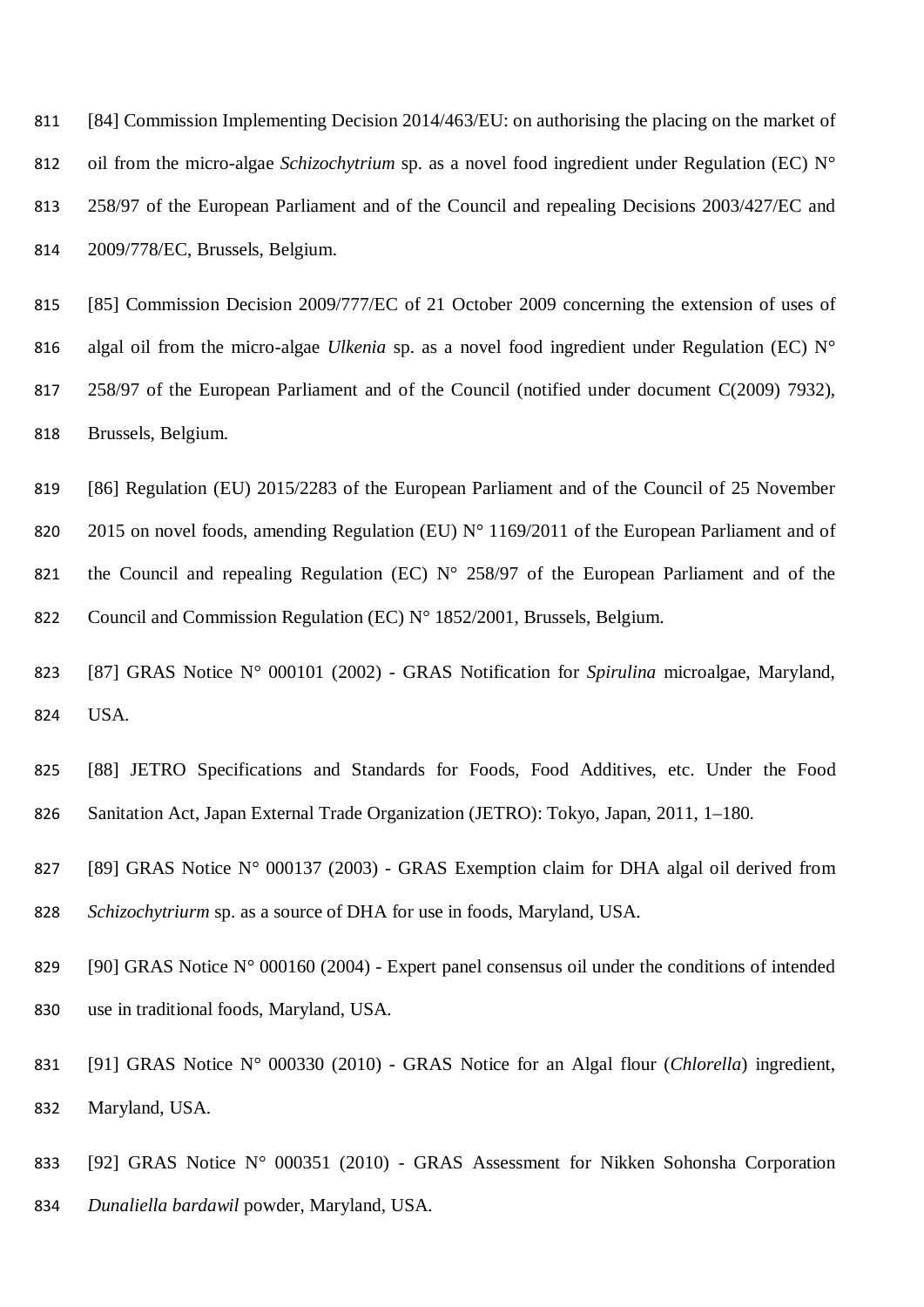- [93] GRAS Notice N° 000396 (2011) GRAS exemption claim for *Chlorella vulgaris* as an ingredient in foods, Maryland, USA.
- [94] GRAS Notice N° 697 (2017) GRAS Notice for dried *Euglena gracilis* (ATCC PTA-123017), Maryland, USA.
- [95] Australia New Zealand Food Standards Code Schedule 25 Permitted novel foods. Authorised Version F2017C00413 registered 25/05/2017, Canberra (Australia), Wellington (New Zealand), pp 1–3.
- [96] Guinee, T. P.; Caric, M.; Kaláb, M. Pasteurized Processed Cheese and Substitute/Imitation Cheese Products. In Cheese: Chemistry Physics and Microbiology. Major Cheese Groups; Fox, P.F., McSweeney, P.L.H., Cogan, T.M., Guinee, T.P., Eds.; Elsevier Ltd: London, 2004; pp 349– 394.
- [97] Heo, J. Y.; Shin, H. J.; Oh, D. H.; Cho, S. K.; Yang, C. J.; Kong, I. K.; Lee, S. S.; Choi, K. S.; Choi, S. H.; Kim, S. C.;; et al. Quality Properties of Appenzeller Cheese Added with *Chlorella*. Korean. J. Food Sci. Animal. Res. 2006, 26, 525–531.
- [98] Habib, M. A. B.; Parvin, M.; Huntington, T. C.; Hasan, M. R. A Review on Culture, Production and Use of *Spirulina* as Food for Humans and Feeds for Domestic Animals and Fish. FAO Fisheries and Aquaculture Circular No. 1034, 2008.
- [99] Jeon, J.-K.;. Effect of *Chlorella* Addition on the Quality of Processed Cheese. J. Korean Soc.
- Food Sci. Nutr. 2006, 35, 373–377. DOI: 10.3746/jkfn.2006.35.3.373.
- [100] Mohamed, A. G.; Abo-El-Khair, E.; Shalaby, S. M. Quality of Novel Healthy Processed Cheese Analogue Enhanced with Marine Microalgae *Chlorella Vulgaris* Biomass. World. Appl. Sci. J. 2013, 23, 914–925.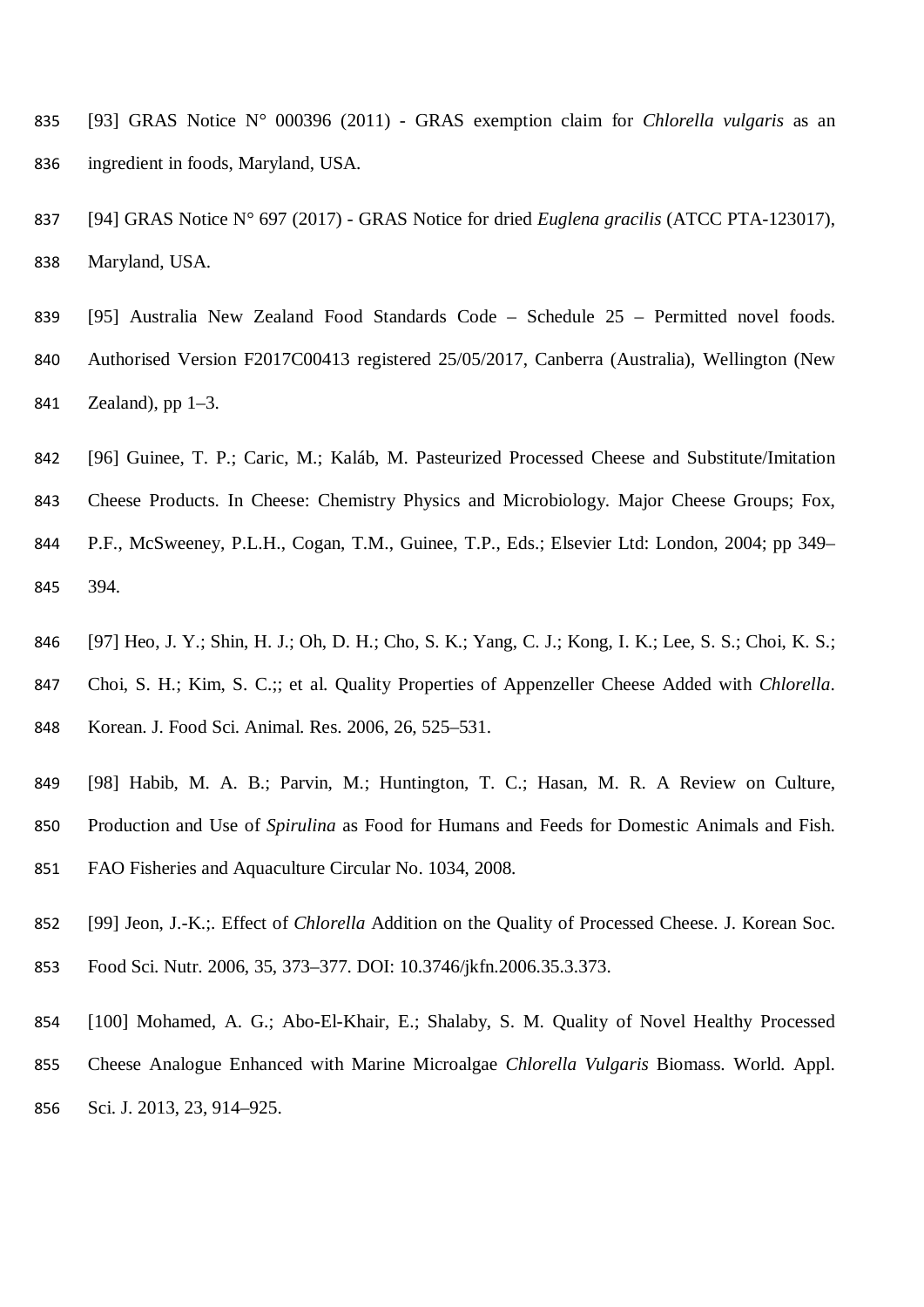- [101] Shalaby, S. M.; Yasin, N. M. N. Quality Characteristics of Croissant Stuffed with Imitation Processed Cheese Containing Microalgae *Chlorella Vulgaris* Biomass. World J. Dairy. Food. Sci. 2013, 8, 58–66.
- [102] Shirota, M.; Nagamatsu, N.; Takechi, Y. Method for Cultivating Lactobacilli. U.S. Pat. No. 3,123,538, 1964.
- [103] Gibson, G. R.; Roberfroid, M. B. Dietary Modulation of the Human Colonic Microbiota: Introducing the Concept of Prebiotics. J. Nutr. 1995, 125, 1401–1412. DOI: 10.1093/jn/125.6.1401.
- [104] Parada, J. L.; de Caire, G. Z.; de Mulé, M. C. Z.; de Cano, M. M. S. Lactic Acid Bacteria
- Growth Promoters from *Spirulina Platensis*. Int. J. Food. Microbiol. 1998, 45, 225–228. DOI:10.1016/S0168-1605(98)00151-2.
- [105] Gyenis, B.; Szigeti, J.; Molnár, N.; Varga, L. Use of Dried Microalgal Biomasses to Stimulate Acid Production and Growth of *Lactobacillus Plantarum* and *Enterococcus Faecium* in Milk. Acta. Agraria. Kaposváriensis. 2005, 9, 53–59.
- [106] Molnár, N.; Gyenis, B.; Varga, L. Influence of Powdered *Spirulina Platensis* Biomass on Acid Production of Lactococci in Milk. Milchwissenschaft. 2005, 4, 380–382.
- [107] Molnár, N.; Sipos-Kozma, Z.; Tóth, Á.; Ásványi, B. M.; Varga, L. Development of Functional Dairy Food Enriched in *Spirulina* (*Arthrospira Platensis*). Tejgazdaság. 2009, 69, 15– 22.
- [108] Guldas, M.; Irkin, R. Influence of *Spirulina Platensis* Powder on the Microflora of Yoghurt and Acidophilus Milk. Mljekarstvo. 2010, 60, 237–243.
- [109] Beheshtipour, H.; Mortazavian, A. M.; Haratian, P.; Khosravi-Darani, K. Effects of *Chlorella*
- *Vulgaris* and *Spirulina Platensis* Addition on the Viability of Probiotic Bacteria in Yoghurt and Its
- Biochemical Properties. Eur. Food Res. Technol. 2012, 235, 719–728. DOI: 10.1007/s00217-012-
- 1798-4.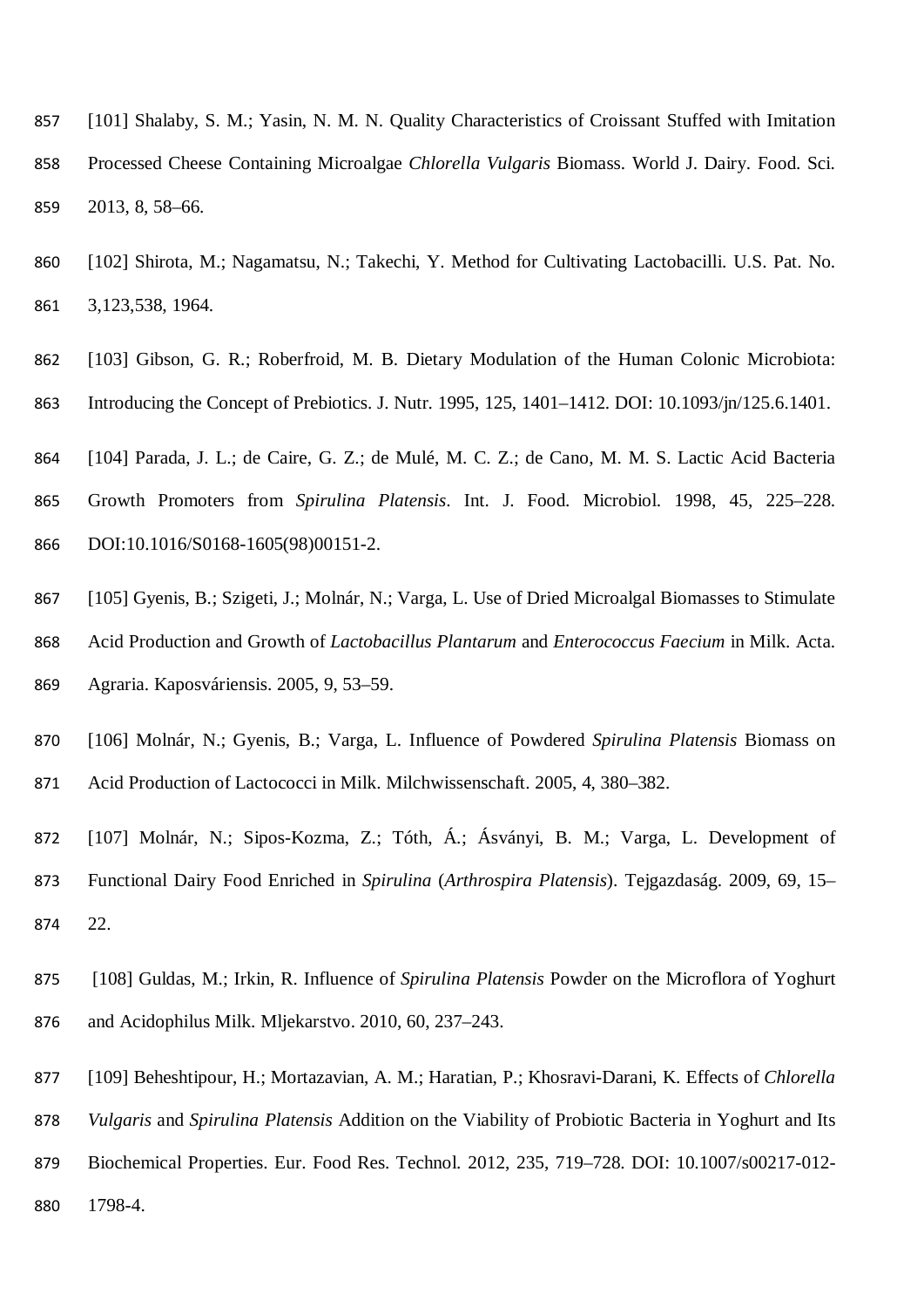- [110] Beheshtipour, H.; Mortazavian, A. M.; Mohammadi, R.; Sohrabvandi, S.; Khosravi-Darani,
- K. Supplementation of *Spirulina Platensis* and *Chlorella Vulgaris* Algae into Probiotic Fermented
- Milks. Comp. Rev. Food Sci. Food. Safety. 2013, 12, 144–154. DOI: 10.1111/1541-4337.12004.
- [111] Varga, L.; Sule, J.; Szigeti, J. Stimulation of Probiotic Lactobacilli and Bifidobacteria in Cultured Dairy Foods. Proceedings of the International Scientific Conference on Sustainable Development and Ecological Footprint. 26-27 March 2012, Sopron, Hungary. DOI: 10.1094/PDIS-11-11-0999-PDN
- [112] Prakash, D. R.; Pooja, K. Preparation of Low-Fat and High-Protein Frozen Yoghurt Enriched
- with Papaya Pulp and *Spirulina*. Trends. Biosci. 2011, 4, 182–184.
- [113] Cho, E. J.; Nam, E. S.; Park, S. I. Keeping Quality and Sensory Properties of Drinkable Yoghurt with Added *Chlorella* Extract. Korean. J. Food Nutr. 2004, 17(2), 128–132.
- [114] Kavimandan, A. Incorporation of *Spirulina Platensis* into Probiotic Fermented Dairy
- Products. Int. J. Dairy Sci. 2015, 10, 1–11. DOI: 10.3923/ijds.2015.1.11.
- [115] Ak, B.; Avşaroğlu, E.; Işık, O.; Özyurt, G.; Kafkas, E.; Etyemez, M.; Uslu, L. Nutritional and
- Physicochemical Characteristics of Bread Enriched with Microalgae *Spirulina Platensis*. Int. J. Eng. Res. Appl. 2016, 6, 30–38.
- [116] Jeong, C. H.; Cho, H. J.; Shim, K. H. Quality Characteristics of White Bread Added with *Chlorella* Powder. Korean. J. Food Pres. 2006, 13, 465–471.
- [117] Babuskin, S.; Krishnan, K. R.; Babu, P. A. S.; Sivarajan, M. S.; Sukumar, M. Functional
- Foods Enriched with Marine Microalga *Nannochloropsis Oculata* as a Source of ω-3 Fatty Acids.
- Food Technol. Biotechnol. 2014, 52, 292–299.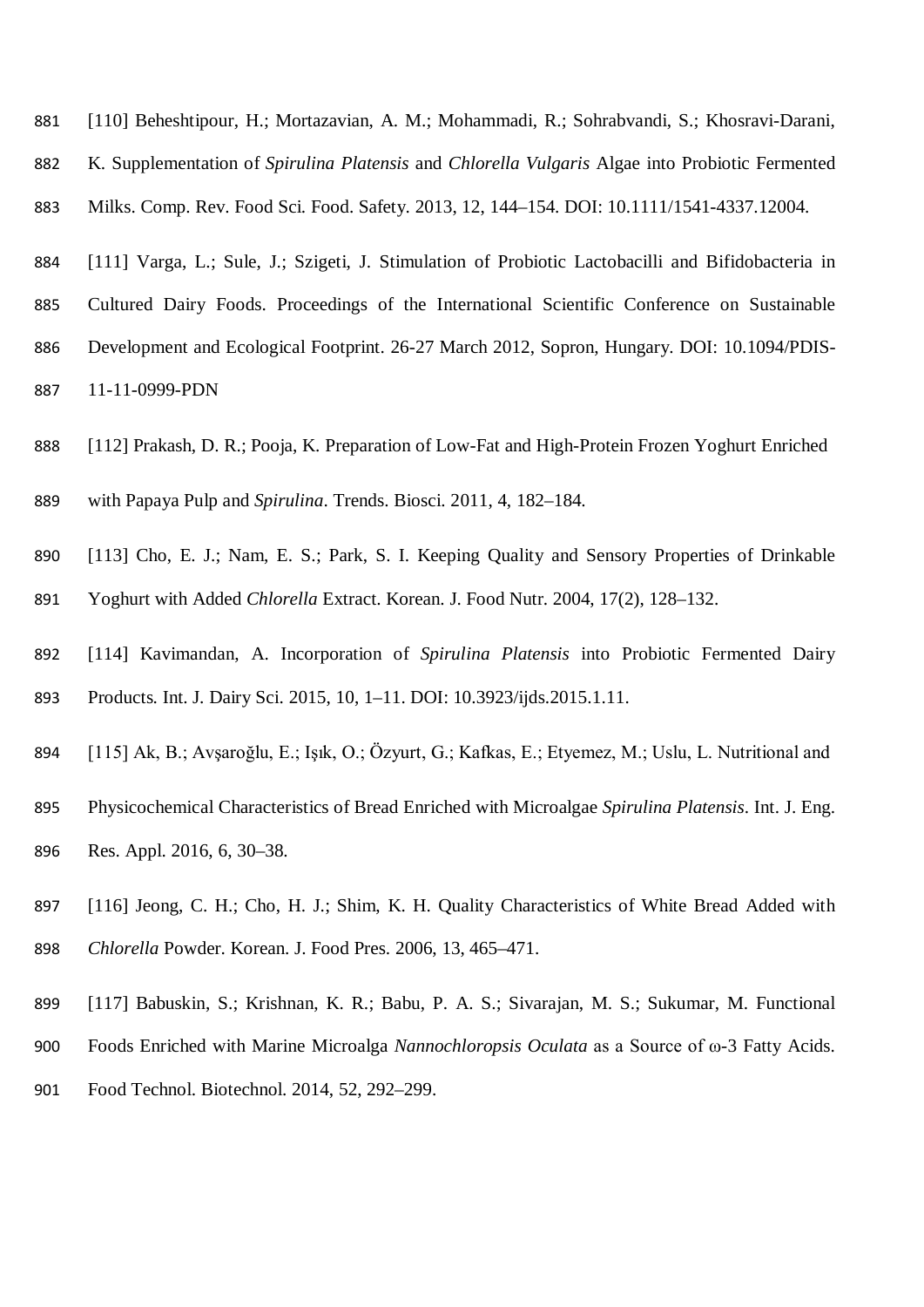- [118] Gouveia, L.; Batista, A. P.; Miranda, A.; Empis, J.; Raymundo, A. *Chlorella Vulgaris* Biomass Used as Colouring Source in Traditional Butter Cookies. Innov. Food Sci. Emerg. Technol. 2007, 8, 433–436. DOI: 10.1016/j.ifset.2007.03.026.
- [119] Bang, B.-H.; Kim, K.-P.; Jeong, E.-J. Quality Characteristics of Cookies that Contain Different Amounts of *Chlorella* Powder. Korean J. Food Preserv. 2013, 20, 798–804. DOI: 10.11002/kjfp.2013.20.6.798.
- [120] Gouveia, L.; Coutinho, C.; Mendonça, E.; Batista, A. P.; Sousa, I.; Bandarra, N. M.; Raymundo, A. Sweet Biscuits with *Isochrysis Galbana* Microalga Biomass as a Functional Ingredient. J. Sci. Food. Agri. 2008c, 88, 891–896. DOI: 10.1002/jsfa.3166.
- [121] Salehifar, M.; Shahbazizadeh, S.; Khosravi-Darani, K.; Behmadi, H.; Ferdowsi, R. Possibility of Using Microalgae *Spirulina Platensis* Powder in Industrial Production of Iranian Traditional Cookies. Iranian J. Nutr. Sci. Food Technol. 2013, 7, 63–72.
- [122] Lucas, B. F.; de Morais, M. G.; Santosa, T. D.; Costa, J. A. V. *Spirulina* for Snack Enrichment: Nutritional, Physical and Sensory Evaluations. LWT – Food. Sci. Technol. 2018, 90, 270–276. DOI: 10.1016/j.lwt.2017.12.032.
- [123] Gouveia, L.; Batista, A. P.; Raymundo, A.; Bandarra, N. M. *Spirulina Maxima* and *Diacronema Vlkianum* Microalgae in Vegetable Gelled Desserts. Nutr. Food Sci. 2008b, 38, 492– 501. DOI: 10.1108/00346650810907010.
- [124] Kim, K. J.; Chung, H. C. Quality Characteristics of Yellow Layer Cake Containing Different
- Amounts of *Chlorella* Powder. Korean J. Food Cook. Sci. 2010, 26, 860–865. DOI: 10.5851/kosfa.2010.30.5.860.
- [125] Fradique, M.; Batista, A. P.; Nunes, M. C.; Gouveia, L.; Bandarra, N. M.; Raymundo, A. *Chlorella Vulgaris* and *Spirulina Maxima* Biomass Incorporation in Pasta Products. J. Sci. Food
- Agr. 2010, 90, 1656–1664. DOI: 10.1002/jsfa.3999.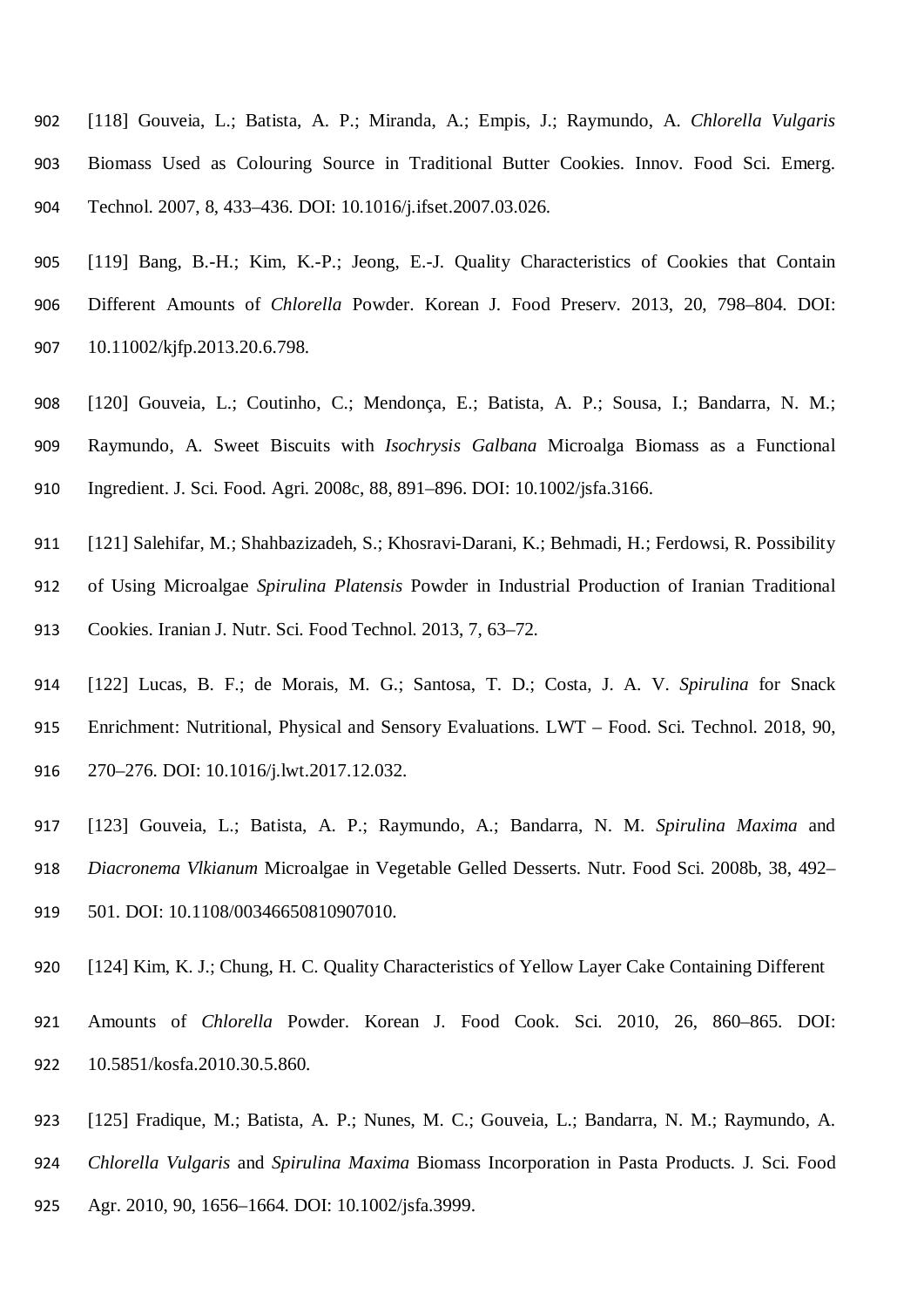- [126] Acheson, J.; *Chlorella* in Packed Food, Beverage, and Pet Products. Global Analysis Report.
- Her Majesty the Queen in Right of Canada, represented by the Minister of Agriculture and Agri-Food. 1–10, 2016.
- [127] Gouveia, L.; Raymundo, A.; Batista, A. P.; Miranda, A.; Sousa, I.; Empis, J. Coulouring Emulsions Using Microbial Biomass – Stability over Time. In Pigments in Food – More than Colours; Dufossé, L., Ed.; Pigments Publishing, Université de Bretagne Occidentale: Quimper, 2004; pp 121–123.
- [128] Raymundo, A.; Gouveia, L.; Batista, A. P.; Empis, J.; Sousa, I. Fat Mimetic Capacity of
- *Chlorella Vulgaris* Biomass in Oil-In-Water Food Emulsions Stabilized by Pea Protein. Food Res.
- Int. 2005, 38, 961–965. DOI: 10.1016/j.foodres.2005.02.016.
- [129] Gouveia, L.; Batista, A. P.; Raymundo, A.; Sousa, I.; Empis, J. *Chlorella Vulgaris* and *Haematococcus Pluvialis* Biomass as Colouring and Antioxidant in Food Emulsions. Eur. Food Res. Technol. 2006, 222, 362–367. DOI: 10.1007/s00217-005-0105-z.
- [130] Batista, A. P.; Nunes, M. C.; Fradinho, P.; Gouveia, L.; Sousa, I.; Raymundo, A.; Franco, J. M. Novel Foods with Microalgae Ingredients - Effect of Gel Setting Conditions on the Linear Viscoelasticity of *Spirulina* and *Haematococcus* Gels. J. Food. Eng. 2012, 110, 182–189.
- DOI:10.1016/j.jfoodeng.2011.05.044.
- [131] Kim, D. C.; Won, S. I.; In, M.-J. Preparation and Quality Characteristics of Mul-Kimchi 944 Added with *Chlorella*. J. Appl. Biol. Chem. 2014, 57, 23–28. DOI: 10.3839/jabc.2014.004.
- [132] Park, M.-K.; Lee, J.-M.; Park, C.-H.; In, M.-J. Quality Characteristic of Sulgidduk Containing
- *Chlorella* Powder. J. Korean. Soc. Food Sci. Nutr. 2002, 31, 225–229. DOI: 10.3746/jkfn.2002.31.2.225.
- [133] Jorgensen, J.; Fermentation Process for Producing Alcoholic Beverages from Microalgae.
- United States Patent 3,389,998, 1968. DOI: 10.1055/s-0028-1105114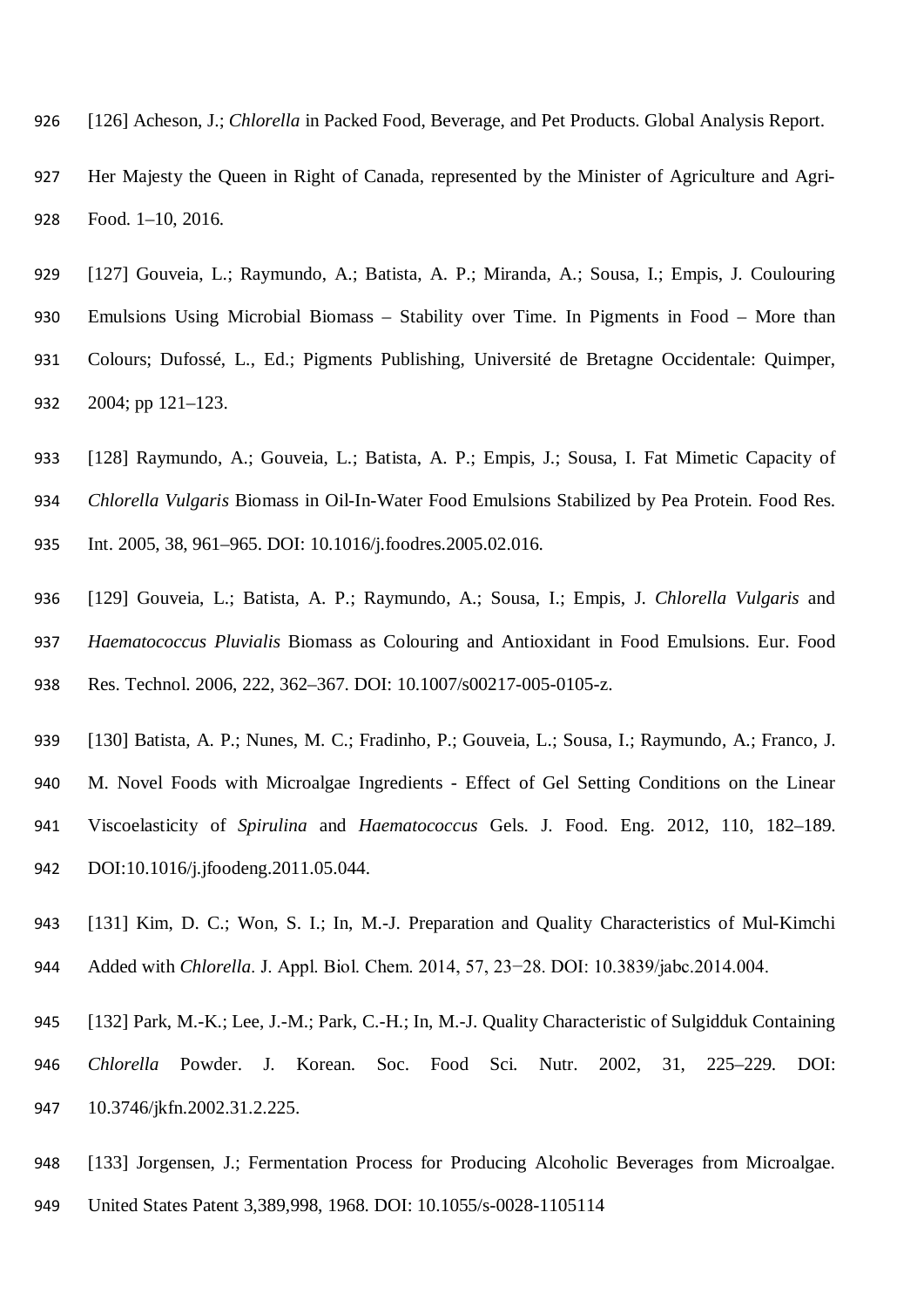- [134] Lone, J.; Lene, D. S.; Karsten, O.; Skibsted, L. H. Heat and Light Stability of Three Natural
- Blue Colourants for Use in Confectionery and Beverages. Eur. Food Res. Technol. 2005, 220, 261– 266. DOI: 10.1007/s00217-004-1062-7.
- [135] Zhongliang, L.; Changlan, Z. Blue Liquid Spirulina Beverage and Preparing Process Thereof. CN Patent 1127611, 1996.
- [136] Xu, X.; 1994 Natural Blue Beverage Preparing Method Made of Spiral Algae. CN Patent 1096178. DOI: 10.3168/jds.S0022-0302(94)77044-2
- [137] Keillar, D.; Drink Containing Fluorescent Agent. WO Patent 03099039, 2003.
- [138] Goiris, K.; Muylaert, K.; De Cooman, L. Microalgae as a Novel Source of Antioxidants for
- Nutritional Applications. In Handbook of Marine Microalgae: Biotechnology Advances; Chapter
- 17; Kim, S.-K., Ed.; Academic Press, Elsevier: USA, 2015; pp 269–280.
- [139] Valencia, I.; Ansorena, D.; Astiasarán, I. Development of Dry Fermented Sausages Rich in Docosahexaenoic Acid with Oil from the Microalgae *Schizochytrium* Sp.: Influence on Nutritional Properties, Sensorial Quality and Oxidation Stability. Food. Chem. 2007, 104, 1087–1096. DOI:10.1016/j.foodchem.2007.01.021.
- [140] García-Íñiguez de Ciriano, M.; Larequi, E.; Rehecho, S.; Calvo, M. I.; Cavero, R. Y.; Navarro-Blasco, I.; Astiasarán, I.; Ansorena, D. Selenium, Iodine, W-3 PUFA and Natural Antioxidant from *Melissa Officinalis* L.: A Combination of Components from Healthier Dry Fermented Sausages Formulation. Meat. Sci. 2010, 85, 274−279. DOI: 10.1016/j.meatsci.2010.01.012.
- 970 [141] Chee, C. P.; Gallaher, J. J.; Djordjevic, D.; Coupland, J. N. Chemical and Sensory Analysis of
- Strawberry Flavoured Yogurt Supplemented with an Algae Oil Emulsion. J. Dairy. Res. 2005, 72,
- 311–316. DOI: 10.1017/S0022029905001068.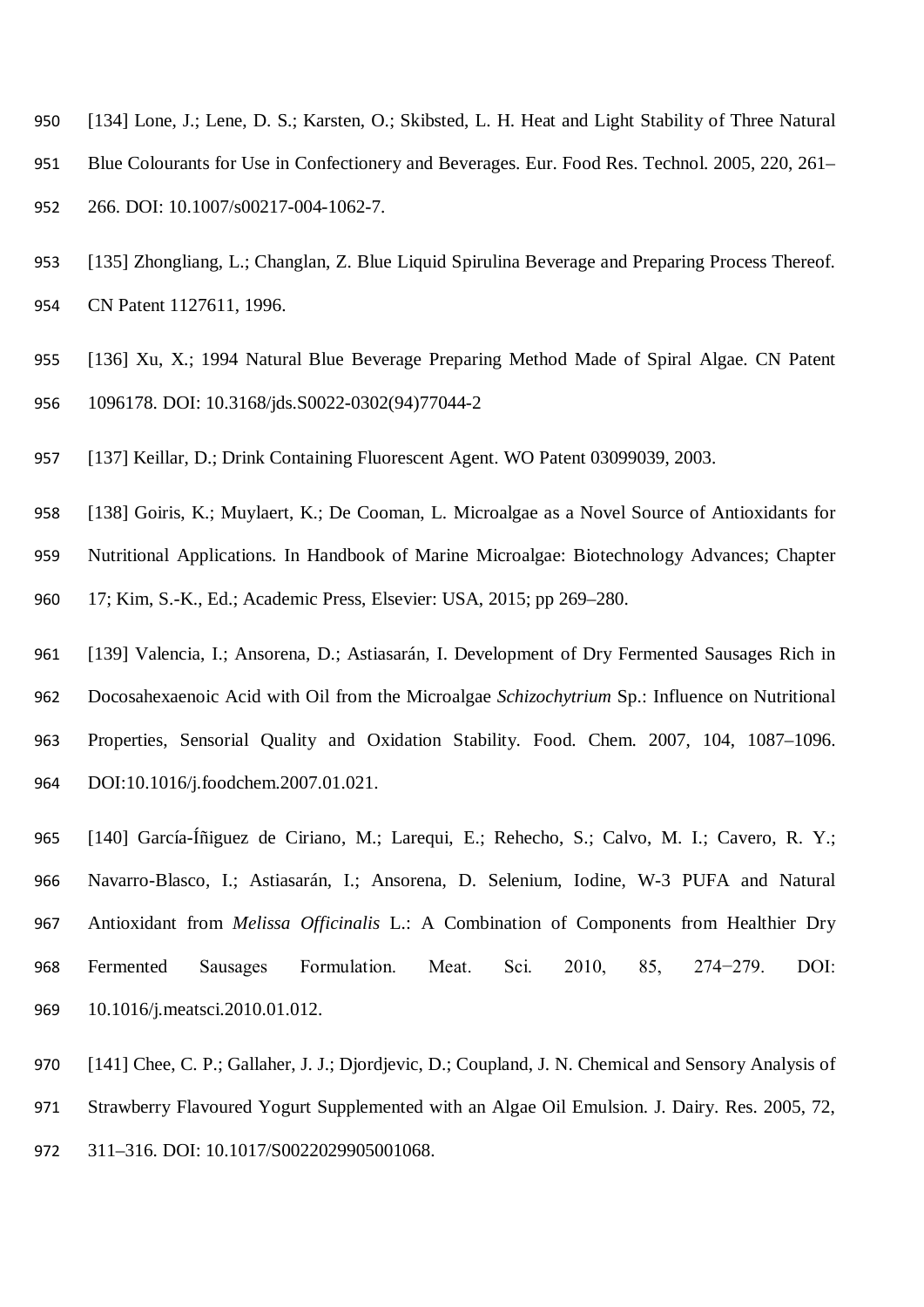- [142] Chee, C. P.; Djordjevic, D.; Faraji, H.; Decker, E. A.; Hollender, R.; McClements, D. J.;
- Peterson, D. G.; Roberts, R. F.; Coupland, J. N. Sensory Properties of Vanilla and Strawberry
- Flavored Ice Cream Supplemented with Omega-3 Fatty Acids. Milchwissenschaft. 2007, 62, 66–69.
- [143] Gallaher, J. J.; Hollender, D. G.; Peterson, R. F.; Coupland, J. N. Effect of Composition and
- Antioxidants on the Oxidative Stability of Fluid Milk Supplemented with Algae Oil Emulsion. Int.
- Dairy. J. 2005, 15, 333–341. DOI: 10.1016/j.idairyj.2004.08.010.
- [144] FSANZ, 2002 09/02 Application A428 DHA-rich dried marine microalgae (*Schizochytrium* sp.) and DHA-rich oil derived from *Schizochytrium* sp. as novel food ingredients, Canberra (Australia), Wellington (New Zealand), pp 1–70.
- [145] FSANZ, 2005 2/05 Application A522 DHA-rich micro-algal oil from *Ulkenia* sp. as a novel food. pp 1–180.
- [146] Food and Drug Administration: 2003 Guidance for Industry. Bioavailability and Bioequivalence Studies for Orally Administered Drug Products – General Considerations. http://www.fda.gov/downloads/Drugs/../Guidances/ucm070124.pdf.
- [147] Bleakley, S.; Hayes, M. Algal Proteins: Extraction, Application, and Challenges Concerning Production. Foods. 2017, 6, 1–34. DOI: 10.3390/foods6080062.
- [148] Minekus, M.; Alminger, M.; Alvito, P.; Ballance, S.; Bohn, T.; Bourlieu, C.; Carriere, F.; Boutrou, R.; Corredig, M.; Dupont, D. A Standardised Static in Vitro Digestion Method Suitable for Food - an International Consensus. Food Funct. 2014, 5, 1113–1124. DOI:10.1039/C3FO60702J.
- [149] Egger, L.; Menard, O.; Delgado-Andrade, C.; Alvito, P.; Assunção, R.; Balance, S.; Barberá,
- R.; Brodkorb, A.; Cattenoz, T.; Clemente, A. et al. The Harmonized Infogest in Vitro Digestion Method: From Knowledge to Action. Food Res. Int. 2016, 88, 217–225. DOI: 10.1016/j.foodres.2015.12.006.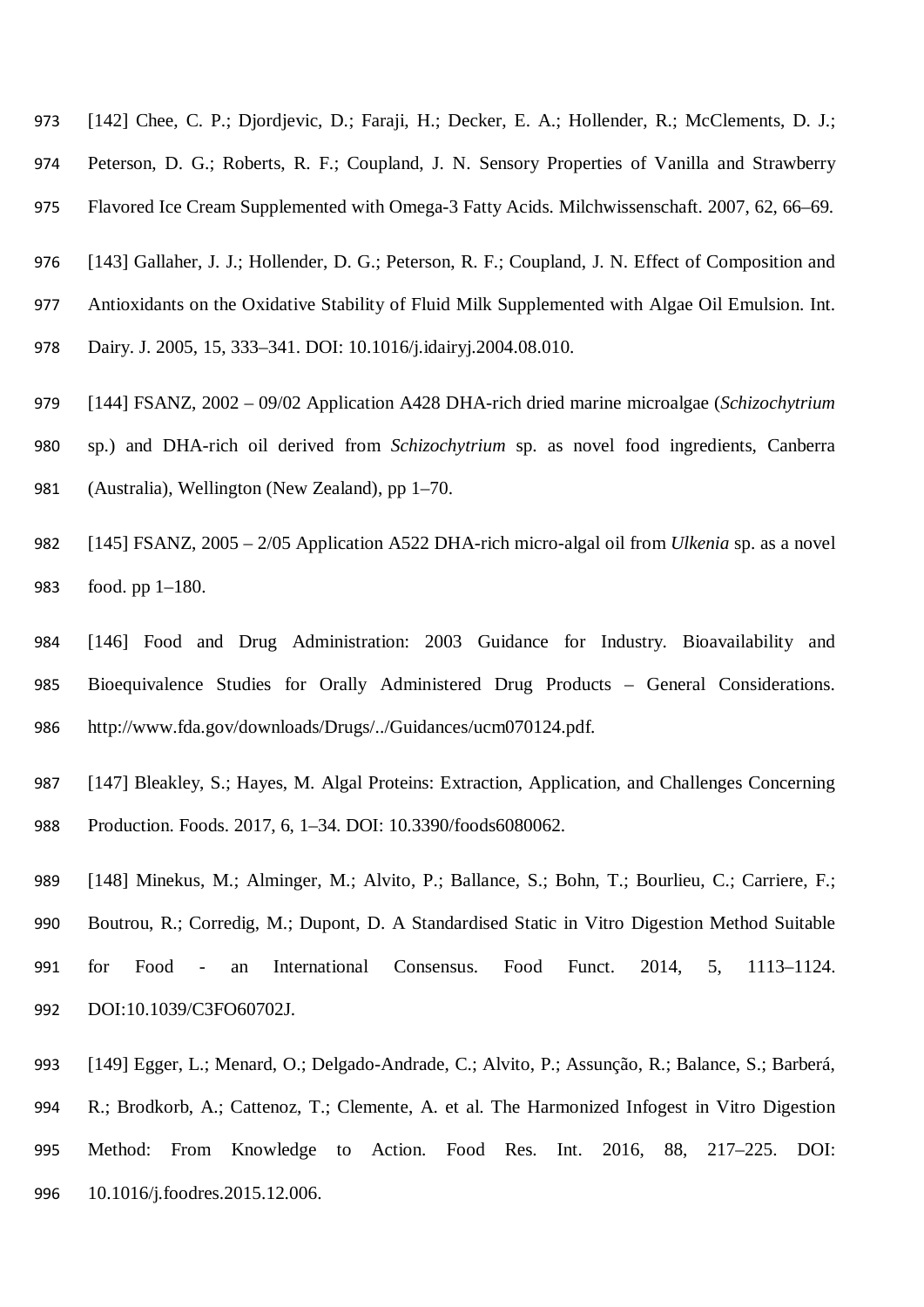- [150] Becker, E. Micro-Algae as a Source of Protein. Biotechnol. Adv. 2007, 25, 207–210. DOI:10.1016/j.biotechadv.2006.11.002.
- [151] Hedenskog, G.; Enebo, L.; Vendlova, J.; Prokes, B. Investigation of Some Methods for Increasing the Digestibility of Microalgae. Biotechnol. Bioeng. 1969, 11, 37–51. DOI:10.1002/bit.260110104.
- [152] Devi, M. A.; Subbulakshmi, G.; Devi, K. M.; Venkataraman, L. V. Studies on the Proteins of Mass-Cultivated Blu-Green Alga (*Spirulina Platensis*). J. Agric. Food Chem. 1981, 29, 522–525. DOI: 10.1021/jf00105a022.
- [153] Morris, H. J.; Almarales, A.; Carrillo, O.; Bermudez, R. C. Utilisation of *Chlorella Vulgaris* Cell Biomass for the Production of Enzymatic Protein Hydrolysates. Bioresour. Technol. 2008, 99, 7723–7729. DOI: 10.1016/j.biortech.2008.01.080.
- [154] Tibbetts, S. M.; Milley, J. E.; Lall, S. P. Chemical Composition and Nutritional Properties of Freshwater and Marine Microalgal Biomass Cultured in Photobioreactors. J. Appl. Phycol. 2014, 27, 1109–1119. DOI: 10.1007/s10811-014-0428-x.
- [155] Cavonius, L. R.; Albers, E.; Undeland, I. In Vitro Bioaccessibility of Proteins and Lipids of pH-shift Processed *Nannochloropsis Oculata* Microalga. Food. Funct. 2016, 7, 2016–2024. DOI:10.1039/C5FO01144B.
- [156] Hori, K.; Ueno-Mohri, T.; Okita, T.; Ishibashi, G. Chemical Composition, in Vitro Protein Digestibility and in Vitro Available Iron of Blue Green Alga, *Nostoc Commune*. Plant Foods Hum. Nutr. 1990, 40, 223–229. DOI: 10.1007/BF01104146.
- [157] Joubert, Y.; Fleurence, J. Simultaneous Extraction of Proteins and DNA by an Enzymatic
- Treatment of the Cell Wall of *Palmaria Palmata* (Rhodophyta). J. Appl. Phycol. 2008, 20, 55–61.
- 1019 DOI: 10.1007/s10811-007-9180-9.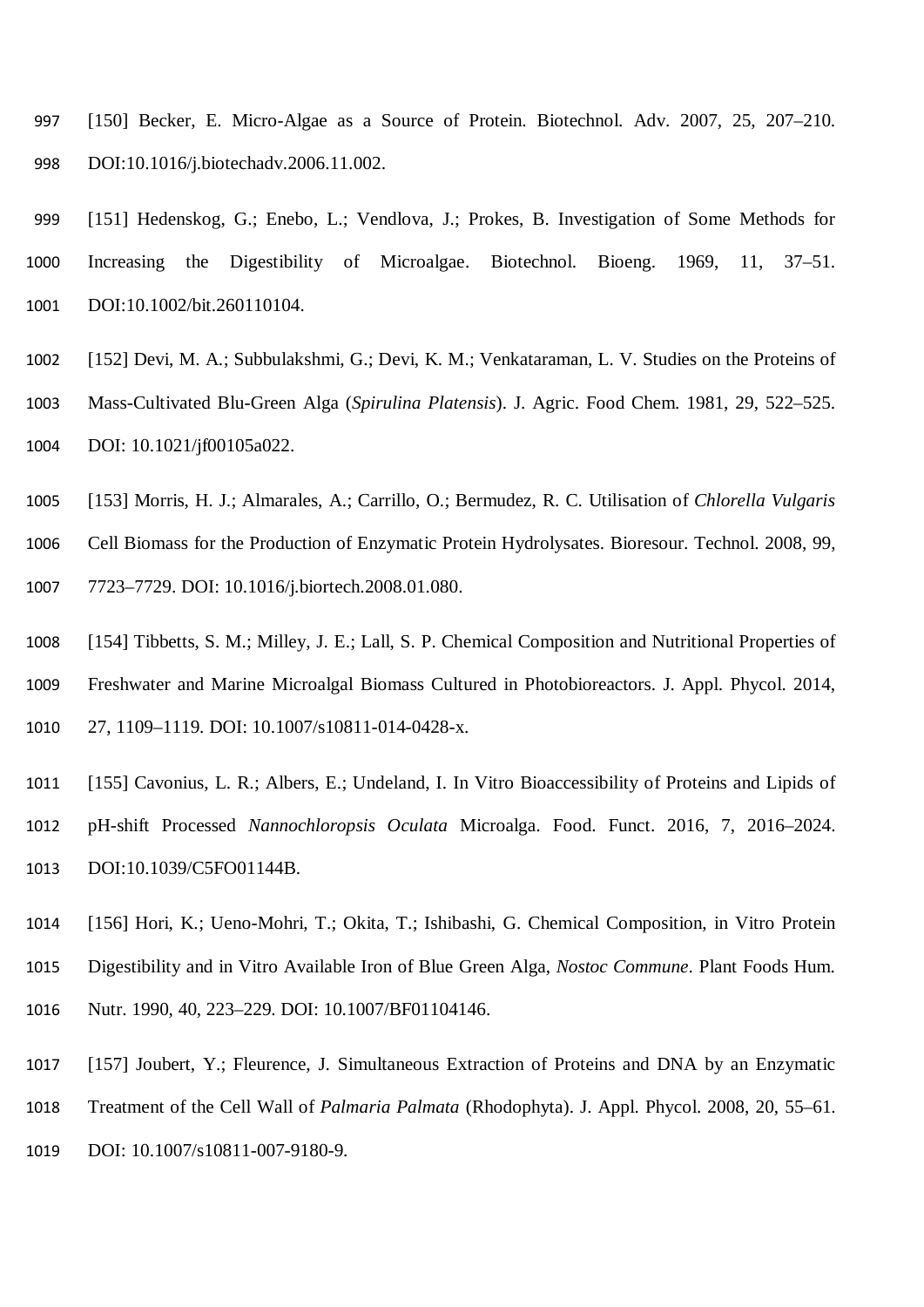- [158] Wong, K.; Cheung, P. C. Nutritional Evaluation of Some Subtropical Red and Green Seaweeds Part II. In Vitro Protein Digestibility and Amino Acid Profiles of Protein Concentrates. Food. Chem. 2001, 72, 11–17. DOI: 10.1016/S0308-8146(00)00176-X.
- [159] Řezanka, T.; Lukavský, J.; Nedbalová, L.; Sigler, K. Production of Structured Triacylglycerols from Microalgae. Phytochem. 2014, 104, 95–104. DOI: 10.1016/j.phytochem.2014.04.013.
- [160] Kagan, M. L.; West, A. L.; Zante, C.; Calder, P. C. Acute Appearance of Fatty Acids in Human Plasma – A Comparative Study between Polar-Lipid Rich Oil from the Microalgae *Nannochloropsis Oculata* and Krill Oil in Healthy Young Males. Lipids Health Dis. 2013, 12, 102. DOI: 10.1186/1476-511X-12-102.
- [161] Hulatt, C. J.; Wijffels, R. H.; Bolla, S.; Kiron, V. Production of Fatty Acids and Protein by *Nannochloropsis* in Flat-Plate Photobioreactors. PLoS. ONE. 2017, 12, 1–17. DOI: 10.1371/journal.pone.0170440.
- [162] Schuchardt, J. P.; Schneider, I.; Meyer, H.; Neubronner, J.; von Schacky, C.; Hahn, A. Incorporation of EPA and DHA into Plasma Phospholipids in Response to Different Omega-3 Fatty Acid Formulations - a Comparative Bioavailability Study of Fish Oil Vs. Krill Oil. Lipids. Health. Dis. 2011, 10, 145. DOI: 10.1186/1476-511X-10-232.
- [163] de Mello-Sampayo, C.; Paterna, A.; Polizzi, A.; Duarte, D.; Batista, I.; Pinto, R.; Gonçalves, P.; Raymundo, A.; Batista, A. P.; Gouveia, L.; et al. Evaluation of Marine Microalga *Diacronema Vlkianum* Biomass Fatty Acid Assimilation in Wistar Rats. Molecules. 2017, 22, 1097. DOI:10.3390/molecules22071097.
- [164] Arterburn, L. M.; Oken, H. A.; Hoffman, J. P.; Bailey-Hall, E.; Chung, G.; Rom, D.;
- Hamersley, J.; McCarthy, D. Bioequivalence of Docosahexaenoic Acid from Different Algal Oils in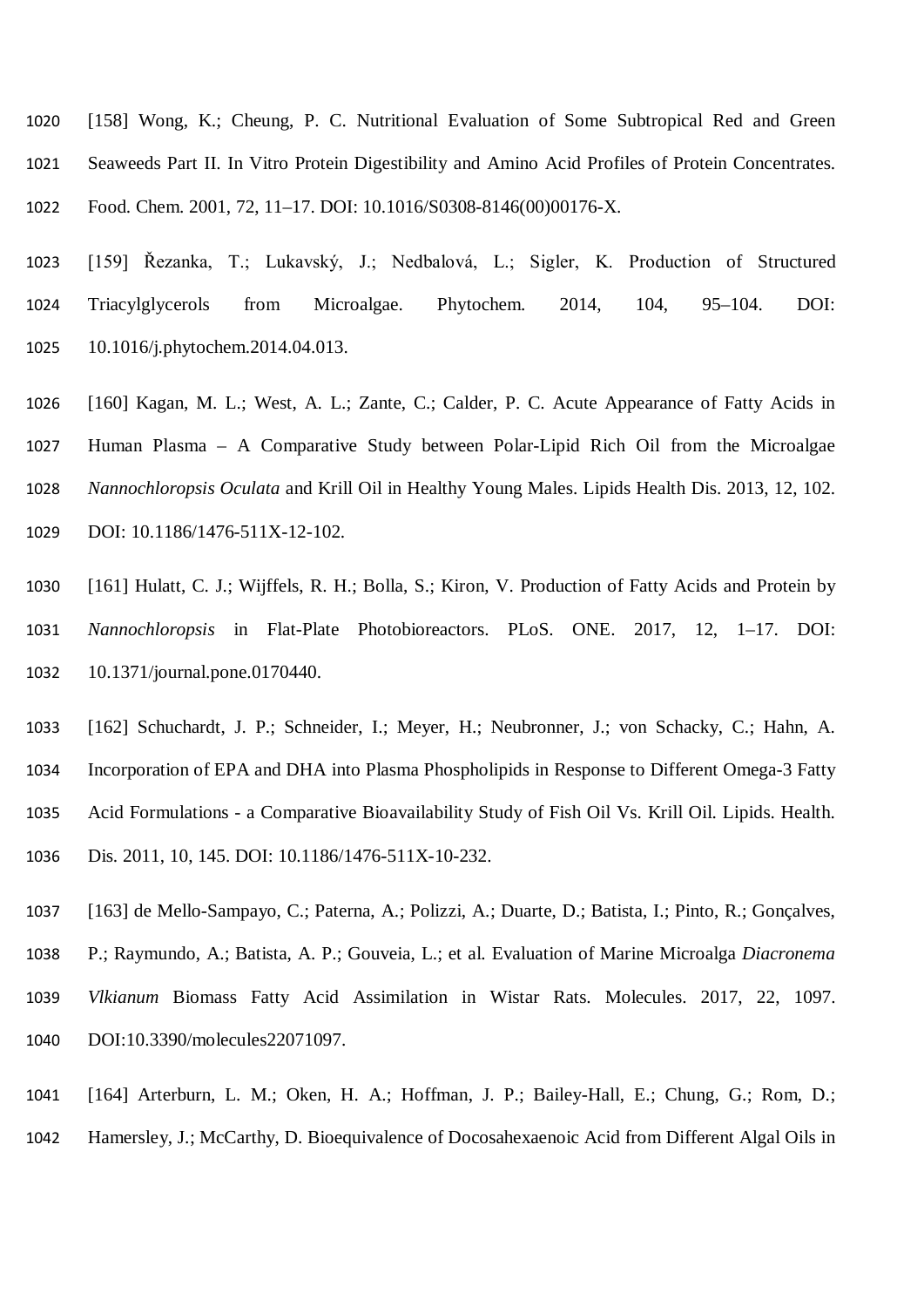- Capsules and in a DHA-fortified Food. Lipids. 2007, 42, 1011–1024. DOI: 10.1007/s11745-007- 3019-7.
- [165] Hawthorne, K. M.; Abrams, S. A.; Heird, W. C. Docosahexaenoic Acid (DHA) Supplementation of Orange Juice Increases Plasma Phospholipid DHA Content of Children. J. Am. Diet. Assoc. 2009, 109, 708–712. DOI: 10.1016/j.jada.2008.12.024.
- [166] Lane, K. E.; Li, W.; Smith, C.; Derbyshire, E. The Bioavailability of an Omega-3-Rich Algal Oil Is Improved by Nanoemulsion Technology Using Yogurt as a Food Vehicle. In. J. Food Sci. Technol. 2014, 49, 1264–1271. DOI: 10.1111/ijfs.12455.
- [167] Skrovankova, S. Seaweed Vitamins as Nutraceuticals. In Marine Medicinal Foods: Implications and Applications, Macro and Microalgae; Kim, S.K., Ed.; Elsevier: San Diego, 2011; pp 357–369.
- [168] Goh, L. P.; Loh, S. P.; Fatimah, M. Y.; Perumal, K. Bioaccessibility of Carotenoids and T Tocopherols in Marine Microalgae, *Nannochloropsis* Sp. And Chaetoceros Sp. Mal. J. Nutr. 2009, 15, 77–86.
- [169] Failla, M. L.; Huo, T.; Thakkar, S. K. In Vitro Screening of Relative Bioaccessibility of Carotenoids from Foods. Asia. Pac. J. Clin. Nutr. 2008, 17, 200–203.
- [170] Gille, A.; Trautmann, A.; Posten, C.; Briviba, K. Bioaccessibility of Carotenoids from *Chlorella Vulgaris* and *Chlamydomonas Reinhardtii*. Int. J. Food Sci. Nutr. 2016, 67, 507–513. 1061 DOI:10.1080/09637486.2016.1181158.
- [171] Tang, G.; Suter, P. M. Vitamin A, Nutrition, and Health Values of Algae: *Spirulina*, *Chlorella*, and *Dunaliella*. J. Pharm. Nutr. Sci. 2011, 1, 111–118. DOI: 10.6000/1927- 5951.2011.01.02.04.
- [172] Mendes-Pinto, M. M.; Raposo, M. F. J.; Bowen, J.; Young, A. J.; Morais, R. Evaluation of
- Different Cell Disruption Processes on Encysted Cells of *Haematococcus Pluvialis*: Effects on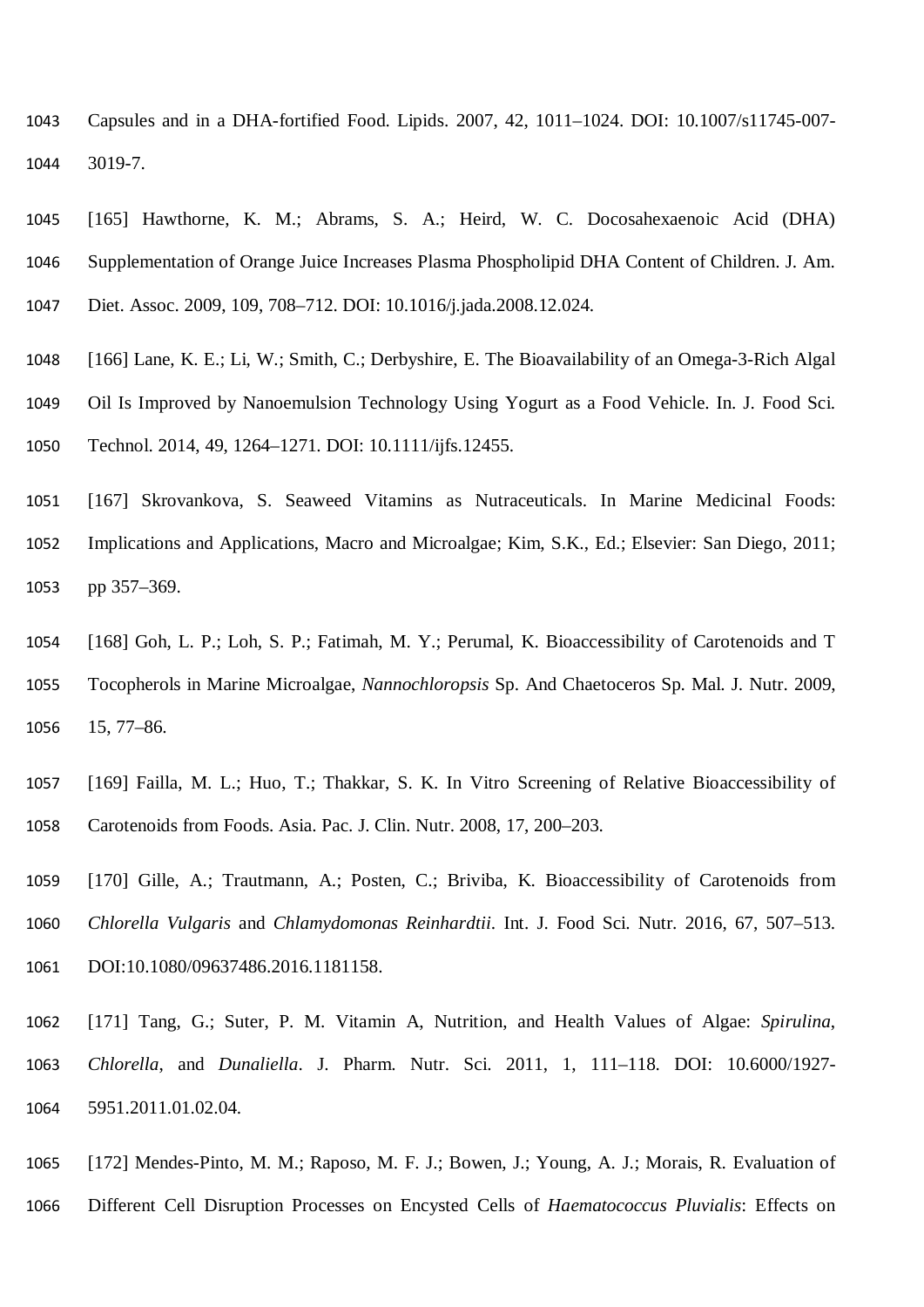Astaxanthin Recovery and Implications for Bio-Availability. J. Appl. Phycol. 2001, 13, 19–24. DOI: 10.1023/A:1008183429747.

- [173] Okada, Y.; Ishikura, M.; Maoka, T. Bioavailability of Astaxanthin in *Haematococcus* Algal
- Extract: The Effects of Timing of Diet and Smoking Habits. Biosci. Biotechnol. Biochem. 2009, 73,
- 1928–1932. DOI: 10.1271/bbb.90078.
- [174] Carlsson, A. S.; van Beilen, J. B.; Möller, R.; Clayton, D. EPOBIO Project Report: Micro-and Macro-Algae: Utility for Industrial Applications; Ed, Bowles, D. CPL Press: UK, 2007 1–86.
- [175] Norsker, N.-H.; Barbosa, M. J.; Vermuë, M. H.; Wijffels, R. H. Microalgal Production A
- Close Look at the Economics. Biotechnol. Adv. 2011, 29, 24–27. DOI: 10.1016/j.biotechadv.2010.08.005.
- [176] Acién, F. G.; Fernández, J. M.; Magán, J. J.; Molina, E. Production Cost of a Real Microalgae Production Plant and Strategies to Reduce It. Biotechnol. Adv. 2012, 30, 1344–1353. DOI:10.1016/j.biotechadv.2012.02.005.
- [177] Ruiz, J.; Olivieri, G.; de Vree, J.; Bosma, R.; Willems, P.; Reith, J. H.; Eppink, M. H. M.;
- Kleinegris, D. M. M.; Wijffels, R. H.; Barbosa, M. J. Towards Industrial Products from Microalgae.
- Energy Environ. Sci. 2016, 9, 3036–3043. DOI: 10.1039/C6EE01493C.
- [178] García, J. L.; de Vincente, M.; Galán, B. Microalgae, Old Sustainable Food and Fashion Nutraceuticals. Microb. Biotechnol. 2017, 10, 1017–1024. DOI: 10.1111/1751-7915.12745.
- [179] Glemser, M.; Heining, M.; Schmidt, J.; Becker, A.; Garbe, D.; Buchholz, R.; Brück, T.
- Application of Light-Emitting Diodes (Leds) in Cultivation of Phototrophic Microalgae: Current State and Perspectives. Appl. Microbiol. Biotechnol. 2016, 100, 1077–1088. DOI:10.1007/s00253- 015-7144-6.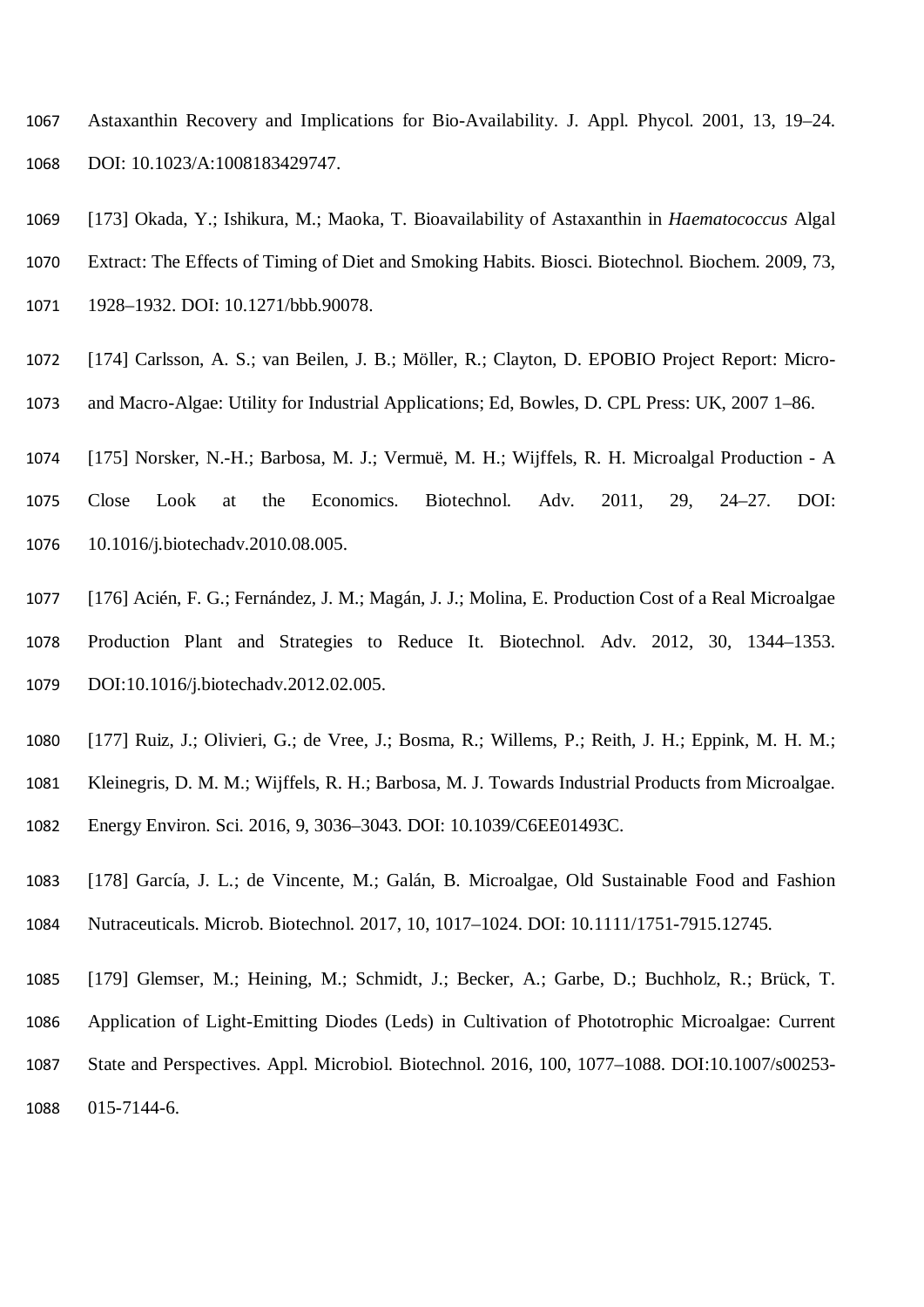- [180] Sun, Y.; Huang, Y.; Liao, Q.; Fu, Q.; Zhu, X. Enhancement of Microalgae Production by Embedding Hollow Light Guides to a Flat-Plate Photobioreactor. Bioresour. Technol. 2016, 207, 31–38. DOI: 10.1016/j.biortech.2016.01.136.
- [181] Zeriouh, O.; Reinoso-Moreno, J. V.; López-Rosales, L.; Cerón-García, M. D. C.; Sánchez-
- Mirón, A.; García-Camacho, F.; Sánchez-Mirón, A.; García-Camacho, F.; Molina-Grima, E.
- Biofouling in Photobioreactors for Marine Microalgae. Crit. Rev. Biotechnol. 2017, 20, 1–18.
- [182] Khan, M. I.; Shin, J. H.; Kim, J. D. The Promising Future of Microalgae: Current Status,
- Challenges, and Optimization of a Sustainable and Renewable Industry for Biofuels, Feed, and
- Other Products. Microb. Cell. Fact. 2018, 17, 36. DOI: 10.1186/s12934-018-0879-x.
- [183] Havlik, I.; Scheper, T.; Reardon, K. F. Monitoring of Microalgal Processes. Adv. Biochem. Eng. Biotechnol. 2016, 153, 89–142.
- [184] Reijnders, M. J.; van Heck, R. G.; Lam, C. M.; Scaife, M. A.; Dos Santos, V. A.; Smith, A. G.; Schaap, P. J. Green Genes: Bioinformatics and Systems-Biology Innovations Drive Algal Biotechnology. Trends. Biotechnol. 2014, 32, 617–626. DOI: 10.1016/j.tibtech.2014.10.003.
- [185] Al-Thawadi, S.;. Public Perception of Algal Consumption as an Alternative Food in the
- Kingdom of Bahrain. J. Basic Appl. Sci. Uni. Bahrain. 2018, 25, 1–12.

- 
- 
-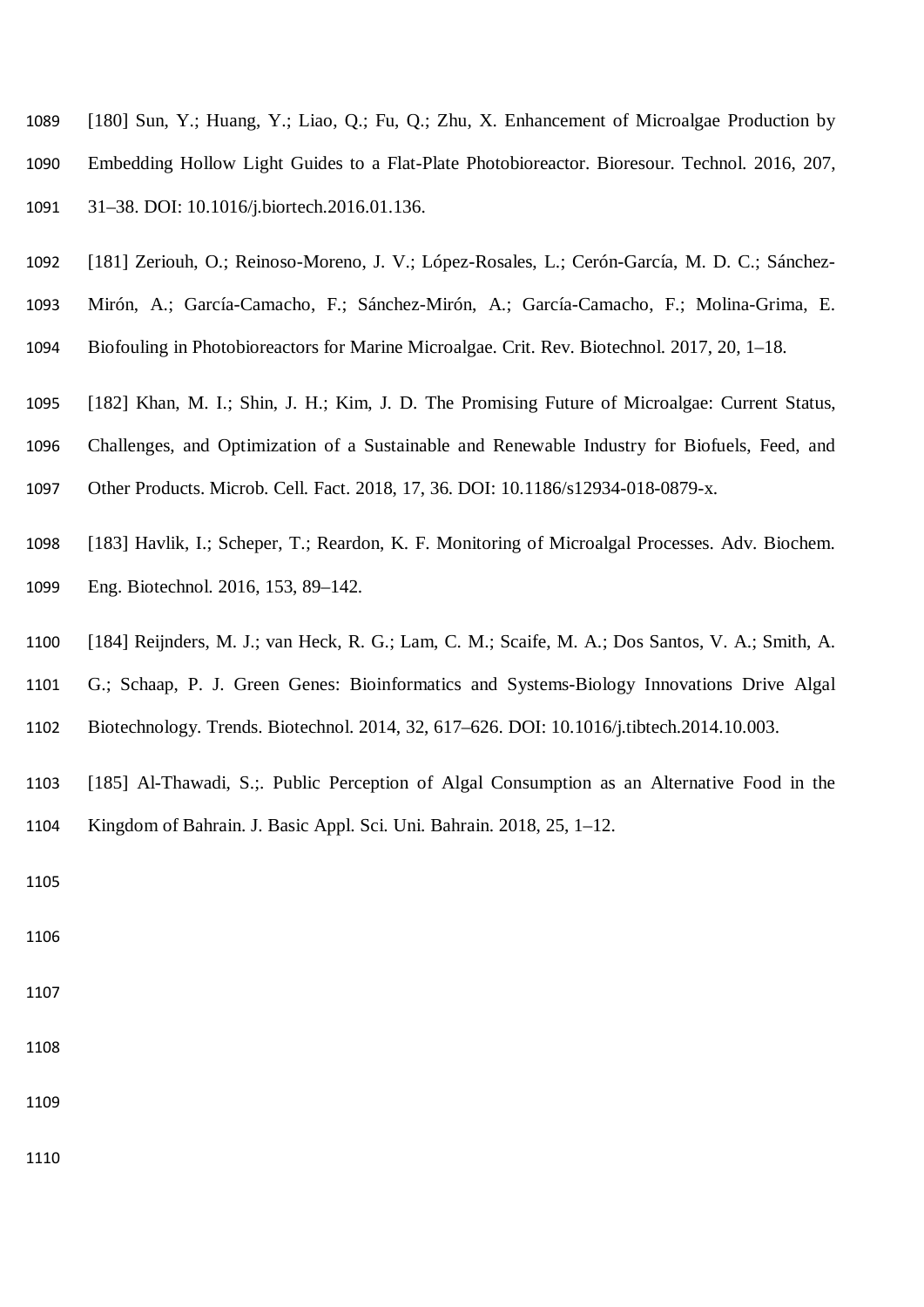# **Figure caption**

- Fig. 1. Possible use of microalgae in foods and beverages.
- Fig. 2. Chemical structures of main pigments produced by microalgae. In phycocyanin, the
- 1114 CH=CH2 group indicated by the asterisk is replaced by  $CH_3-CH_2$ .
- 
- 
- 
- 
- 
- 
- 
- 
- 
- 
- 
- 
- 
- 
- 
- 
-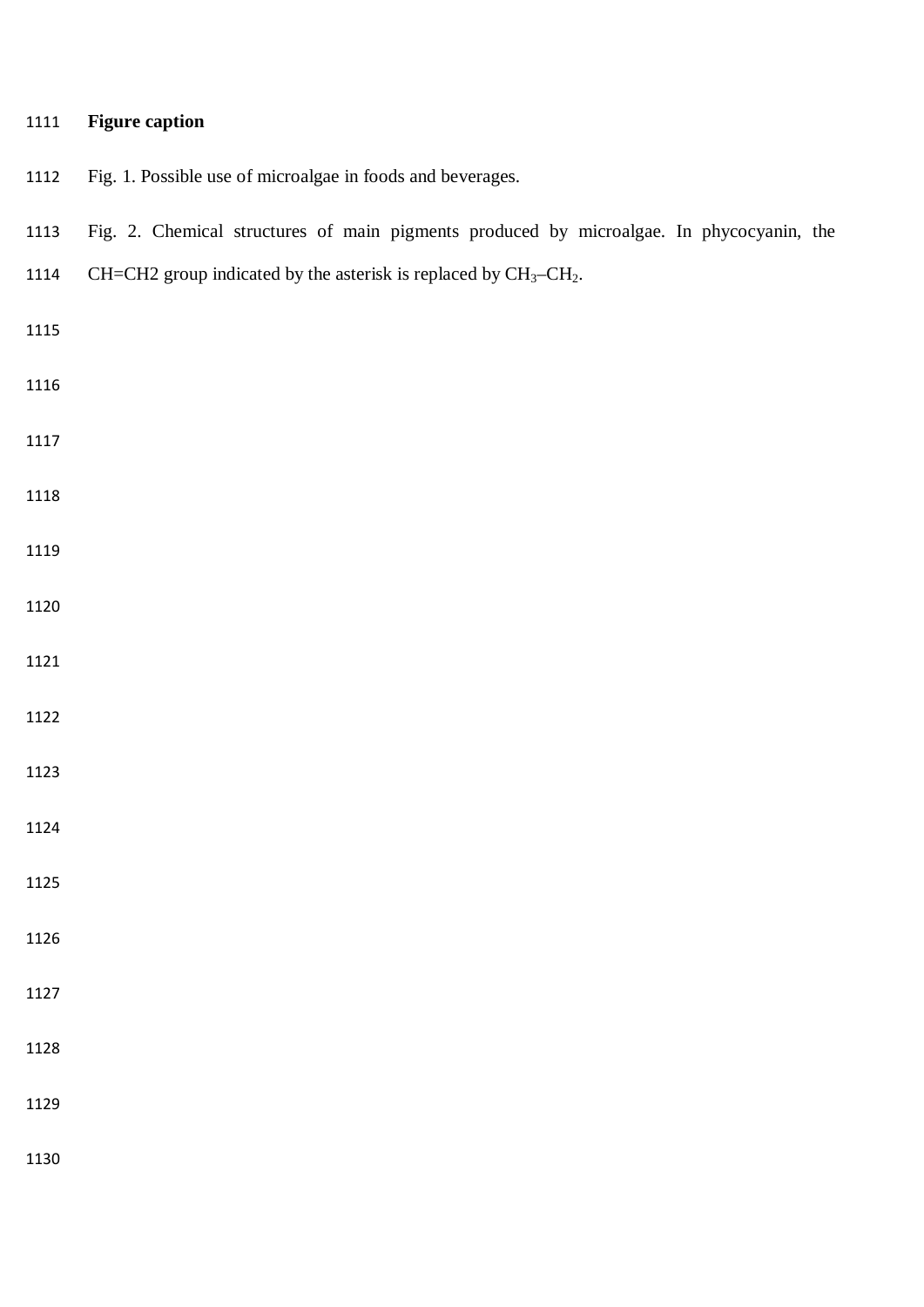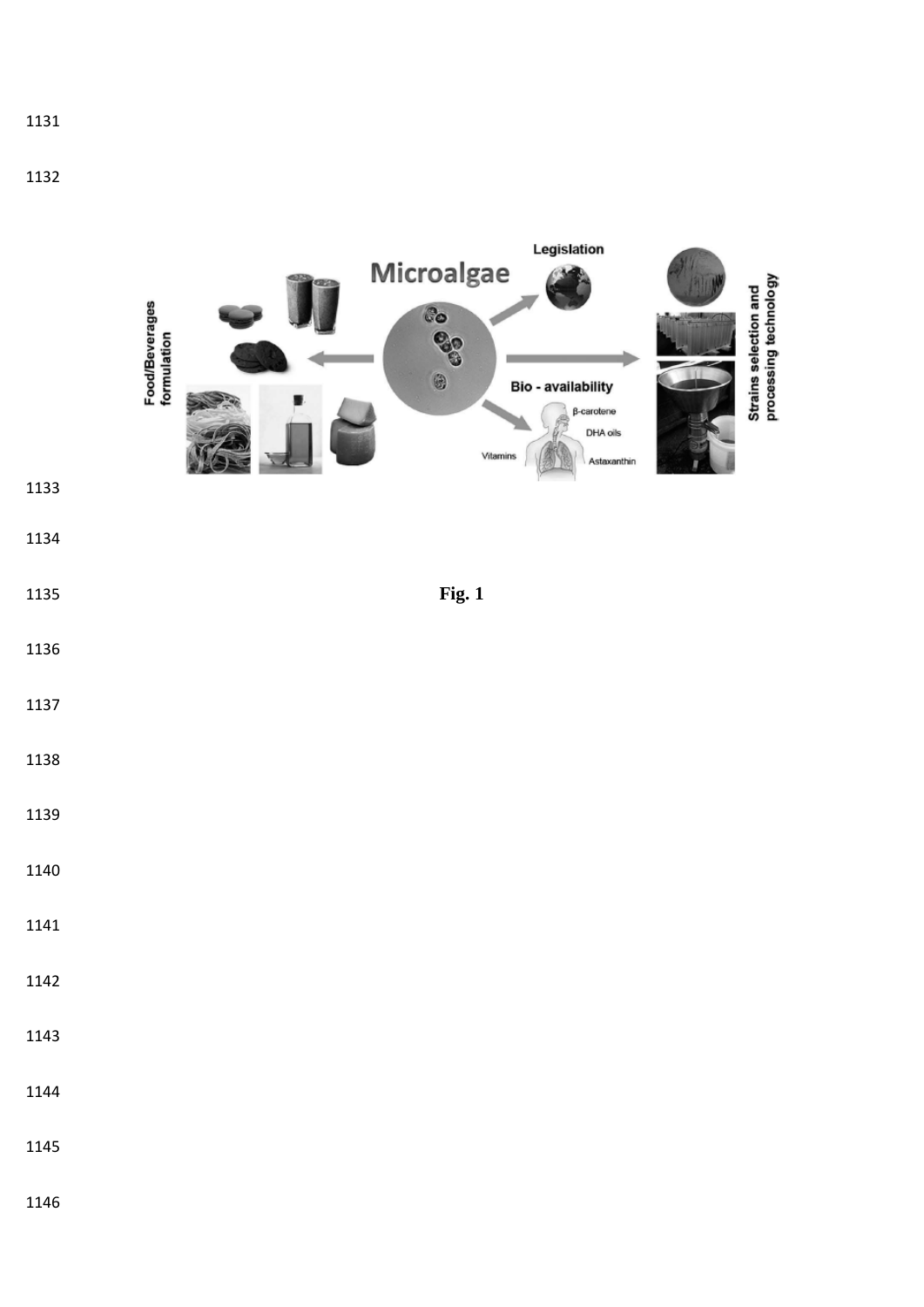- 
- 
-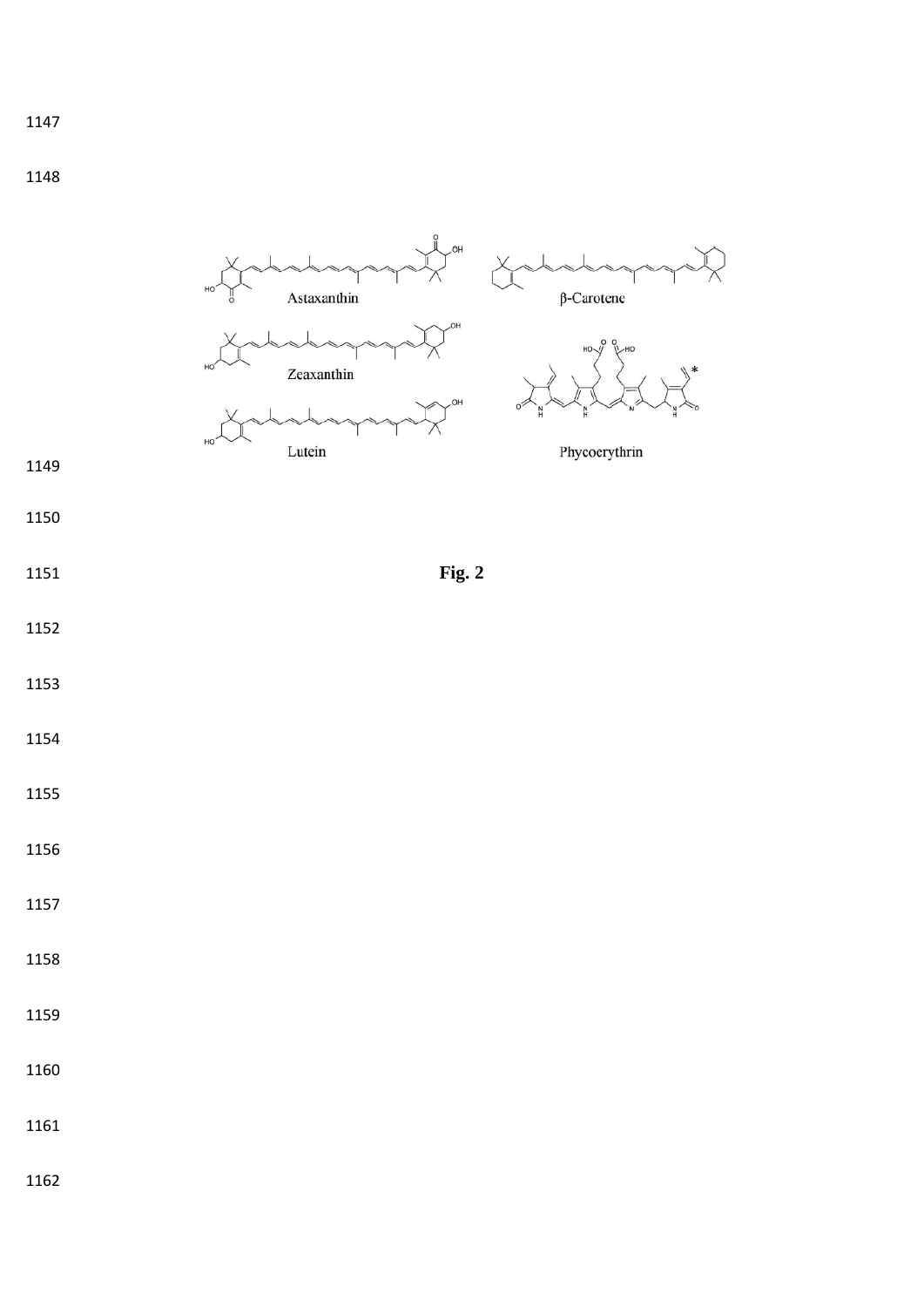|  | 1163 Table 1. Chemical profile of different microalgae – proteins, carbohydrates, lipids, essential amino acids, and ω-3 fatty acids. |  |  |  |  |
|--|---------------------------------------------------------------------------------------------------------------------------------------|--|--|--|--|
|--|---------------------------------------------------------------------------------------------------------------------------------------|--|--|--|--|

| <b>Microalga</b>                                                   | <b>Proteins</b><br>$(\%$ dry matter) <sup>a</sup> | Carbohydrates<br>$\frac{6}{6}$ dry<br>matter) <sup>a</sup> | <b>Lipids</b><br>$\frac{6}{6}$ dry<br>matter) <sup>a</sup> |                 |                 |                 |                 | Essential amino acids $(g/100 g)$ protein) <sup>b</sup> |                          |                          |                 |                 | ω-3 fatty acids<br>$(mg/g \, dry)$<br>$weight)^c$ |            |
|--------------------------------------------------------------------|---------------------------------------------------|------------------------------------------------------------|------------------------------------------------------------|-----------------|-----------------|-----------------|-----------------|---------------------------------------------------------|--------------------------|--------------------------|-----------------|-----------------|---------------------------------------------------|------------|
|                                                                    |                                                   |                                                            |                                                            | <b>Ile</b>      | Leu             | Val             | Lys             | Met                                                     | Cys                      | Trp                      | Thr             | His             | EPA                                               | <b>DHA</b> |
| Chlorella vulgaris <sup>a</sup> /Chlorella sp. <sup>b/c</sup>      | 51-58                                             | $12 - 17$                                                  | 14-22                                                      | 4.4             | 9.2             | 6.1             | 8.9             | 2.2                                                     | 0.4                      | $\overline{\phantom{0}}$ | 4.7             | 2.4             | $0.4*$                                            |            |
| Dunaliella salina                                                  | 57                                                | 32                                                         | 6                                                          | 4.2             | $\Omega$        | 5.8             | 7.0             | 2.3                                                     | 1.2                      | 0.7                      | 5.4             | 1.8             | $\overline{\phantom{a}}$                          |            |
| Scenedesmus obliquus <sup>a,b</sup> /Scenedesmus sp. <sup>c</sup>  | 50-56                                             | $10 - 17$                                                  | 12-14                                                      | 3.6             | 7.3             | 6.0             | 5.6             | 1.5                                                     | 0.6                      | 0.3                      | 5.1             | 2.1             | $0.2^*$                                           |            |
| Arthrospira maxima                                                 | $60 - 71$                                         | $13 - 16$                                                  | $6 - 7$                                                    | 6.7             | 9.8             | 7.1             | 4.8             | 2.5                                                     | 0.9                      | 0.3                      | 6.2             | 2.2             | $\blacksquare$                                    | $2.2^*$    |
| Nannochloropsis sp.                                                | 47.7                                              | 11.2                                                       | 32.2                                                       | 4.7             | 9.4             | 6.0             | 6.8             | 8.4                                                     | 0.1                      | $\overline{\phantom{a}}$ | 4.9             | 2.6             | 36.8                                              |            |
| Nitzschia laevis <sup>c</sup> /Nitzschia closterium <sup>a,b</sup> | 36.2                                              | 21.3                                                       | 35.4                                                       | 4.8             | 7.2             | 5.1             | 5.6             | 2.2                                                     | 0.6                      | 1.7                      | 4.9             | 2.4             | 20-40                                             |            |
| Isochrysis galbana                                                 | 40.3                                              | 19.6                                                       | 31.1                                                       | 5.1             | 9.2             | 6.1             | 3.1             | 2.5                                                     | 1.0                      | 2.5                      | 4.6             | 1.7             | 0.8                                               | 15.5       |
| Pavlova sp. <sup>a,c</sup> /Pavlova lutheri <sup>b</sup>           | 24-29                                             | $6-9$                                                      | $9 - 14$                                                   | 4.8             | 7.7             | 5.8             | 6.2             | 3.1                                                     | 0.81                     | 3.0                      | 4.5             | 2.5             | 18.0                                              | 13.2       |
| Phaeodactylum tricornutum                                          | 30                                                | 8.4                                                        | 14                                                         | 4.6             | 7.0             | 5.1             | 6.4             | 2.7                                                     | $\overline{\phantom{a}}$ | 2.6                      | 4.8             | 1.5             | 28.4                                              | 0.2        |
| Tetraselmis sp. <sup>a,c</sup> /Tetraselmis chuit <sup>b</sup>     | 52                                                | 15                                                         | 16-45                                                      | 3.4             | 7.3             | 4.8             | 5.6             | 2.4                                                     | $\sim$                   | 2.3                      | 4.0             | 1.6             | 4.8                                               | 0.2        |
| Ulkenia sp.                                                        | na                                                | na                                                         | na                                                         | na              | na              | na              | na              | na                                                      | na                       | na                       | na              | na              | $\overline{\phantom{a}}$                          | 50         |
| Schizochytrium sp.                                                 | 12.5                                              | 38.9                                                       | 38.9                                                       | $0.2^{\dagger}$ | $0.8^{\dagger}$ | $0.3^{\dagger}$ | $0.4^{\dagger}$ | $< 0.1^{\dagger}$                                       | $< 0.1^{\dagger}$        | $< 0.1^{\dagger}$        | $0.5^{\dagger}$ | $0.1^{\dagger}$ | $\overline{\phantom{0}}$                          | 11-24      |
| Crypthecodinium cohnii                                             | $12 - 15$                                         | $40 - 50$                                                  | $12 - 15$                                                  | na              | na              | na              | na              | na                                                      | na                       | na                       | na              | na              | $\blacksquare$                                    | $20 - 60$  |

a References 20, 53–57

b Referneces 58–60

c References 59, 65–69

\* Expressed as % total fatty acids

† Expressed as % dry weight

na, not available

1164

1165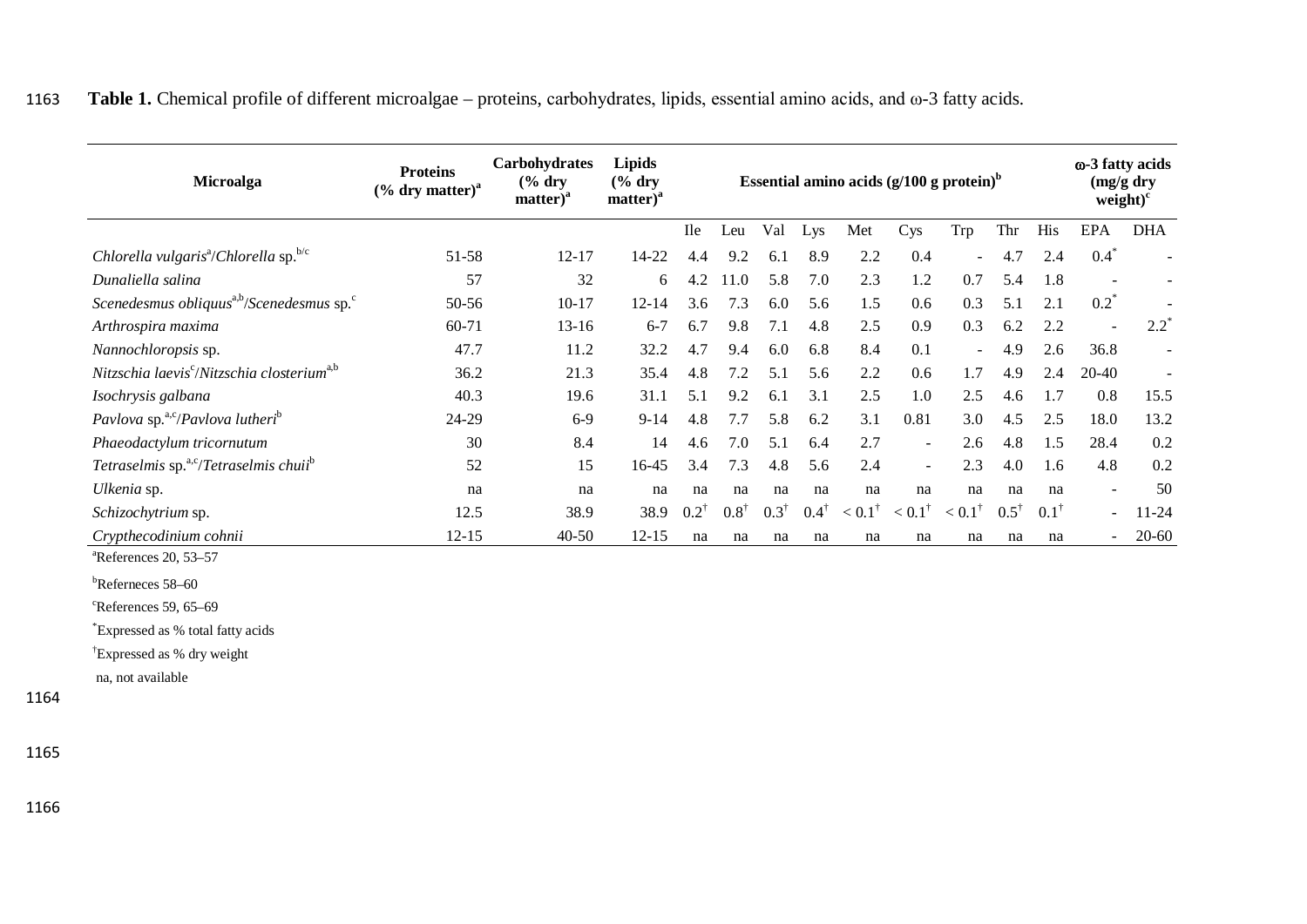# 1167 **Table 2.** Chemical profile of different microalgae – pigments.

|      | Microalga                            | Pigments (% dry weight) |                                          |                      |              |                                   |                                   |  |  |  |
|------|--------------------------------------|-------------------------|------------------------------------------|----------------------|--------------|-----------------------------------|-----------------------------------|--|--|--|
|      |                                      |                         | $\beta$ -carotene Astaxanthin Zeaxanthin |                      | Lutein       | Allophycocianin/<br>C-phycocianin | B-phycoerythrin<br>/R-phycocianin |  |  |  |
|      | Dunaliella salina                    | $2.7 - 12.0$            | 0.2                                      | 1.1                  | 0.7          | np                                | np                                |  |  |  |
|      | Haematococcus pluvialis              | $0.04 - 0.1$            | $4.0 - 10.0$                             | $\operatorname{na}$  | $0.8\,$      | np                                | np                                |  |  |  |
|      | Chlorella zofingiensis               | $\operatorname{na}$     | $1.5 - > 4.0$                            | na                   | 0.4          | np                                | np                                |  |  |  |
|      | Auxenochlorella prototheicoides      | na                      | $0.08\,$                                 | na                   | 4.6          | np                                | np                                |  |  |  |
|      | Arthrospira platensis                | $5 \times 10^{-3}$      | $7$ x $10^{\text{-}4}$                   | $1.3 \times 10^{-4}$ | $6x\;10^{6}$ | 9.5/9.6                           | na                                |  |  |  |
|      | Porphyridium cruentum                | $\operatorname{na}$     | na                                       | $\operatorname{na}$  | na           | na                                | 32.7/11.9                         |  |  |  |
|      | References 13,70                     |                         |                                          |                      |              |                                   |                                   |  |  |  |
| 1168 | na, not available<br>np, not present |                         |                                          |                      |              |                                   |                                   |  |  |  |
| 1169 |                                      |                         |                                          |                      |              |                                   |                                   |  |  |  |
| 1170 |                                      |                         |                                          |                      |              |                                   |                                   |  |  |  |
| 1171 |                                      |                         |                                          |                      |              |                                   |                                   |  |  |  |
| 1172 |                                      |                         |                                          |                      |              |                                   |                                   |  |  |  |
| 1173 |                                      |                         |                                          |                      |              |                                   |                                   |  |  |  |
| 1174 |                                      |                         |                                          |                      |              |                                   |                                   |  |  |  |
| 1175 |                                      |                         |                                          |                      |              |                                   |                                   |  |  |  |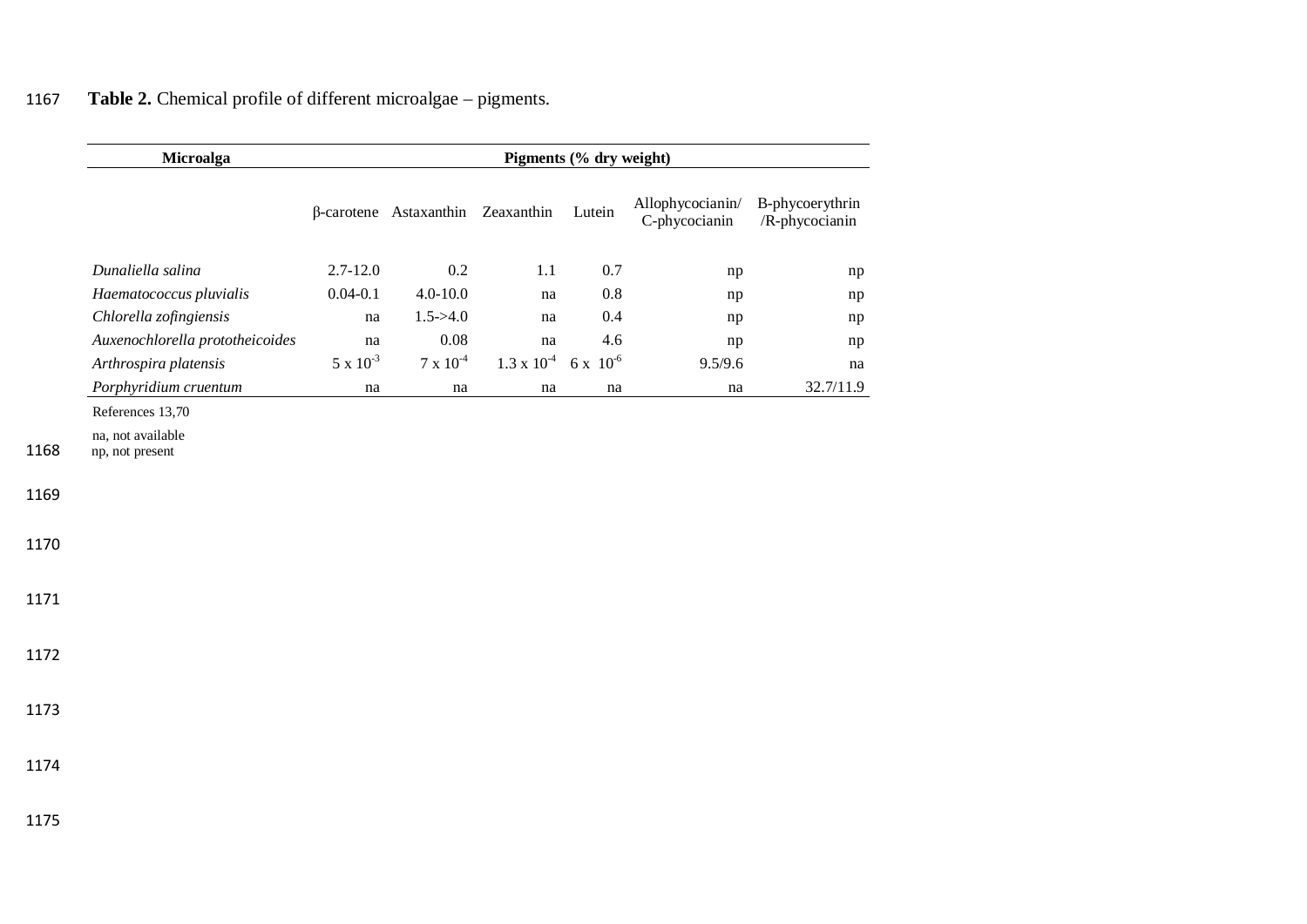# 1176 **Table 3.** Chemical profile of different microalgae – vitamins.

| Microalga               |                      |                |                |                | Vitamins (mg/100 g dry weight) |           |            |                          |        |         |      |
|-------------------------|----------------------|----------------|----------------|----------------|--------------------------------|-----------|------------|--------------------------|--------|---------|------|
|                         | A                    | B <sub>1</sub> | B <sub>2</sub> | B <sub>3</sub> | B <sub>5</sub>                 | <b>B6</b> | <b>B</b> 9 | <b>B12</b>               | C      | E       | H    |
| Chlorella               | 30.8                 | 1.7            | 4.3            | 23.8           | 1.1                            | 1.4       | 0.094      | 0.0001                   | 10.4   | 1.5     |      |
| Isochrysis galbana      | 127 500 <sup>*</sup> | 1.4            | 3.0            | 7.8            | 0.1                            | 0.2       | 0.3        | 0.1                      | 11.9   | 5.8     | 0.01 |
| Schizochytrium sp.      | 0.0336               | 4.4            | 2.9            | 14.0           | 3.5                            | 1.4       | 0.1        | 0.0549                   | $\sim$ | 0.00045 | 0.3  |
| Arthrospira             | 0.34                 | 2.4            | 3.7            | 12.8           | $\overline{\phantom{a}}$       | 0.4       | 0.094      | $\overline{\phantom{0}}$ | 10.1   | 5.0     |      |
| Tetraselmis suecica     | 493 750              | 3.2            | 1.9            | 8.9            | 3.8                            | 0.3       | 0.3        | 0.1                      | 19.1   | 42.2    | 0.1  |
| Chlorella stigmatophora | 82 300 <sup>*</sup>  | 1.5            | 2.0            | 8.3            | 2.1                            | 0.2       | 0.3        | 0.1                      | 10.0   | 66.9    | 0.1  |
| Dunaliella tertiolecta  | 137 500              | 2.9            | 3.1            | 7.9            | 1.3                            | 0.2       | 0.5        | 0.1                      | 16.3   | 11.6    | 0.1  |

References 77–79

<sup>\*</sup>Expressed as IU/Kg dry weight (1 IU= 0.6 μg of β-carotene)

1177

1178

1179

1180

1181

1182

1183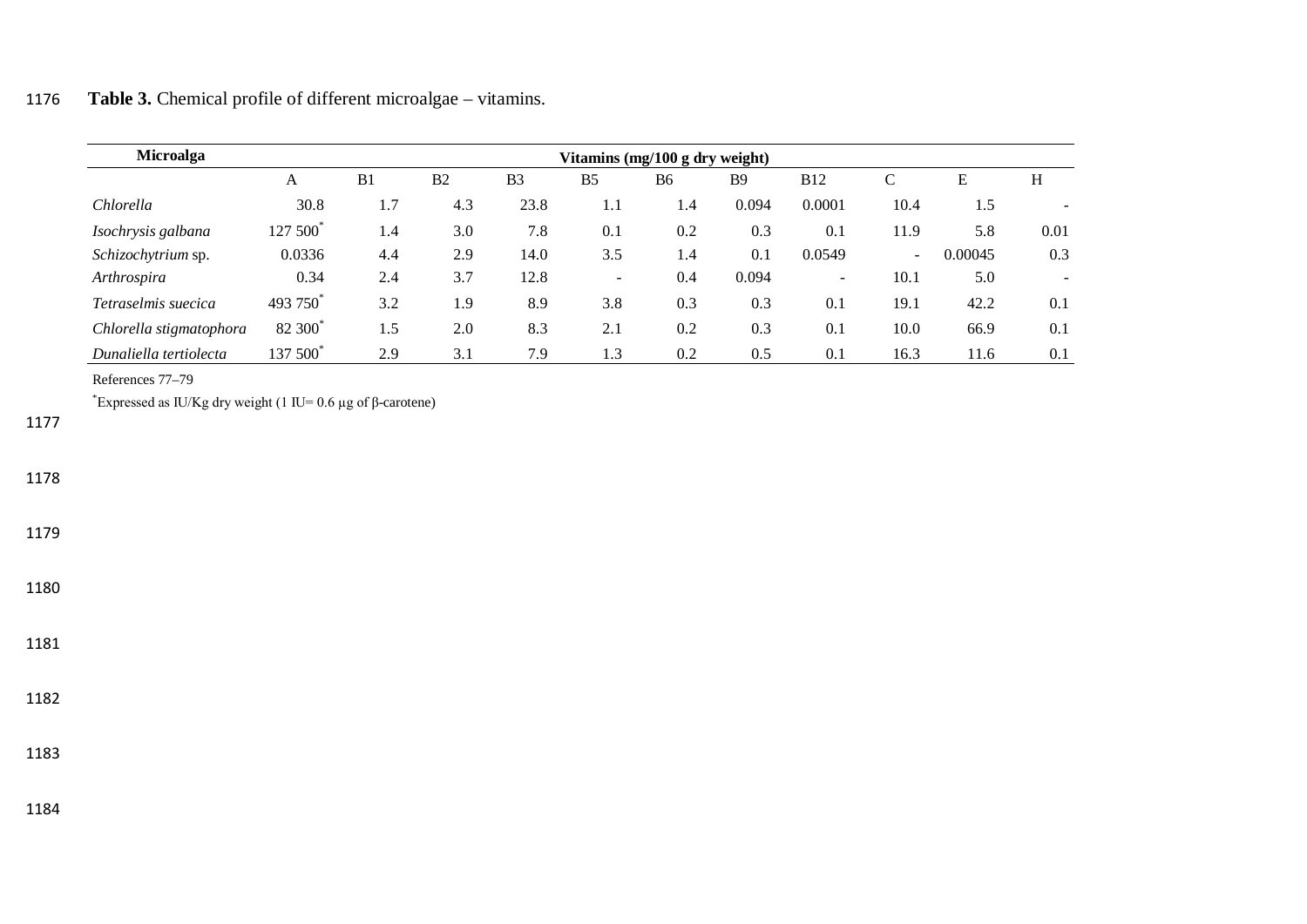# 1185 **Table 4.** Microalgae and compounds currently approved as either food or food additives in various countries.

| <b>Species/Product</b>                                                                           | <b>European Union</b>                                                                                                                                                                            | <b>United States</b>                                                 | <b>Australia and New</b><br><b>Zealand</b> | <b>Japan</b>                                                  |
|--------------------------------------------------------------------------------------------------|--------------------------------------------------------------------------------------------------------------------------------------------------------------------------------------------------|----------------------------------------------------------------------|--------------------------------------------|---------------------------------------------------------------|
| Tetraselmis chuii                                                                                | Regulation (EC) $N^{\circ}$ 258/97 (80)                                                                                                                                                          |                                                                      |                                            |                                                               |
| Ulkenia sp.                                                                                      | Decision 2009/777/EC (85)                                                                                                                                                                        |                                                                      |                                            |                                                               |
| Arthrospira sp. (formerly Spirulina)<br>Phycocyanin from Arthrospira sp.<br>(formerly Spirulina) |                                                                                                                                                                                                  | GRAS <sup>1</sup> Notice N° 000101 (2002) (87)                       |                                            | Specifications<br>and Standards<br>for Food<br>Additives (95) |
| DHA rich oil from Schizochytrium<br>sp.                                                          | <b>Commission Implementing</b><br>Decision (EU) 2015/545<br>(83) Commission<br><b>Implementing Decision</b><br>(EU) 2015/546 (83)<br><b>Commission Implementing</b><br>Decision 2014/463/EU (84) | GRAS Notice N° 000137 (2003)<br>(88)                                 | Schedule 25 (2017) (94)                    |                                                               |
| DHA rich oil from Ulkenia sp.                                                                    |                                                                                                                                                                                                  | GRAS Notice N° 000160 (2004)<br>(89)<br>GRAS Notice N° 000330 (2010) | Schedule 25 (2017) (94)                    |                                                               |
| Dunaliella salina                                                                                |                                                                                                                                                                                                  | (90)<br>GRAS Notice N° 000351 (2010)                                 |                                            |                                                               |
| Auxenochlorella protothecoides                                                                   |                                                                                                                                                                                                  | (91)<br>GRAS Notice N° 000396 (2011)                                 |                                            |                                                               |
| Chlorella vulgaris                                                                               |                                                                                                                                                                                                  | (92)                                                                 |                                            |                                                               |
| Chlorella sp.                                                                                    |                                                                                                                                                                                                  |                                                                      |                                            | Specifications<br>and Standards<br>for Food<br>Additives (95) |
| Euglena gracilis<br>Carotene from Dunaliella sp.                                                 |                                                                                                                                                                                                  | GRAS Notice N° 697 (2017) (93)                                       |                                            | Specifications                                                |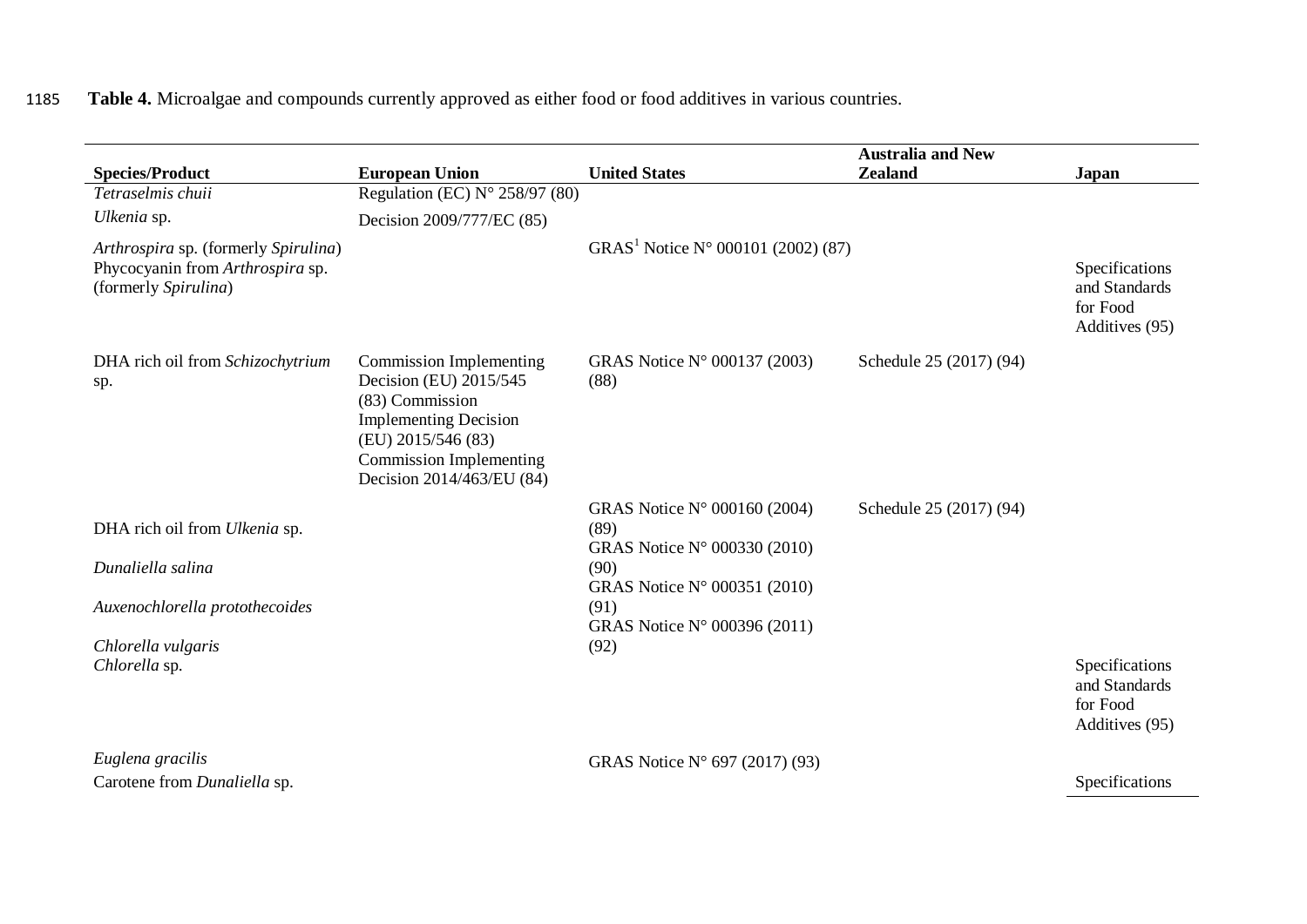for Food Additives (95)

| 1186 | <sup>1</sup> Generally Recognised As Safe |
|------|-------------------------------------------|
| 1187 |                                           |
| 1188 |                                           |
| 1189 |                                           |
| 1190 |                                           |
| 1191 |                                           |
| 1192 |                                           |
| 1193 |                                           |
| 1194 |                                           |
| 1195 |                                           |
| 1196 |                                           |
| 1197 |                                           |
| 1198 |                                           |
| 1199 |                                           |
| 1200 |                                           |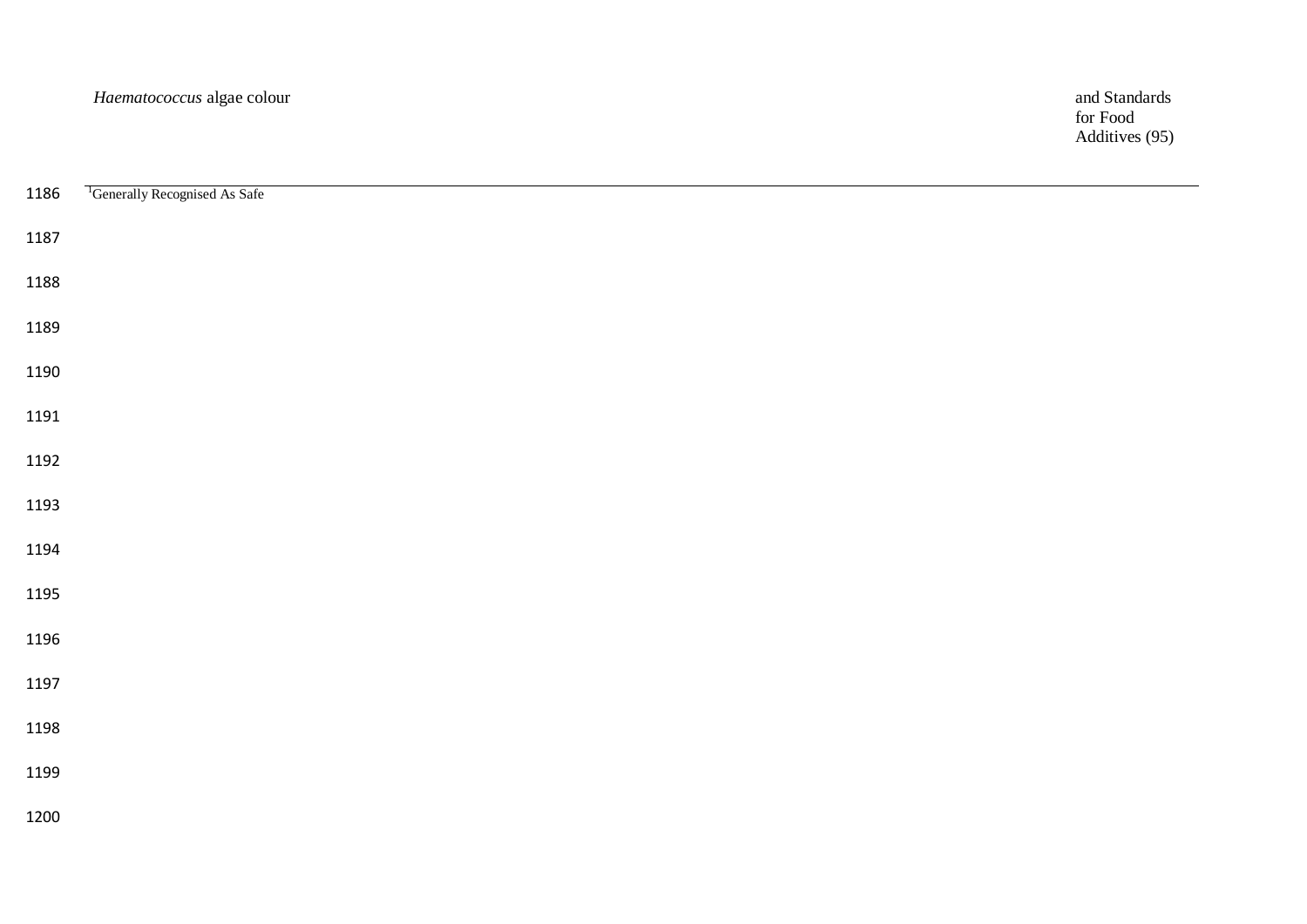1201 **Table 5.** Examples of microalgal food and beverages present on the worldwide market.

| Microalgae/<br>Micro-algal<br>compounds                        | <b>Genus/Specie</b>                     | Product/<br>percentage of<br>incorporation     | Company                         | <b>Health aspects</b>                                                                                      | <b>Technological</b><br>aspects                                   | <b>References</b>                                                            |
|----------------------------------------------------------------|-----------------------------------------|------------------------------------------------|---------------------------------|------------------------------------------------------------------------------------------------------------|-------------------------------------------------------------------|------------------------------------------------------------------------------|
| Dried<br>biomass -<br>AlgaVia®<br>Lipid-Rich<br>Whole<br>Algae | Auxenochlorella<br>protothecoides       | Sauce $(3%)$<br>Dressing $(1%)$<br>Bakery (4%) | Corbion<br>(The<br>Netherlands) | Reduced<br>saturated fat, rich<br>in fibre, proteins,<br>micronutrients,<br>monounsaturated<br>fatty acids | Enhance taste and<br>texture,<br>emulsification,<br>water binding | http://algavia.com/wp-<br>content/uploads/2017/09/Alga<br>Via-Lipid-Rich.pdf |
| Extracted oil<br>AlgaWise®                                     | Not available                           | Food oil                                       | Corbion<br>(The<br>Netherlands) | Monounstaurated<br>fats and fatty<br>acids<br>$(93\%)$ , saturated<br>fat $(4\%)$ , $\omega$ -9s           | High heat cooking                                                 | http://algawise.com/                                                         |
|                                                                |                                         | Algae butter                                   |                                 | Reduced<br>saturated fat, no<br>trans fat                                                                  | Sharp melting<br>properties                                       |                                                                              |
| Dried<br>biomass                                               | Arthrospira<br>(formerly)<br>Spirulina) | Chocolate bars<br>biscuits, pasta<br>(2%)      | Microlife<br>Nutrition (It)     | Rich in iron, $\beta$ -<br>carotene, A,B, K,<br>proteins                                                   |                                                                   | https://microlife.bio/collection<br>s/alimentazione                          |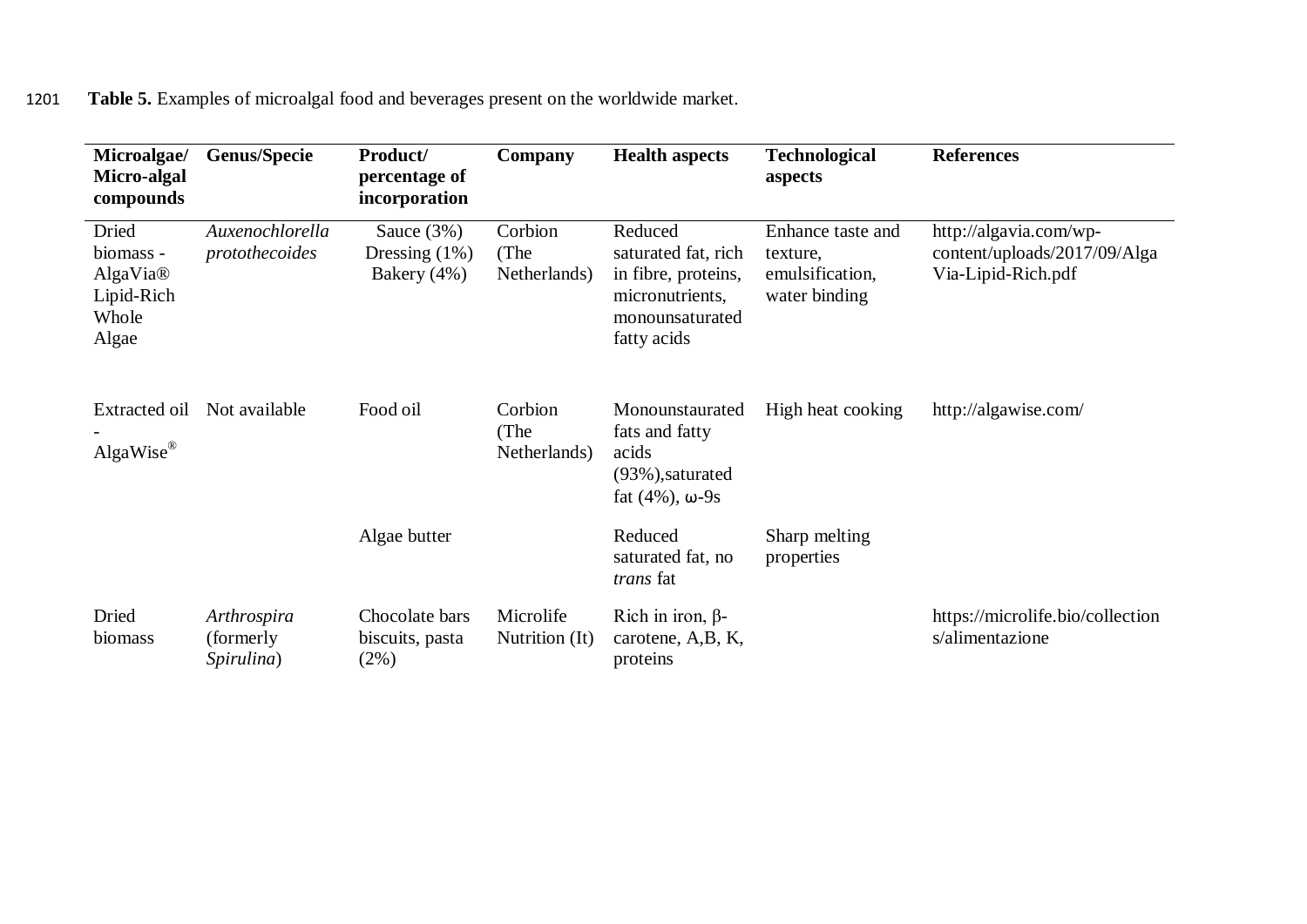|                |                                                                                              | Pasta (2-10%)                                             | Nutracentis<br>(It),<br>La finestra<br>sul cielo (It),<br>Cornand<br>(Fr),<br>GlobeXplore<br>(Fr)                 |                                                                                               |                            | http://www.nutracentis.com/,<br>http://lafinestrasulcielo.it/it/pro<br>dotti/pasta-e-condimenti/pasta-<br>speciale/pasta-alla-spirulina/1/,<br>http://www.cornand.fr/FR/les-<br>pates-haute-couture/pates-<br>laminees.htm,<br>https://www.algues.fr/fr/boutiq<br>ue/tagliatellines-spiruline |
|----------------|----------------------------------------------------------------------------------------------|-----------------------------------------------------------|-------------------------------------------------------------------------------------------------------------------|-----------------------------------------------------------------------------------------------|----------------------------|-----------------------------------------------------------------------------------------------------------------------------------------------------------------------------------------------------------------------------------------------------------------------------------------------|
| Phycocyanin    | Phorphyridium<br>aerugineum                                                                  | Pepsi <sup>®</sup> , Bacardi<br>Breezer <sup>®</sup> (na) | PepsiCo.<br>(USA),<br>Bacardi &<br>Co Ltd<br>(Bermuda)                                                            |                                                                                               | Colour stability           | (45)                                                                                                                                                                                                                                                                                          |
|                | Arthrospira<br>(formerly<br>Spirulina)                                                       | Linablue <sup>®</sup><br>$(0.01 - 0.1\%)$                 | <b>DIC</b><br>Corporation<br>(Japan)                                                                              |                                                                                               | Colour/antioxidant         | http://www.dic-<br>global.com/us/en/products/heal<br>th_foods/                                                                                                                                                                                                                                |
| <b>EPA/DHA</b> | Chrypthecodiniu<br>$\boldsymbol{m}$<br>Nannochloropsis<br><i>Odontella</i><br>Schizochytrium | Food ingredient                                           | Martek/DSM<br>(USA/NL)<br><b>Blue Biotech</b><br>(Germany)<br>InnovaIG<br>(Fr)<br>Xiamen<br>Huison<br>Biotech Co. | Anti-<br>inflammatory,<br>Protection against<br>cardiovascular<br>disease,<br>atherosclerosis | Avoiding fish oil<br>taste | (3)                                                                                                                                                                                                                                                                                           |
|                | Not available                                                                                |                                                           | (China)<br>Cellana<br>(Hawaii)                                                                                    |                                                                                               |                            | http://cellana.com                                                                                                                                                                                                                                                                            |